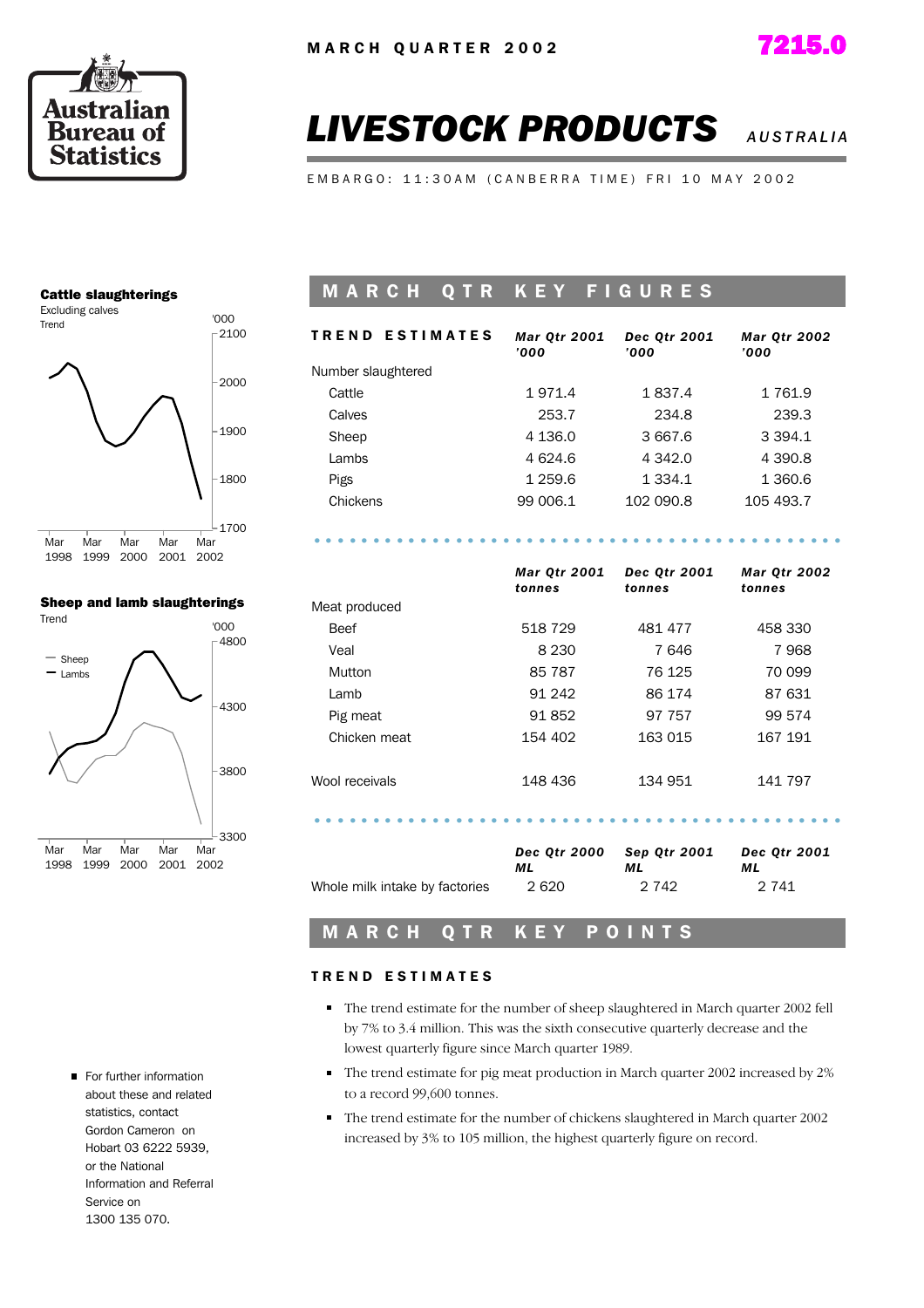#### N O T E S

| FORTHCOMING ISSUES    | ISSUE (Quarter)                                                                                                                                                                                                                                                                                                                                                                                                                                                     | <b>RELEASE DATE</b> |  |
|-----------------------|---------------------------------------------------------------------------------------------------------------------------------------------------------------------------------------------------------------------------------------------------------------------------------------------------------------------------------------------------------------------------------------------------------------------------------------------------------------------|---------------------|--|
|                       | June 2002                                                                                                                                                                                                                                                                                                                                                                                                                                                           | 12 August 2002      |  |
|                       | September 2002                                                                                                                                                                                                                                                                                                                                                                                                                                                      | 12 November 2002    |  |
|                       |                                                                                                                                                                                                                                                                                                                                                                                                                                                                     |                     |  |
| CHANGES IN THIS ISSUE | ACT data from July 1996 to December 2001 have been added into the market milk sales<br>series. This data is included with NSW and contributes to the Australian total. The effect<br>of these revisions has been to increase NSW figures for market milk sales by about 5%,<br>and Australian totals by less than 2%. As ACT data had been collected prior to July 1996,<br>the data series before that are not affected. For further information, contact the ABS. |                     |  |
| FORTHCOMING CHANGES   | There are no forthcoming changes.                                                                                                                                                                                                                                                                                                                                                                                                                                   |                     |  |
|                       |                                                                                                                                                                                                                                                                                                                                                                                                                                                                     |                     |  |

Dennis Trewin Australian Statistician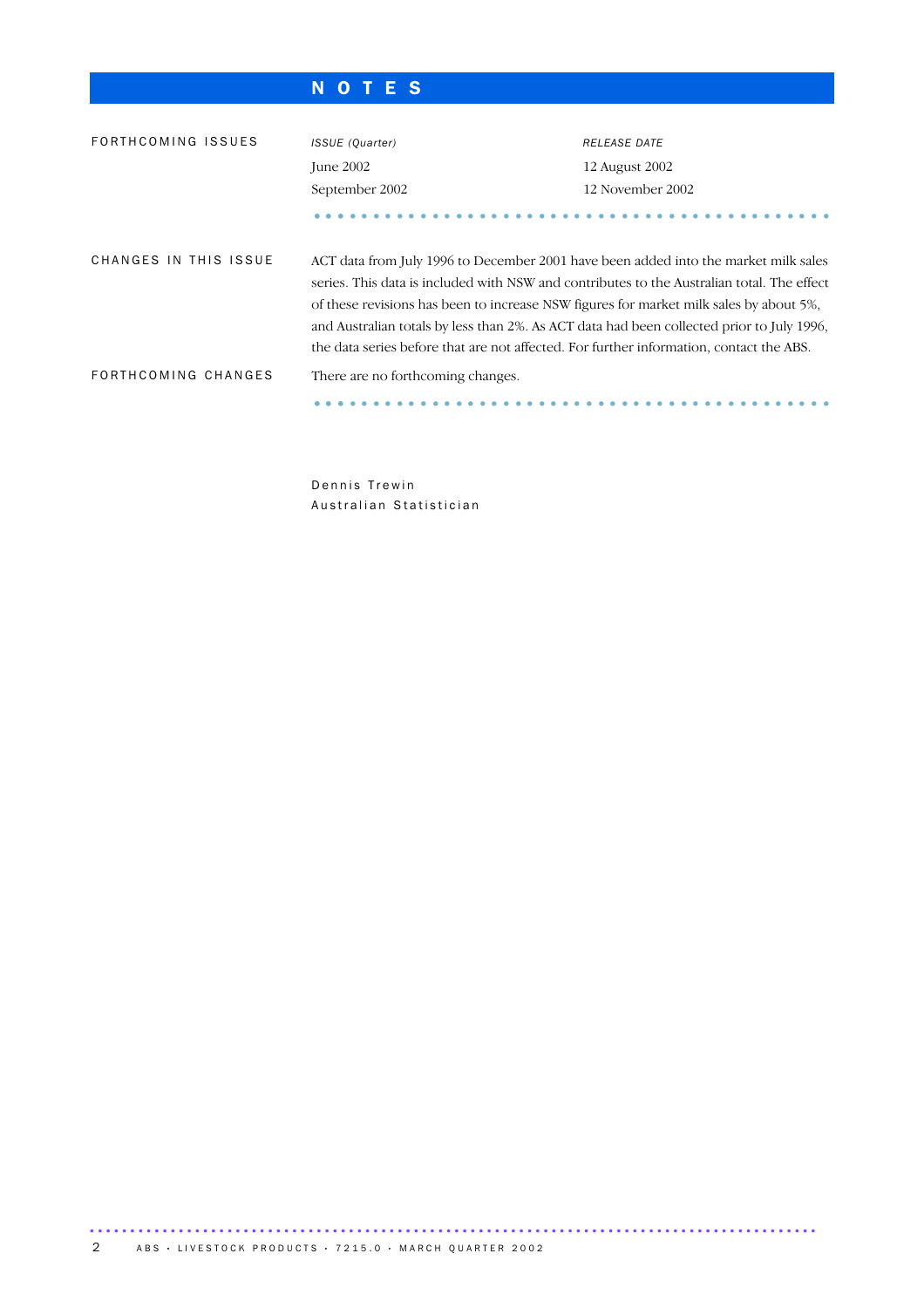

Mar 1994 Mar 1996 Mar 1998 Mar 2000

..........................................................................................

Mar 2002 A tightening of supply and reduced demand from overseas markets saw the trend estimate for the number of cattle slaughtered in March quarter 2002 fall by 4% to 1.8 million.

The trend estimate for the number of calves slaughtered in March quarter 2002 was 239,000, up by 2% on the December quarter 2001 estimate.

The trend estimate for the number of sheep slaughtered in March quarter 2002 dropped by 7% to 3.4 million as a result of depleted flocks and strong demand from restockers and live exporters. The trend estimate for the number of lambs slaughtered increased slightly to 4.4 million.

The trend estimate for the number of pigs slaughtered in March quarter 2002 increased by 2% to a record 1.4 million, with domestic and overseas demand remaining strong.

PIGS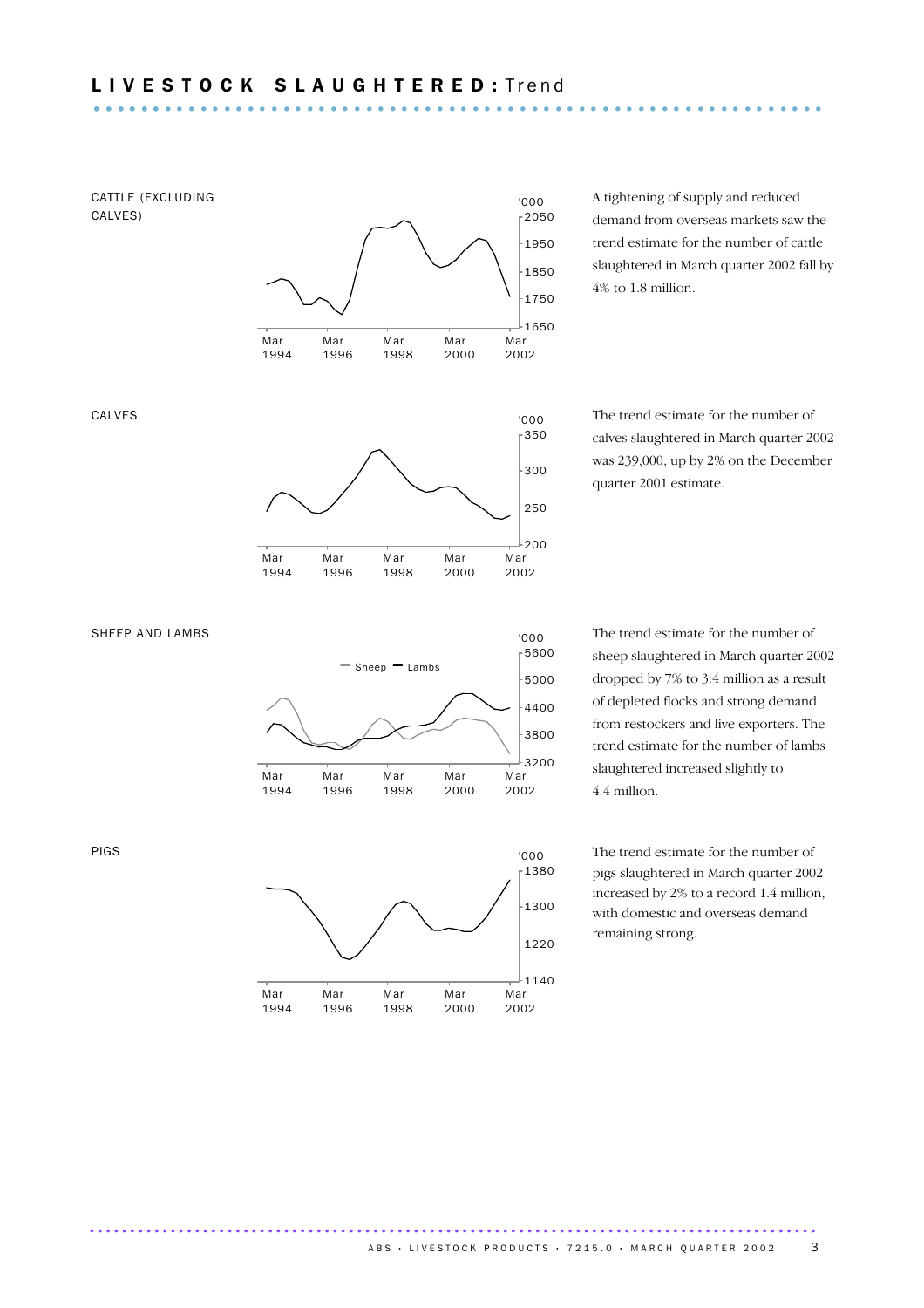BEEF



The trend estimate for beef production fell by 5% to 458,000 tonnes in March quarter 2002 and followed the downturn in slaughter numbers.

The trend estimate for mutton production fell by 8% to 70,100 tonnes in March quarter 2002. The trend estimate for lamb production increased by 2% to 87,600 tonnes.

The trend estimate for total red meat production fell by 3% to 724,000 tonnes in March quarter 2002 as a result of substantial drops in production for beef and mutton which were only partially offset by increases in veal, lamb and pig meat production.

The trend estimate for chicken meat production in March quarter 2002 increased by 3% to a record 167,000 tonnes.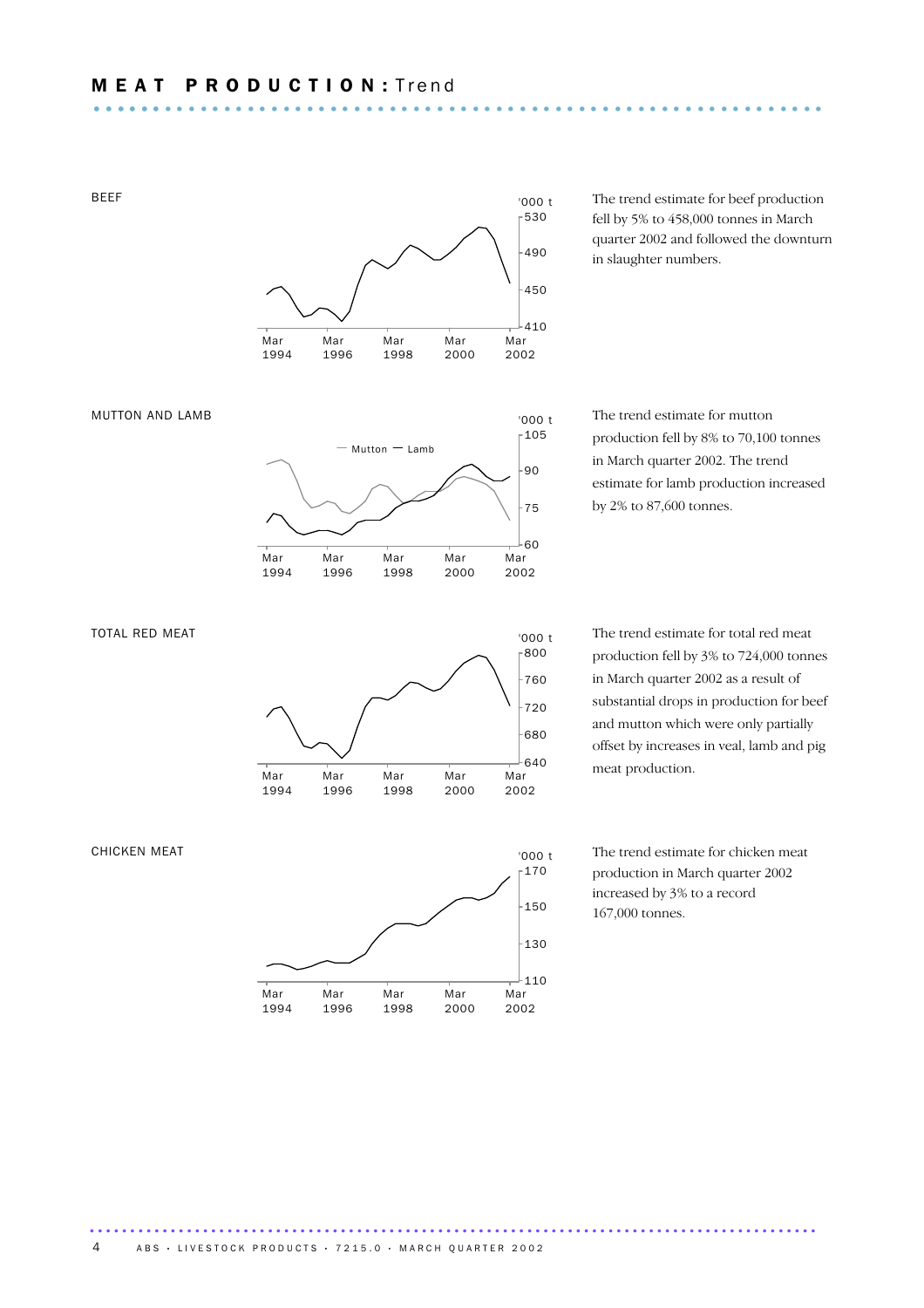# L I V E S T O C K P R O D U C T S : T r e n d .............................................................. ......

WOOL



The trend estimate for whole milk intake by factories remained steady at 2.7 billion litres in December quarter 2001.

The trend estimate for wool receivals by brokers and dealers increased by 5% in March quarter 2002 to 142,000 tonnes, with growers reacting to improved wool prices.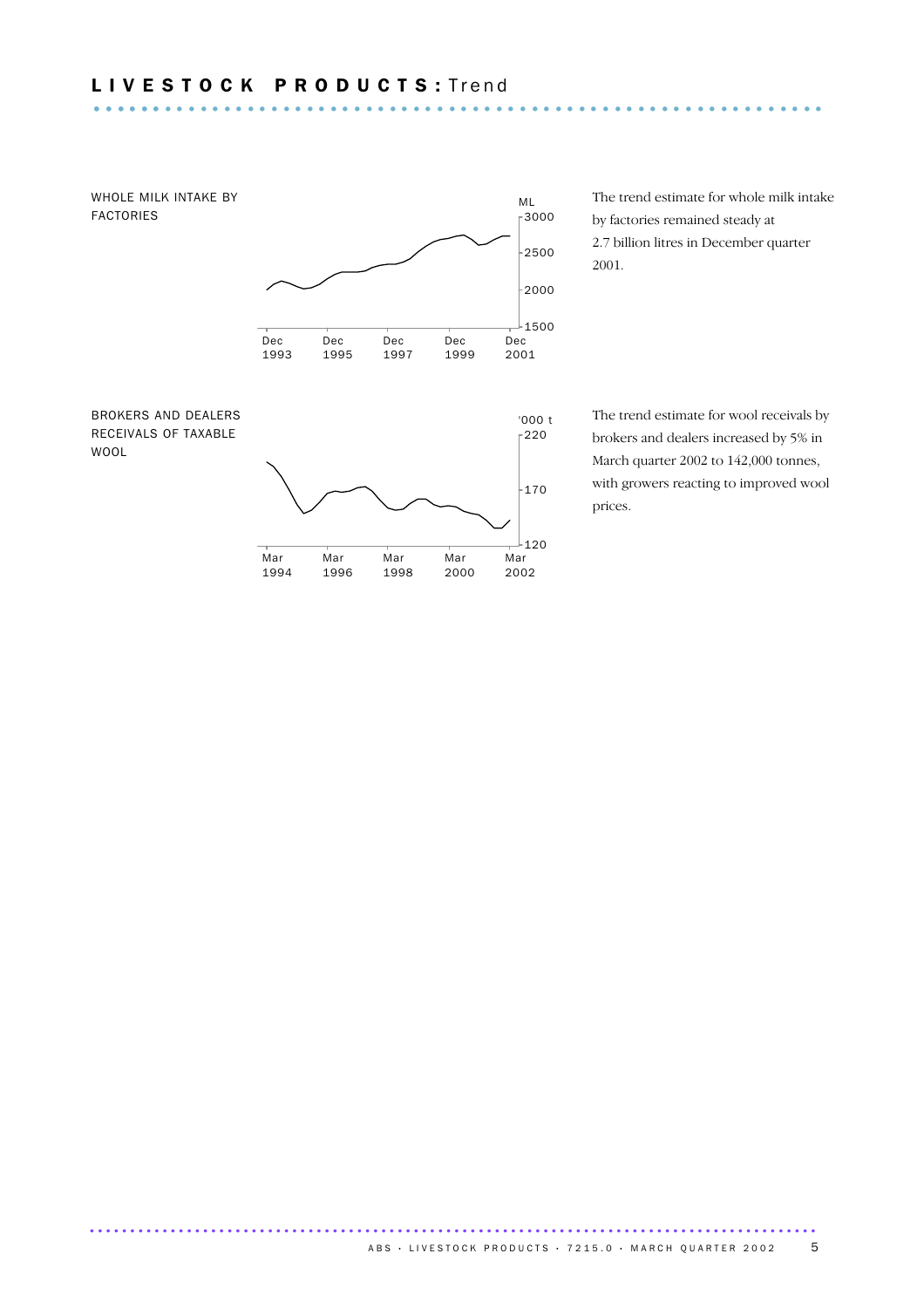

Live sheep exports fell by 17% in March quarter 2002 to 1.7 million. Tight supplies raised the unit value to \$63.94, up by 7% on the previous quarter. However reduced numbers saw the gross value of live sheep exports drop by 11%, to \$106 million.

Live cattle exports fell by 37% in March quarter 2002 to 133,000 with slow demand from major markets in the Middle East and Asian regions. Gross value fell by 39% to \$93.6 million. Unit value dropped slightly to \$704.91.

.......................................................................................... 6 ABS · LIVESTOCK PRODUCTS · 7215.0 · MARCH QUARTER 2002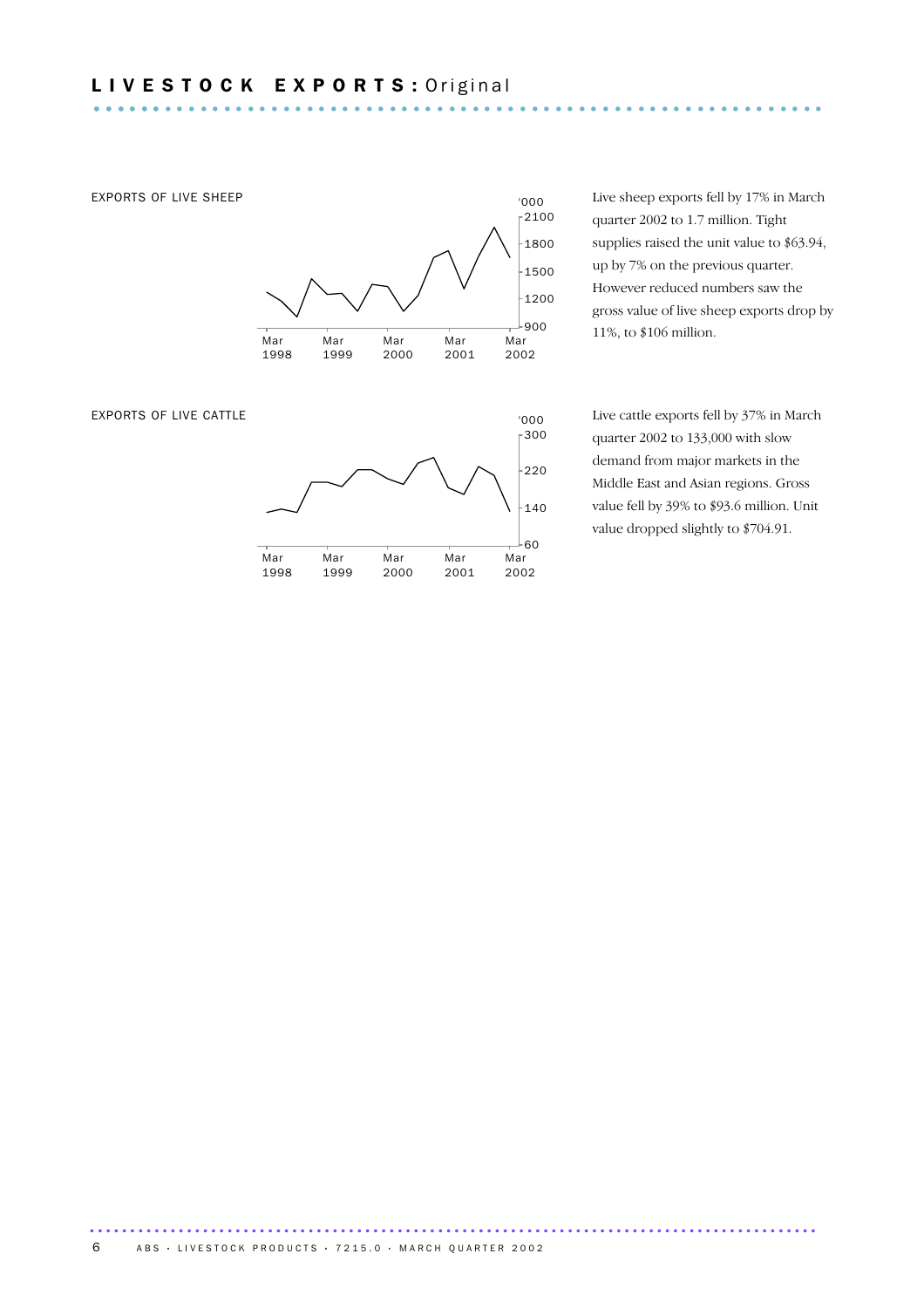

### NUMBER OF LIVESTOCK SLAUGHTERED, Australia(a): All Series ......................

|           | Bulls,<br>bullocks<br>Cows |                | Total<br>cattle       |                        |             |             |             |           |
|-----------|----------------------------|----------------|-----------------------|------------------------|-------------|-------------|-------------|-----------|
|           | and<br>steers              | and<br>heifers | (excluding<br>calves) | Calves                 | Sheep       | Lambs       | Pigs        | Chickens  |
| Quarter   | '000                       | '000           | '000                  | '000                   | '000        | '000        | '000        | '000      |
|           |                            |                |                       |                        |             |             |             |           |
|           |                            |                |                       | ORIGINAL               |             |             |             |           |
| 2000      |                            |                |                       |                        |             |             |             |           |
| December  | 1 0 2 5.8                  | 894.2          | 1920.0                | 168.0                  | 4 3 2 2.9   | 4 7 7 3 . 3 | 1 2 3 9.6   | 102 953.7 |
| 2001      |                            |                |                       |                        |             |             |             |           |
| March     | 968.2                      | 913.5          | 1881.7                | 119.7                  | 4 6 29.1    | 4 5 9 8.0   | 1 2 1 7 . 9 | 99 139.6  |
| June      | 1 0 3 0.9                  | 1 009.3        | 2 040.3               | 226.9                  | 3820.8      | 4 505.4     | 1 3 2 0.8   | 96 609.7  |
| September | 1 0 8 2.7                  | 917.0          | 1999.7                | 459.8                  | 3 4 8 8.8   | 4 1 2 0.4   | 1 3 1 1.2   | 96 828.0  |
| December  | 973.6                      | 785.8          | 1759.4                | 149.3                  | 3 8 8 5.7   | 4 6 9 5.5   | 1 3 2 0.9   | 104 660.4 |
| 2002      |                            |                |                       |                        |             |             |             |           |
| March     | 879.3                      | 816.5          | 1695.7                | 117.7                  | 3 866.3     | 4 2 7 6.8   | 1 307.5     | 106 857.7 |
|           |                            |                |                       |                        |             |             |             |           |
|           |                            |                |                       | SEASONALLY ADJUSTED    |             |             |             |           |
| 2000      |                            |                |                       |                        |             |             |             |           |
| December  | 1 003.8                    | 954.3          | 1958.1                | 249.8                  | 4 0 0 9.4   | 4 599.8     | 1 2 5 6.4   | 100 380.0 |
| 2001      |                            |                |                       |                        |             |             |             |           |
| March     | 1 001.8                    | 942.3          | 1944.1                | 258.4                  | 4 0 5 3.3   | 4 7 2 3 . 7 | 1 2 6 0.5   | 99 019.9  |
| June      | 1 0 4 4 .3                 | 928.9          | 1973.2                | 252.1                  | 4 2 4 4     | 4 6 5 4.8   | 1 2 6 9.5   | 98 317.8  |
| September | 1 0 5 6.6                  | 911.5          | 1968.1                | 234.0                  | 3 9 5 9.5   | 4 0 3 0.1   | 1 3 1 4.8   | 98 093.1  |
| December  | 952.1                      | 838.7          | 1790.8                | 222.4                  | 3 608.9     | 4 530.5     | 1 3 3 0.5   | 101 722.0 |
| 2002      |                            |                |                       |                        |             |             |             |           |
| March     | 910.4                      | 846.6          | 1 7 5 7 .0            | 253.9                  | 3 3 8 4 . 6 | 4 3 9 3.1   | 1 3 6 1.7   | 107 103.5 |
|           |                            |                |                       |                        |             |             |             |           |
|           |                            |                |                       | <b>TREND ESTIMATES</b> |             |             |             |           |
| 2000      |                            |                |                       |                        |             |             |             |           |
| December  | 1 002.8                    | 949.8          | 1952.6                | 258.1                  | 4 1 5 4 .0  | 4 7 1 9.4   | 1 247.0     | 100 553.9 |
| 2001      |                            |                |                       |                        |             |             |             |           |
| March     | 1 0 23.6                   | 947.7          | 1971.4                | 253.7                  | 4 1 36.0    | 4 6 24.6    | 1 2 5 9.6   | 99 006.1  |
| June      | 1 0 3 7 .9                 | 927.7          | 1965.6                | 245.8                  | 4 0 9 5.8   | 4 4 9 6.3   | 1 2 7 9.8   | 98 069.9  |
| September | 1 0 20.2                   | 896.0          | 1916.2                | 237.5                  | 3 940.1     | 4 3 7 1.9   | 1 3 0 5.6   | 99 285.8  |
| December  | 974.2                      | 863.1          | 1837.4                | 234.8                  | 3 667.6     | 4 3 4 2.0   | 1 3 3 4 . 1 | 102 090.8 |
| 2002      |                            |                |                       |                        |             |             |             |           |
| March     | 926.0                      | 835.9          | 1761.9                | 239.3                  | 3 3 9 4.1   | 4 3 9 0.8   | 1 3 6 0.6   | 105 493.7 |
|           |                            |                |                       |                        |             |             |             |           |

(a) For more information refer to paragraphs 5 to 9 of the Explanatory Notes.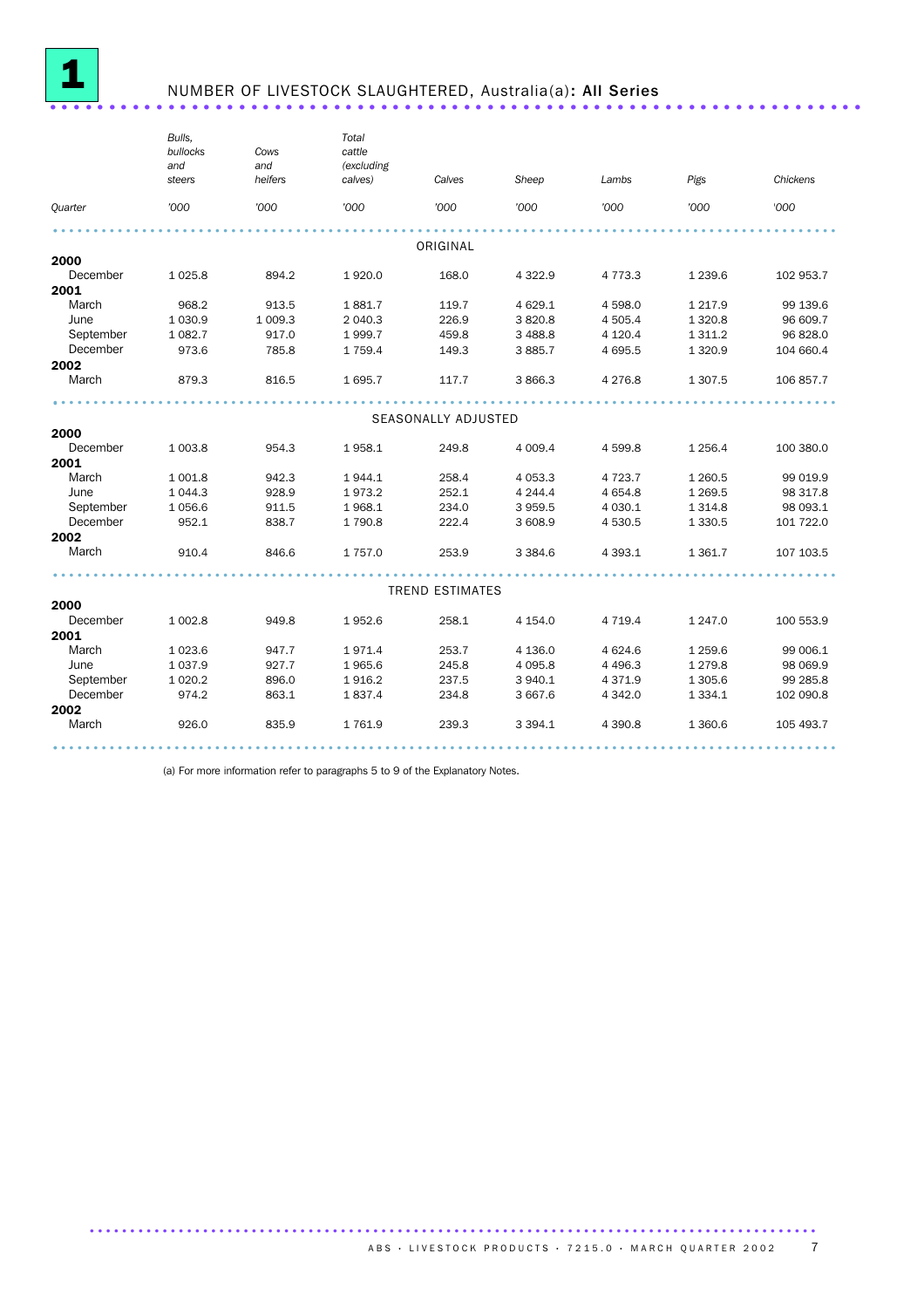

### LIVESTOCK PRODUCTS, Australia(a): All Series ...................................

RED MEAT................................................................

|                  | Beef    | Veal    | <b>Mutton</b> | Lamb   | Pig meat            | Total<br>red<br>meat | Chicken<br>meat | Whole milk<br>intake by<br>factories | <b>Brokers</b> and<br>dealers receivals<br>of taxable wool |  |
|------------------|---------|---------|---------------|--------|---------------------|----------------------|-----------------|--------------------------------------|------------------------------------------------------------|--|
| Quarter          | tonnes  | tonnes  | tonnes        | tonnes | tonnes              | tonnes               | tonnes          | ML                                   | tonnes                                                     |  |
|                  |         |         |               |        |                     |                      |                 |                                      |                                                            |  |
|                  |         |         |               |        | ORIGINAL            |                      |                 |                                      |                                                            |  |
| 2000<br>December | 511 067 | 6545    | 93 279        | 93 308 | 89 541              | 793 740              | 161 639         | 3 5 9 4                              | 174 391                                                    |  |
| 2001             |         |         |               |        |                     |                      |                 |                                      |                                                            |  |
| March            | 494 719 | 5743    | 94 132        | 90 867 | 87 319              | 772 780              | 150 536         | 2 4 4 3                              | 138 105                                                    |  |
| June             | 533 279 | 7757    | 76 889        | 88 667 | 97 600              | 804 192              | 154 777         | 1898                                 | 107 515                                                    |  |
| September        | 527 775 | 11 658  | 72 540        | 80 854 | 98 210              | 791 037              | 155 611         | 2 5 9 2                              | 150 713                                                    |  |
| December         | 462899  | 5475    | 82 636        | 92 687 | 95 359              | 739 056              | 166 416         | 3 7 6 7                              | 150 990                                                    |  |
| 2002             |         |         |               |        |                     |                      |                 |                                      |                                                            |  |
| March            | 445 133 | 5977    | 78 458        | 86 355 | 94 375              | 710 298              | 168 366         | n.y.a.                               | 137 584                                                    |  |
|                  |         |         |               |        |                     |                      |                 |                                      |                                                            |  |
|                  |         |         |               |        | SEASONALLY ADJUSTED |                      |                 |                                      |                                                            |  |
| 2000             |         |         |               |        |                     |                      |                 |                                      |                                                            |  |
| December         | 515 752 | 8 5 5 0 | 84 783        | 90 361 | 91 212              | 790 658              | 157 495         | 2 5 8 1                              | 142 997                                                    |  |
| 2001             |         |         |               |        |                     |                      |                 |                                      |                                                            |  |
| March            | 508 383 | 8 2 0 3 | 83 195        | 92 724 | 92 303              | 784 808              | 150 767         | 2 5 1 3                              | 155 897                                                    |  |
| June             | 521 993 | 7898    | 87 545        | 91 716 | 92 096              | 801 248              | 156 803         | 2832                                 | 144 803                                                    |  |
| September        | 520 376 | 7512    | 82 620        | 79 040 | 97 010              | 786 558              | 158 451         | 2 7 2 3                              | 131 634                                                    |  |
| December         | 467 155 | 7 1 5 2 | 75 195        | 89 902 | 97 197              | 736 601              | 161 174         | 2697                                 | 123 350                                                    |  |
| 2002             |         |         |               |        |                     |                      |                 |                                      |                                                            |  |
| March            | 457 363 | 8 5 3 5 | 69 347        | 88 122 | 99 690              | 723 057              | 169 725         | n.y.a.                               | 156 448                                                    |  |
|                  |         |         |               |        | <b>TREND</b>        |                      |                 |                                      |                                                            |  |
| 2000             |         |         |               |        |                     |                      |                 |                                      |                                                            |  |
| December         | 512 995 | 8 4 7 9 | 86 987        | 92 692 | 90 598              | 791 751              | 154 851         | 2 6 2 0                              | 149 460                                                    |  |
| 2001             |         |         |               |        |                     |                      |                 |                                      |                                                            |  |
| March            | 518 729 | 8 2 3 0 | 85 787        | 91 242 | 91 852              | 795 840              | 154 402         | 2 6 3 2                              | 148 436                                                    |  |
| June             | 518 331 | 7 7 8 7 | 84 714        | 88 257 | 93 551              | 792 640              | 155 168         | 2 6 9 9                              | 141 981                                                    |  |
| September        | 504 568 | 7 5 5 2 | 81 726        | 86 212 | 95 624              | 775 682              | 158 478         | 2 7 4 2                              | 134 876                                                    |  |
| December         | 481 477 | 7646    | 76 125        | 86 174 | 97 757              | 749 179              | 163 015         | 2 7 4 1                              | 134 951                                                    |  |
| 2002             |         |         |               |        |                     |                      |                 |                                      |                                                            |  |
| March            | 458 330 | 7968    | 70 099        | 87 631 | 99 574              | 723 602              | 167 191         | n.y.a.                               | 141 797                                                    |  |
|                  |         |         |               |        |                     |                      |                 |                                      |                                                            |  |

(a) For more information refer to paragraphs 5 to 9 and 13 to 15

of the Explanatory Notes.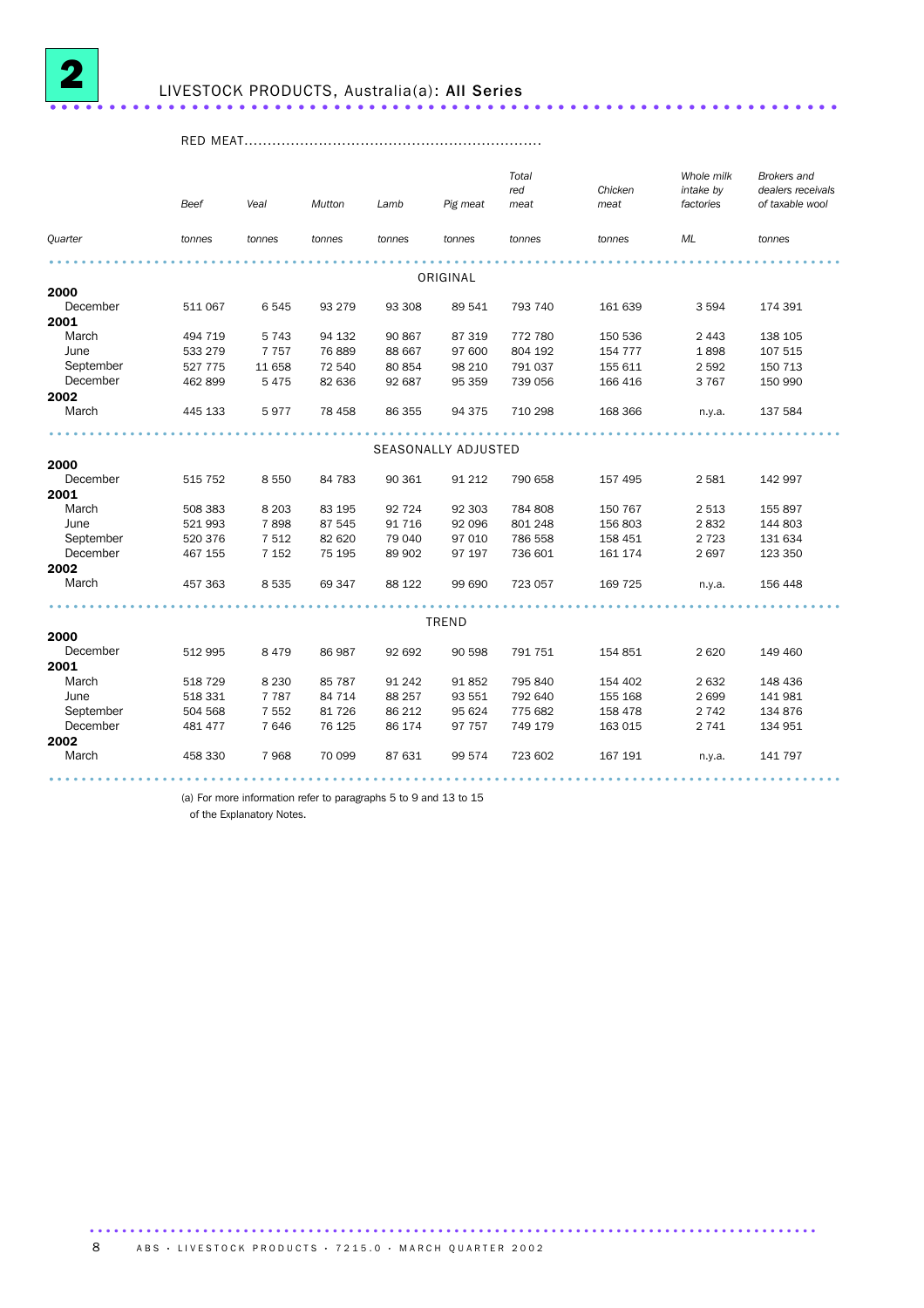

### NUMBER OF LIVESTOCK SLAUGHTERED(a), Bulls, Bullocks and Steers: All Series ...................................

|                | New South<br>Wales | Victoria | <b>Queensland</b>      | South<br>Australia | Western<br>Australia | Tasmania | Australia   |
|----------------|--------------------|----------|------------------------|--------------------|----------------------|----------|-------------|
| <b>Quarter</b> | '000               | '000     | '000                   | '000               | '000                 | '000     | '000        |
|                |                    |          | ORIGINAL               |                    |                      |          |             |
| 2000           |                    |          |                        |                    |                      |          |             |
| December       | 181.2              | 167.8    | 545.1                  | 49.8               | 59.3                 | 22.4     | 1 0 2 5 . 8 |
| 2001           |                    |          |                        |                    |                      |          |             |
| March          | 197.3              | 170.3    | 481.3                  | 50.4               | 39.8                 | 28.9     | 968.2       |
| June           | 195.7              | 145.0    | 586.8                  | 41.0               | 42.1                 | 20.1     | 1 0 3 0.9   |
| September      | 207.6              | 138.6    | 647.5                  | 37.0               | 34.3                 | 17.2     | 1 082.7     |
| December       | 189.9              | 170.7    | 507.4                  | 46.0               | 40.3                 | 19.0     | 973.6       |
| 2002           |                    |          |                        |                    |                      |          |             |
| March          | 206.4              | 172.2    | 382.0                  | 51.6               | 43.7                 | 23.2     | 879.3       |
|                |                    |          |                        |                    |                      |          |             |
|                |                    |          | SEASONALLY ADJUSTED    |                    |                      |          |             |
| 2000           |                    |          |                        |                    |                      |          |             |
| December       | 181.8              | 159.5    | 544.8                  | 43.4               | 47.0                 | 23.4     | 1 003.8     |
| 2001           |                    |          |                        |                    |                      |          |             |
| March          | 192.5              | 154.3    | 555.4                  | 47.4               | 42.9                 | 25.7     | 1 001.8     |
| June           | 200.9              | 153.5    | 579.2                  | 44.4               | 47.4                 | 19.2     | 1 0 4 4.3   |
| September      | 206.7              | 154.8    | 578.7                  | 42.7               | 37.7                 | 19.5     | 1 0 5 6.6   |
| December       | 190.7              | 164.3    | 505.9                  | 40.2               | 31.8                 | 19.9     | 952.1       |
| 2002           |                    |          |                        |                    |                      |          |             |
| March          | 203.5              | 153.8    | 441.2                  | 48.4               | 47.4                 | 20.7     | 910.4       |
|                |                    |          | <b>TREND ESTIMATES</b> |                    |                      |          |             |
| 2000           |                    |          |                        |                    |                      |          |             |
| December       | 187.4              | 158.1    | 540.8                  | 45.1               | 47.3                 | 23.4     | 1 002.8     |
| 2001           |                    |          |                        |                    |                      |          |             |
| March          | 193.2              | 155.0    | 564.7                  | 45.5               | 46.0                 | 22.9     | 1 0 23.6    |
| June           | 198.8              | 154.6    | 577.4                  | 44.2               | 42.1                 | 21.3     | 1 0 3 7 . 9 |
| September      | 200.8              | 156.7    | 556.1                  | 42.9               | 39.1                 | 19.8     | 1 0 20.2    |
| December       | 199.6              | 158.3    | 511.2                  | 43.2               | 38.4                 | 19.7     | 974.2       |
| 2002           |                    |          |                        |                    |                      |          |             |
| March          | 198.7              | 158.3    | 461.7                  | 45.0               | 40.1                 | 20.4     | 926.0       |
|                |                    |          |                        |                    |                      |          |             |

(a) For more information refer to paragraph 4 of the Explanatory Notes.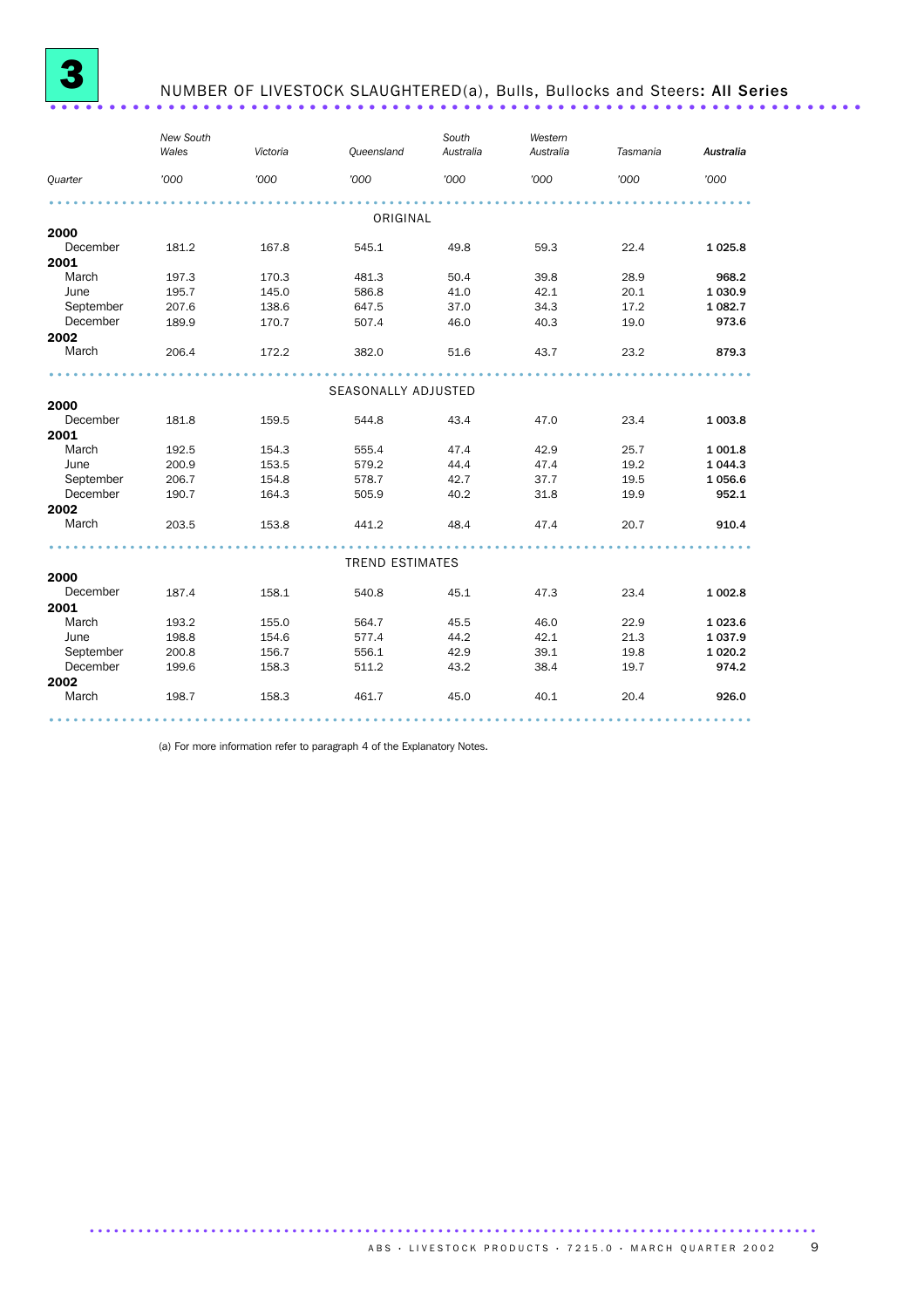

### NUMBER OF LIVESTOCK SLAUGHTERED(a), Cows and Heifers: All Series ...............

|           | New South<br>Wales | Victoria | Queensland             | South<br>Australia | Western<br>Australia | Tasmania | Australia |  |  |  |  |
|-----------|--------------------|----------|------------------------|--------------------|----------------------|----------|-----------|--|--|--|--|
| Quarter   | '000               | '000     | '000                   | '000               | '000                 | '000     | '000      |  |  |  |  |
|           | ORIGINAL           |          |                        |                    |                      |          |           |  |  |  |  |
| 2000      |                    |          |                        |                    |                      |          |           |  |  |  |  |
| December  | 251.8              | 226.5    | 300.4                  | 32.7               | 59.3                 | 22.4     | 894.2     |  |  |  |  |
| 2001      |                    |          |                        |                    |                      |          |           |  |  |  |  |
| March     | 266.1              | 239.2    | 283.1                  | 37.5               | 58.8                 | 27.7     | 913.5     |  |  |  |  |
| June      | 289.2              | 217.1    | 382.4                  | 34.5               | 55.6                 | 29.4     | 1 009.3   |  |  |  |  |
| September | 232.7              | 194.1    | 374.9                  | 35.2               | 64.6                 | 14.6     | 917.0     |  |  |  |  |
| December  | 237.8              | 193.8    | 242.1                  | 35.0               | 58.6                 | 17.6     | 785.8     |  |  |  |  |
| 2002      |                    |          |                        |                    |                      |          |           |  |  |  |  |
| March     | 240.6              | 194.7    | 262.4                  | 38.9               | 62.5                 | 16.4     | 816.5     |  |  |  |  |
|           |                    |          |                        |                    |                      |          |           |  |  |  |  |
|           |                    |          | SEASONALLY ADJUSTED    |                    |                      |          |           |  |  |  |  |
| 2000      |                    |          |                        |                    |                      |          |           |  |  |  |  |
| December  | 266.9              | 221.0    | 347.2                  | 34.9               | 55.0                 | 24.2     | 954.3     |  |  |  |  |
| 2001      |                    |          |                        |                    |                      |          |           |  |  |  |  |
| March     | 262.0              | 231.1    | 318.9                  | 35.7               | 56.5                 | 25.4     | 942.3     |  |  |  |  |
| June      | 273.4              | 215.5    | 328.6                  | 32.2               | 60.6                 | 23.9     | 928.9     |  |  |  |  |
| September | 239.8              | 208.1    | 347.0                  | 37.4               | 66.7                 | 19.4     | 911.5     |  |  |  |  |
| December  | 252.7              | 189.1    | 278.9                  | 37.4               | 54.4                 | 19.0     | 838.7     |  |  |  |  |
| 2002      |                    |          |                        |                    |                      |          |           |  |  |  |  |
| March     | 236.2              | 188.2    | 295.7                  | 36.9               | 60.1                 | 15.0     | 846.6     |  |  |  |  |
|           |                    |          | <b>TREND ESTIMATES</b> |                    |                      |          |           |  |  |  |  |
| 2000      |                    |          |                        |                    |                      |          |           |  |  |  |  |
| December  | 264.3              | 226.7    | 338.2                  | 34.7               | 55.8                 | 25.0     | 949.8     |  |  |  |  |
| 2001      |                    |          |                        |                    |                      |          |           |  |  |  |  |
| March     | 267.4              | 224.8    | 334.6                  | 34.2               | 58.1                 | 24.5     | 947.7     |  |  |  |  |
| June      | 261.7              | 217.8    | 330.0                  | 34.8               | 60.8                 | 23.2     | 927.7     |  |  |  |  |
| September | 253.2              | 205.6    | 320.5                  | 35.9               | 61.3                 | 20.7     | 896.0     |  |  |  |  |
| December  | 245.1              | 194.0    | 304.9                  | 37.0               | 59.9                 | 18.0     | 863.1     |  |  |  |  |
| 2002      |                    |          |                        |                    |                      |          |           |  |  |  |  |
| March     | 237.9              | 186.7    | 287.6                  | 37.7               | 58.3                 | 15.7     | 835.9     |  |  |  |  |
|           |                    |          |                        |                    |                      |          |           |  |  |  |  |

(a) For more information refer to paragraph 4 of the Explanatory Notes.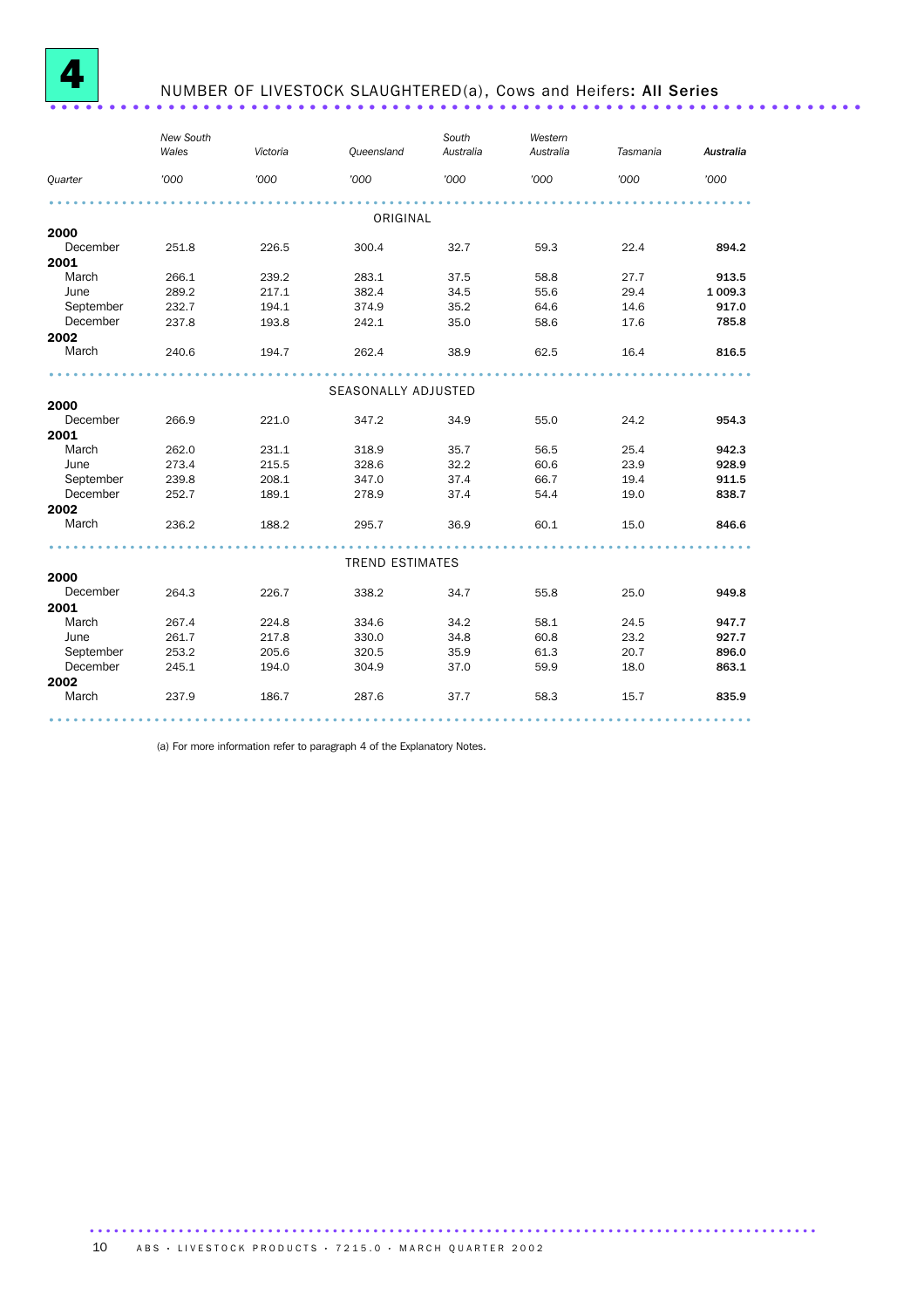

## NUMBER OF LIVESTOCK SLAUGHTERED(a), Total Cattle (excluding Calves): All Series ..............................

|           | New South<br>Wales | Victoria | Queensland             | South<br>Australia | Western<br>Australia | Tasmania | Australia |
|-----------|--------------------|----------|------------------------|--------------------|----------------------|----------|-----------|
| Quarter   | '000               | '000     | '000                   | '000               | '000                 | '000     | '000      |
|           |                    |          |                        |                    |                      |          |           |
|           |                    |          | ORIGINAL               |                    |                      |          |           |
| 2000      |                    |          |                        |                    |                      |          |           |
| December  | 433.0              | 394.3    | 845.5                  | 82.6               | 118.6                | 44.7     | 1920.0    |
| 2001      |                    |          |                        |                    |                      |          |           |
| March     | 463.3              | 409.5    | 764.4                  | 87.9               | 98.6                 | 56.6     | 1881.7    |
| June      | 485.0              | 362.1    | 969.1                  | 75.5               | 97.7                 | 49.5     | 2 040.3   |
| September | 440.3              | 332.7    | 1 0 2 2.4              | 72.2               | 98.9                 | 31.8     | 1999.7    |
| December  | 427.7              | 364.5    | 749.4                  | 81.0               | 98.8                 | 36.5     | 1 7 5 9.4 |
| 2002      |                    |          |                        |                    |                      |          |           |
| March     | 447.0              | 366.9    | 644.3                  | 90.4               | 106.2                | 39.6     | 1695.7    |
|           |                    |          |                        |                    |                      |          |           |
|           |                    |          | SEASONALLY ADJUSTED    |                    |                      |          |           |
| 2000      |                    |          |                        |                    |                      |          |           |
| December  | 448.7              | 380.5    | 892.0                  | 78.3               | 102.0                | 47.5     | 1958.1    |
| 2001      |                    |          |                        |                    |                      |          |           |
| March     | 454.4              | 385.5    | 874.3                  | 83.0               | 99.4                 | 51.1     | 1944.1    |
| June      | 474.3              | 368.9    | 907.8                  | 76.7               | 108.0                | 43.1     | 1973.2    |
| September | 446.5              | 362.9    | 925.7                  | 80.1               | 104.4                | 39.0     | 1968.1    |
| December  | 443.4              | 353.4    | 784.9                  | 77.6               | 86.2                 | 38.9     | 1790.8    |
| 2002      |                    |          |                        |                    |                      |          |           |
| March     | 439.7              | 342.0    | 736.9                  | 85.4               | 107.5                | 35.6     | 1757.0    |
|           |                    |          | <b>TREND ESTIMATES</b> |                    |                      |          |           |
| 2000      |                    |          |                        |                    |                      |          |           |
| December  | 451.7              | 384.8    | 879.0                  | 79.8               | 103.1                | 48.4     | 1952.6    |
| 2001      |                    |          |                        |                    |                      |          |           |
| March     | 460.6              | 379.8    | 899.3                  | 79.7               | 104.1                | 47.4     | 1971.4    |
| June      | 460.5              | 372.3    | 907.4                  | 79.0               | 102.9                | 44.5     | 1965.6    |
| September | 454.0              | 362.3    | 876.7                  | 78.8               | 100.4                | 40.5     | 1916.2    |
| December  | 444.7              | 352.4    | 816.1                  | 80.2               | 98.3                 | 37.7     | 1837.4    |
| 2002      |                    |          |                        |                    |                      |          |           |
| March     | 436.6              | 345.0    | 749.3                  | 82.7               | 98.4                 | 36.1     | 1761.9    |
|           |                    |          |                        |                    |                      |          |           |

(a) For more information refer to paragraph 4 of the Explanatory Notes.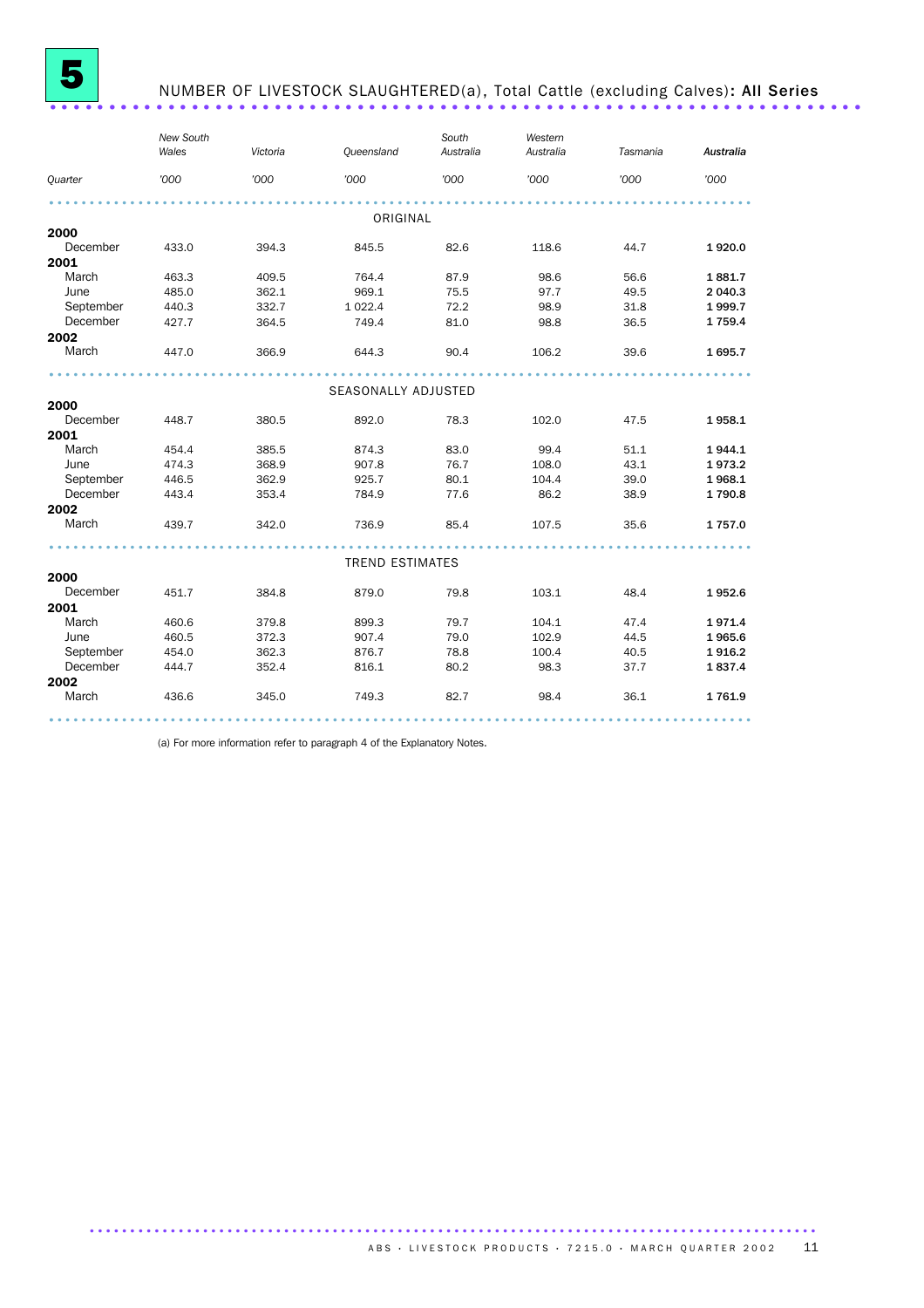

# **6** NUMBER OF LIVESTOCK SLAUGHTERED(a), Calves: All Series .....................

|                | New South<br>Wales | Victoria | Queensland             | South<br>Australia | Western<br>Australia | Tasmania | Australia |
|----------------|--------------------|----------|------------------------|--------------------|----------------------|----------|-----------|
| <b>Quarter</b> | '000               | '000     | '000                   | '000               | '000                 | '000     | '000      |
|                |                    |          | ORIGINAL               |                    |                      |          |           |
| 2000           |                    |          |                        |                    |                      |          |           |
| December       | 51.3               | 71.4     | 35.0                   | 2.0                | 1.4                  | 6.7      | 168.0     |
| 2001           |                    |          |                        |                    |                      |          |           |
| March          | 60.1               | 25.1     | 29.6                   | 2.6                | 1.2                  | 0.8      | 119.7     |
| June           | 60.1               | 127.9    | 32.0                   | 2.5                | 1.4                  | 2.8      | 226.9     |
| September      | 45.6               | 347.3    | 26.2                   | 2.9                | 1.8                  | 35.8     | 459.8     |
| December       | 39.7               | 78.9     | 20.5                   | 1.8                | 1.8                  | 6.4      | 149.3     |
| 2002           |                    |          |                        |                    |                      |          |           |
| March          | 57.1               | 31.1     | 25.5                   | 2.2                | 1.3                  | 0.5      | 117.7     |
|                |                    |          |                        |                    |                      |          |           |
|                |                    |          | SEASONALLY ADJUSTED    |                    |                      |          |           |
| 2000           |                    |          |                        |                    |                      |          |           |
| December       | 56.2               | 135.3    | 36.6                   | 2.9                | 1.3                  | 11.4     | 249.8     |
| 2001           |                    |          |                        |                    |                      |          |           |
| March          | 59.7               | 146.3    | 30.7                   | 3.0                | 1.2                  | 12.5     | 258.4     |
| June           | 55.6               | 145.9    | 30.4                   | 2.2                | 1.4                  | 9.9      | 252.1     |
| September      | 45.8               | 143.1    | 25.6                   | 2.3                | 1.9                  | 11.7     | 234.0     |
| December       | 43.4               | 149.9    | 21.4                   | 2.6                | 1.7                  | 11.1     | 222.4     |
| 2002           |                    |          |                        |                    |                      |          |           |
| March          | 56.7               | 180.7    | 26.4                   | 2.4                | 1.4                  | 6.9      | 253.9     |
|                |                    |          | <b>TREND ESTIMATES</b> |                    |                      |          |           |
| 2000           |                    |          |                        |                    |                      |          |           |
| December       | 57.0               | 144.6    | 35.4                   | 3.1                | 1.3                  | 11.8     | 258.1     |
| 2001           |                    |          |                        |                    |                      |          |           |
| March          | 57.8               | 141.8    | 32.6                   | 2.7                | 1.3                  | 11.4     | 253.7     |
| June           | 53.3               | 142.0    | 28.7                   | 2.4                | 1.5                  | 11.3     | 245.8     |
| September      | 48.7               | 147.1    | 25.8                   | 2.4                | 1.7                  | 10.9     | 237.5     |
| December       | 47.9               | 156.6    | 24.2                   | 2.4                | 1.7                  | 9.9      | 234.8     |
| 2002           |                    |          |                        |                    |                      |          |           |
| March          | 50.4               | 169.3    | 23.5                   | 2.5                | 1.5                  | 8.7      | 239.3     |
|                |                    |          |                        |                    |                      |          |           |

(a) For more information refer to paragraph 4 of the Explanatory Notes.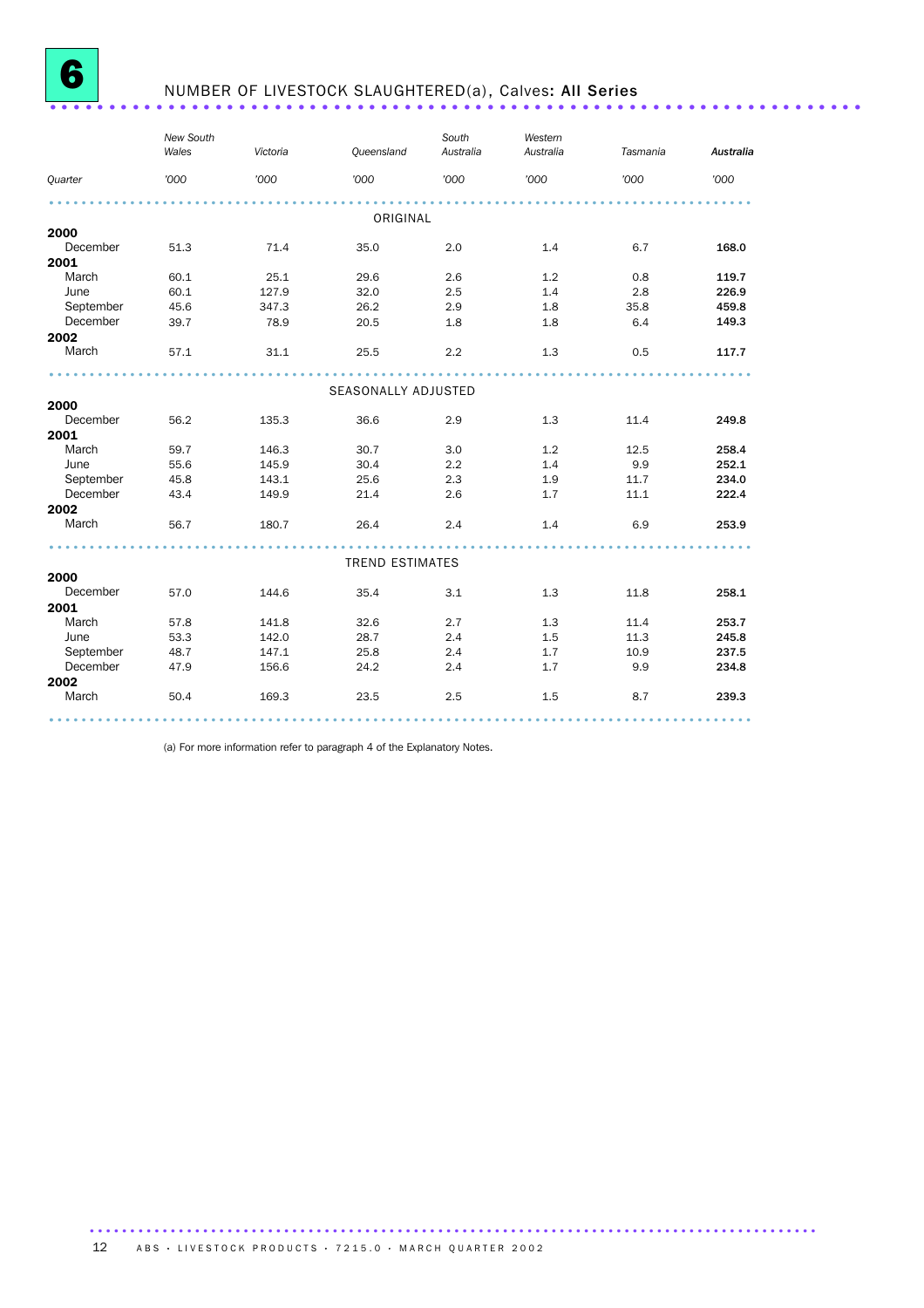

## NUMBER OF LIVESTOCK SLAUGHTERED(a), Sheep: All Series ..........................

|               | New South<br>Wales      | Victoria           | Queensland             | South<br>Australia | Western<br>Australia | Tasmania     | Australia           |
|---------------|-------------------------|--------------------|------------------------|--------------------|----------------------|--------------|---------------------|
| Quarter       | '000                    | '000               | '000                   | '000               | '000                 | '000         | '000                |
|               |                         |                    |                        |                    |                      |              |                     |
|               |                         |                    | ORIGINAL               |                    |                      |              |                     |
| 2000          |                         |                    |                        |                    |                      |              |                     |
| December      | 1 389.7                 | 1 0 28.4           | 355.3                  | 377.3              | 1 0 9 2.2            | 80.1         | 4 3 2 2.9           |
| 2001<br>March |                         |                    |                        |                    |                      |              |                     |
| June          | 1 6 2 6 .5              | 1 2 3 1.5          | 367.3<br>385.5         | 419.6              | 840.5                | 143.7        | 4 6 29.1            |
| September     | 1 4 6 6.9<br>1 4 4 3 .5 | 1 0 4 3.4<br>850.3 | 328.3                  | 376.6<br>268.7     | 467.0<br>549.4       | 81.4<br>48.5 | 3820.8<br>3 4 8 8.8 |
| December      | 1 4 9 6.0               | 1 0 8 0.6          | 305.0                  | 338.4              | 591.5                | 74.2         | 3885.7              |
| 2002          |                         |                    |                        |                    |                      |              |                     |
| March         | 1 450.0                 | 1 0 6 2.3          | 334.3                  | 396.7              | 549.0                | 74.0         | 3866.3              |
|               |                         |                    |                        |                    |                      |              |                     |
|               |                         |                    | SEASONALLY ADJUSTED    |                    |                      |              |                     |
| 2000          |                         |                    |                        |                    |                      |              |                     |
| December      | 1 3 4 9.4               | 912.2              | 361.5                  | 324.8              | 944.1                | 77.1         | 4 009.4             |
| 2001          |                         |                    |                        |                    |                      |              |                     |
| March         | 1 511.4                 | 1 0 6 0.0          | 350.4                  | 340.4              | 729.1                | 101.7        | 4 053.3             |
| June          | 1 548.7                 | 1 171.3            | 421.3                  | 432.4              | 562.5                | 84.1         | 4 244.4             |
| September     | 1 5 2 1.0               | 1 0 3 2.0          | 310.8                  | 364.0              | 640.8                | 83.6         | 3959.5              |
| December      | 1 4 5 4 .4              | 960.7              | 310.8                  | 291.7              | 511.3                | 71.6         | 3 608.9             |
| 2002          |                         |                    |                        |                    |                      |              |                     |
| March         | 1 347.9                 | 915.7              | 318.9                  | 322.5              | 474.7                | 52.2         | 3 3 8 4.6           |
|               |                         |                    | <b>TREND ESTIMATES</b> |                    |                      |              |                     |
| 2000          |                         |                    |                        |                    |                      |              |                     |
| December      | 1 4 3 3.1               | 1 0 8 5.1          | 365.2                  | 362.2              | 881.8                | 92.8         | 4 1 5 4 .0          |
| 2001          |                         |                    |                        |                    |                      |              |                     |
| March         | 1 4 8 2.8               | 1 1 0 5.8          | 375.3                  | 375.3              | 757.4                | 86.9         | 4 136.0             |
| June          | 1529.8                  | 1 100.1            | 367.5                  | 377.5              | 634.8                | 88.8         | 4 0 9 5.8           |
| September     | 1513.9                  | 1 0 5 0.7          | 343.5                  | 363.6              | 573.3                | 81.3         | 3 940.1             |
| December      | 1 447.1                 | 977.6              | 318.3                  | 328.3              | 531.7                | 69.0         | 3 667.6             |
| 2002          |                         |                    |                        |                    |                      |              |                     |
| March         | 1 376.0                 | 905.2              | 299.4                  | 296.1              | 489.7                | 58.8         | 3 3 9 4.1           |
|               |                         |                    |                        |                    |                      |              |                     |

(a) For more information refer to paragraph 4 of the Explanatory Notes.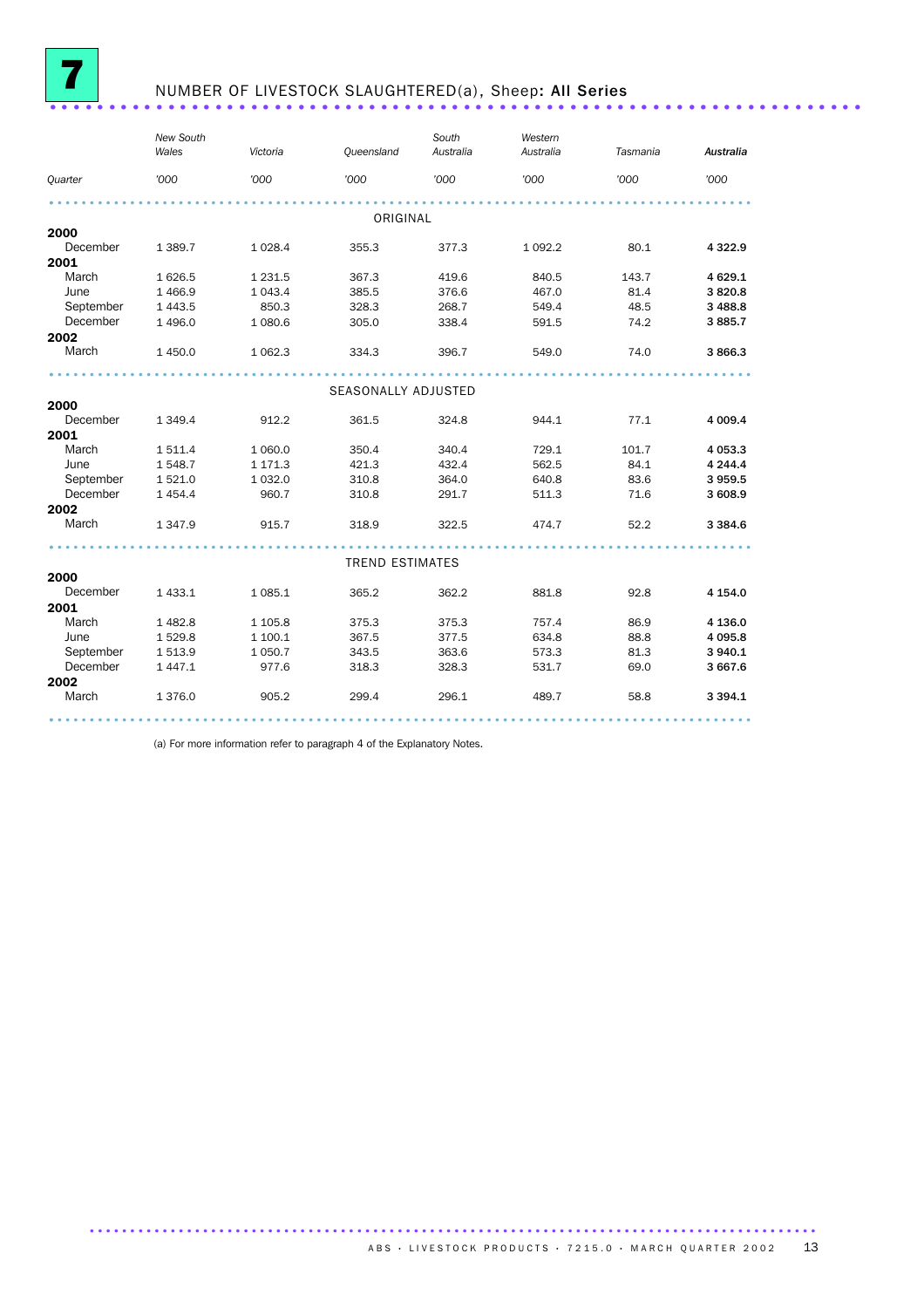

# **8 NUMBER OF LIVESTOCK SLAUGHTERED(a), Lambs: All Series** .......................

|           | <b>New South</b><br>Wales | Victoria   | Queensland             | South<br>Australia | Western<br>Australia | Tasmania | Australia   |  |  |
|-----------|---------------------------|------------|------------------------|--------------------|----------------------|----------|-------------|--|--|
| Quarter   | '000                      | '000       | '000                   | '000               | '000                 | '000     | '000        |  |  |
|           |                           |            |                        |                    |                      |          |             |  |  |
|           |                           |            |                        |                    |                      |          |             |  |  |
| 2000      |                           |            | ORIGINAL               |                    |                      |          |             |  |  |
| December  | 989.4                     | 2 1 68.0   | 234.9                  | 727.7              | 549.3                | 104.0    | 4 7 7 3 . 3 |  |  |
| 2001      |                           |            |                        |                    |                      |          |             |  |  |
| March     | 1 0 1 0.3                 | 2 0 3 0.1  | 249.9                  | 680.8              | 524.0                | 103.1    | 4598.0      |  |  |
| June      | 1044.5                    | 1913.0     | 265.8                  | 728.9              | 457.3                | 95.9     | 4 505.4     |  |  |
| September | 1 0 8 3.6                 | 1674.6     | 257.8                  | 567.9              | 418.5                | 118.0    | 4 1 2 0 . 4 |  |  |
| December  | 1 1 4 1.8                 | 1917.0     | 151.9                  | 822.4              | 565.2                | 97.3     | 4 695.5     |  |  |
| 2002      |                           |            |                        |                    |                      |          |             |  |  |
| March     | 1 170.1                   | 1697.8     | 113.0                  | 767.8              | 431.2                | 97.0     | 4 2 7 6.8   |  |  |
|           |                           |            |                        |                    |                      |          |             |  |  |
|           | SEASONALLY ADJUSTED       |            |                        |                    |                      |          |             |  |  |
| 2000      |                           |            |                        |                    |                      |          |             |  |  |
| December  | 994.3                     | 2 0 1 0.5  | 250.1                  | 736.0              | 489.9                | 113.6    | 4 599.8     |  |  |
| 2001      |                           |            |                        |                    |                      |          |             |  |  |
| March     | 1072.2                    | 2 061.1    | 251.6                  | 700.9              | 583.3                | 92.0     | 4 7 2 3 . 7 |  |  |
| June      | 1 0 4 5.4                 | 2 040.8    | 271.0                  | 675.9              | 460.0                | 85.7     | 4 6 5 4.8   |  |  |
| September | 1018.3                    | 1676.0     | 237.2                  | 587.8              | 425.6                | 139.7    | 4 0 3 0.1   |  |  |
| December  | 1 1 4 7 .6                | 1780.0     | 161.8                  | 835.2              | 503.1                | 106.3    | 4530.5      |  |  |
| 2002      |                           |            |                        |                    |                      |          |             |  |  |
| March     | 1 2 4 2.6                 | 1736.7     | 113.8                  | 790.7              | 479.7                | 86.6     | 4 3 9 3.1   |  |  |
|           |                           |            |                        |                    |                      |          |             |  |  |
| 2000      |                           |            | <b>TREND ESTIMATES</b> |                    |                      |          |             |  |  |
| December  | 1 0 5 4 . 3               | 2 0 4 8.2  | 253.5                  | 745.6              | 520.9                | 108.8    | 4 7 1 9.4   |  |  |
| 2001      |                           |            |                        |                    |                      |          |             |  |  |
| March     | 1 0 3 2.9                 | 2 0 3 6.5  | 261.4                  | 688.9              | 508.6                | 100.3    | 4 624.6     |  |  |
| June      | 1 0 3 4 . 2               | 1943.8     | 258.1                  | 658.2              | 487.1                | 103.3    | 4 4 9 6.3   |  |  |
| September | 1071.3                    | 1820.8     | 224.3                  | 685.3              | 465.0                | 111.9    | 4 3 7 1.9   |  |  |
| December  | 1 1 3 4 . 2               | 1739.6     | 172.9                  | 746.4              | 467.0                | 109.9    | 4 3 4 2.0   |  |  |
| 2002      |                           |            |                        |                    |                      |          |             |  |  |
| March     | 1 200.8                   | 1 7 1 5 .5 | 123.7                  | 807.1              | 486.5                | 99.5     | 4 3 9 0.8   |  |  |
|           |                           |            |                        |                    |                      |          |             |  |  |

(a) For more information refer to paragraph 4 of the Explanatory Notes.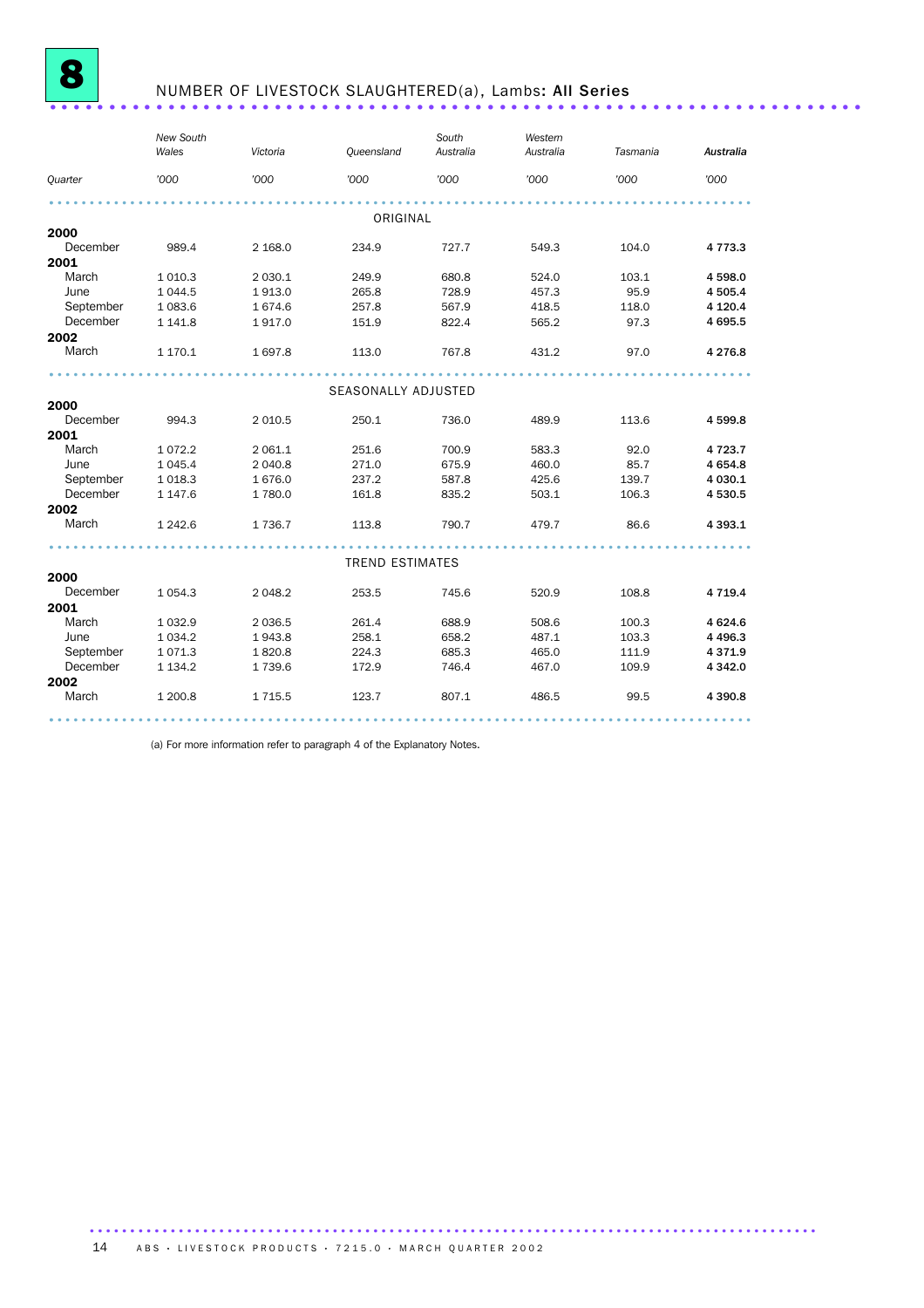

### NUMBER OF LIVESTOCK SLAUGHTERED(a), Pigs: All Series ...........................

|                  | <b>New South</b><br>Wales | Victoria       | Queensland             | South<br>Australia | Western<br>Australia | Tasmania     | Australia              |
|------------------|---------------------------|----------------|------------------------|--------------------|----------------------|--------------|------------------------|
| <b>Quarter</b>   | '000                      | '000           | 000'                   | '000'              | '000                 | '000         | '000                   |
|                  |                           |                |                        |                    |                      |              |                        |
|                  |                           |                | ORIGINAL               |                    |                      |              |                        |
| 2000<br>December |                           |                |                        |                    |                      |              |                        |
| 2001             | 416.7                     | 261.5          | 295.4                  | 119.9              | 131.0                | 13.5         | 1 239.6                |
| March            | 429.6                     | 258.8          | 239.9                  | 139.9              | 134.4                | 13.7         | 1 2 1 7 . 9            |
| June             |                           | 268.1          |                        |                    | 148.5                |              |                        |
| September        | 464.1                     |                | 275.2                  | 147.6              |                      | 15.8         | 1 3 2 0.8              |
| December         | 474.0                     | 267.1<br>281.0 | 267.0                  | 145.4              | 142.3<br>140.9       | 13.7<br>14.0 | 1 3 1 1.2<br>1 3 2 0.9 |
| 2002             | 465.8                     |                | 277.9                  | 139.4              |                      |              |                        |
| March            | 452.8                     | 241.9          | 275.5                  | 180.8              | 143.6                | 11.4         | 1 307.5                |
|                  |                           |                |                        |                    |                      |              |                        |
|                  |                           |                |                        |                    |                      |              |                        |
|                  |                           |                | SEASONALLY ADJUSTED    |                    |                      |              |                        |
| 2000             |                           |                |                        |                    |                      |              |                        |
| December         | 415.9                     | 267.0          | 297.2                  | 126.3              | 140.1                | 14.2         | 1 256.4                |
| 2001             |                           |                |                        |                    |                      |              |                        |
| March            | 443.7                     | 268.9          | 247.9                  | 137.8              | 135.0                | 14.5         | 1 260.5                |
| June             | 460.0                     | 255.1          | 262.3                  | 138.3              | 140.1                | 14.5         | 1 269.5                |
| September        | 470.8                     | 268.1          | 270.7                  | 149.0              | 142.7                | 13.6         | 1 3 1 4.8              |
| December         | 459.0                     | 285.1          | 277.8                  | 149.9              | 149.1                | 14.6         | 1 3 3 0.5              |
| 2002             |                           |                |                        |                    |                      |              |                        |
| March            | 473.7                     | 253.0          | 286.7                  | 174.4              | 145.9                | 12.2         | 1 3 6 1 . 7            |
|                  |                           |                |                        |                    |                      |              |                        |
|                  |                           |                | <b>TREND ESTIMATES</b> |                    |                      |              |                        |
| 2000             |                           |                |                        |                    |                      |              |                        |
| December         | 426.2                     | 267.3          | 274.5                  | 128.6              | 134.3                | 14.3         | 1 247.0                |
| 2001             |                           |                |                        |                    |                      |              |                        |
| March            | 443.3                     | 260.4          | 265.6                  | 134.8              | 137.5                | 14.3         | 1 259.6                |
| June             | 457.2                     | 264.2          | 261.6                  | 140.0              | 140.4                | 14.4         | 1 2 7 9 . 8            |
| September        | 465.1                     | 268.7          | 267.9                  | 146.9              | 143.3                | 14.1         | 1 305.6                |
| December         | 467.4                     | 269.9          | 278.7                  | 156.4              | 146.4                | 13.6         | 1 3 3 4 . 1            |
| 2002             |                           |                |                        |                    |                      |              |                        |
| March            | 469.3                     | 267.5          | 285.4                  | 167.5              | 148.0                | 12.9         | 1 360.6                |
|                  |                           |                |                        |                    |                      |              |                        |

(a) For more information refer to paragraph 4 of the Explanatory Notes.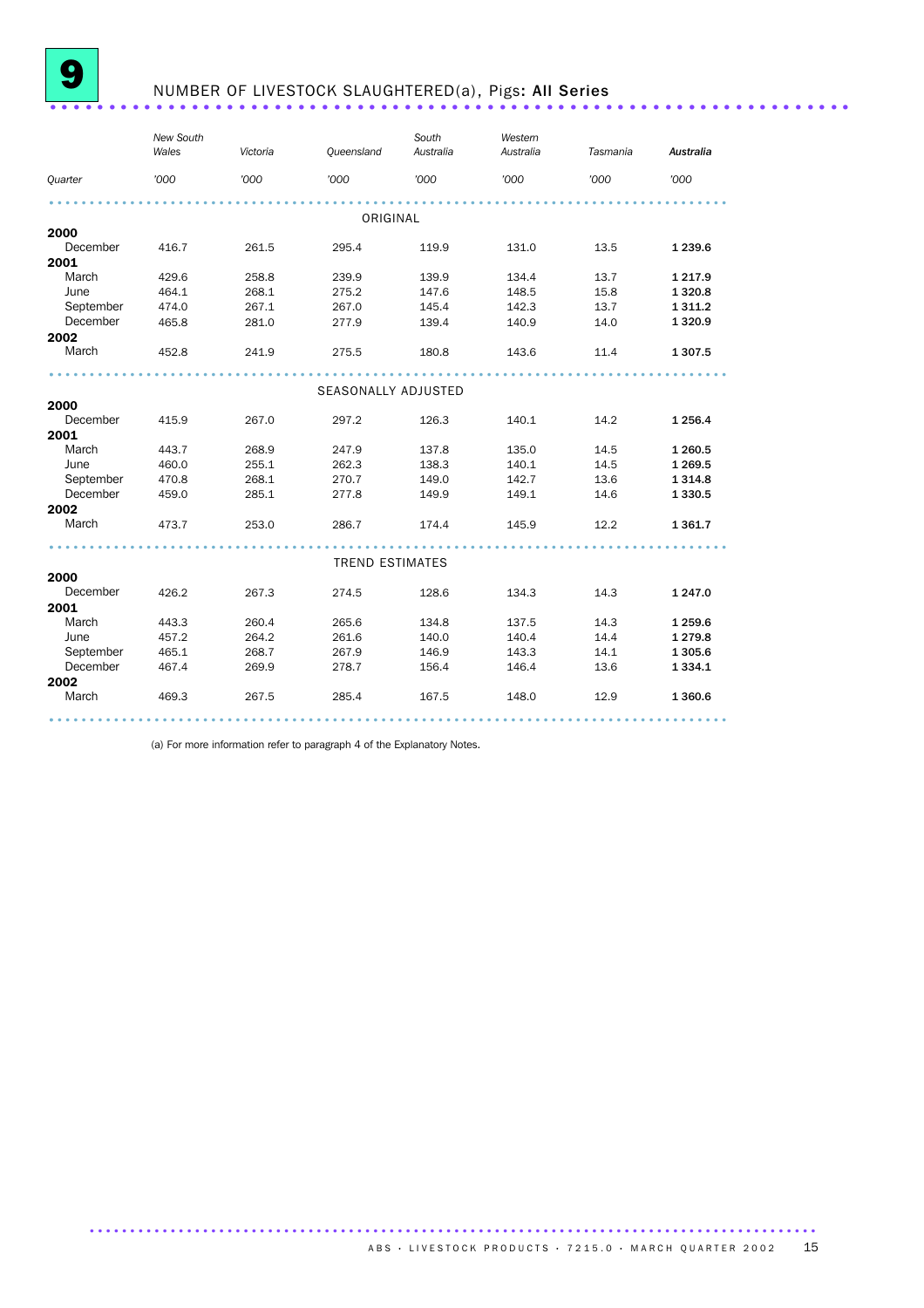

### NUMBER OF CHICKENS SLAUGHTERED(a): All Series ..................................

|           | New South<br>Wales | Victoria   | <b>Queensland</b>      | South<br>Australia | Western<br>Australia | Australia |
|-----------|--------------------|------------|------------------------|--------------------|----------------------|-----------|
| Quarter   | '000               | '000       | '000                   | '000               | '000                 | '000      |
|           |                    |            | ORIGINAL               |                    |                      |           |
| 2000      |                    |            |                        |                    |                      |           |
| December  | 38 587.5           | 26 591.2   | 17855.6                | n.p.               | n.p.                 | 102 953.7 |
| 2001      |                    |            |                        |                    |                      |           |
| March     | 37 889.6           | 26 067.6   | 16 975.5               | n.p.               | n.p.                 | 99 139.6  |
| June      | 37 723.3           | 25 135.4   | 16 257.9               | n.p.               | n.p.                 | 96 609.7  |
| September | 37 628.1           | 24 681.4   | 16 0 76.3              | n.p.               | n.p.                 | 96 828.0  |
| December  | 39 023.9           | 27 947.8   | 18 125.2               | n.p.               | n.p.                 | 104 660.4 |
| 2002      |                    |            |                        |                    |                      |           |
| March     | 40 026.8           | 27 691.0   | 18 063.0               | n.p.               | n.p.                 | 106 857.7 |
|           |                    |            |                        |                    |                      |           |
|           |                    |            | SEASONALLY ADJUSTED    |                    |                      |           |
| 2000      |                    |            |                        |                    |                      |           |
| December  | 38 099.1           | 25 818.7   | 17 151.4               | n.p.               | n.p.                 | 100 380.0 |
| 2001      |                    |            |                        |                    |                      |           |
| March     | 37 781.6           | 26 075.4   | 16898.3                | n.p.               | n.p.                 | 99 019.9  |
| June      | 38 479.0           | 25 441.9   | 16 579.0               | n.p.               | n.p.                 | 98 317.8  |
| September | 37 689.9           | 25 25 1.5  | 16 527.6               | n.p.               | n.p.                 | 98 093.1  |
| December  | 38 403.0           | 26 919.0   | 17 402.9               | n.p.               | n.p.                 | 101 722.0 |
| 2002      |                    |            |                        |                    |                      |           |
| March     | 40 037.9           | 27 931.5   | 17 978.3               | n.p.               | n.p.                 | 107 103.5 |
|           |                    |            | <b>TREND ESTIMATES</b> |                    |                      |           |
| 2000      |                    |            |                        |                    |                      |           |
| December  | 38 017.7           | 26 288.8   | 17 161.5               |                    |                      | 100 553.9 |
| 2001      |                    |            |                        | n.p.               | n.p.                 |           |
| March     | 38 061.9           | 25 709.1   | 16825.7                |                    |                      | 99 006.1  |
| June      | 37 976.5           | 25 4 4 5.1 | 16 611.1               | n.p.               | n.p.                 | 98 069.9  |
| September | 38 146.3           | 25 840.4   | 16 806.2               | n.p.               | n.p.                 | 99 285.8  |
| December  | 38 689.9           |            |                        | n.p.               | n.p.                 | 102 090.8 |
| 2002      |                    | 26 662.0   | 17 280.3               | n.p.               | n.p.                 |           |
| March     | 39 435.3           | 27 672.3   | 17834.2                | n.p.               | n.p.                 | 105 493.7 |
|           |                    |            |                        |                    |                      |           |

(a) For more information refer to paragraphs 8 and 9 of the Explanatory Notes.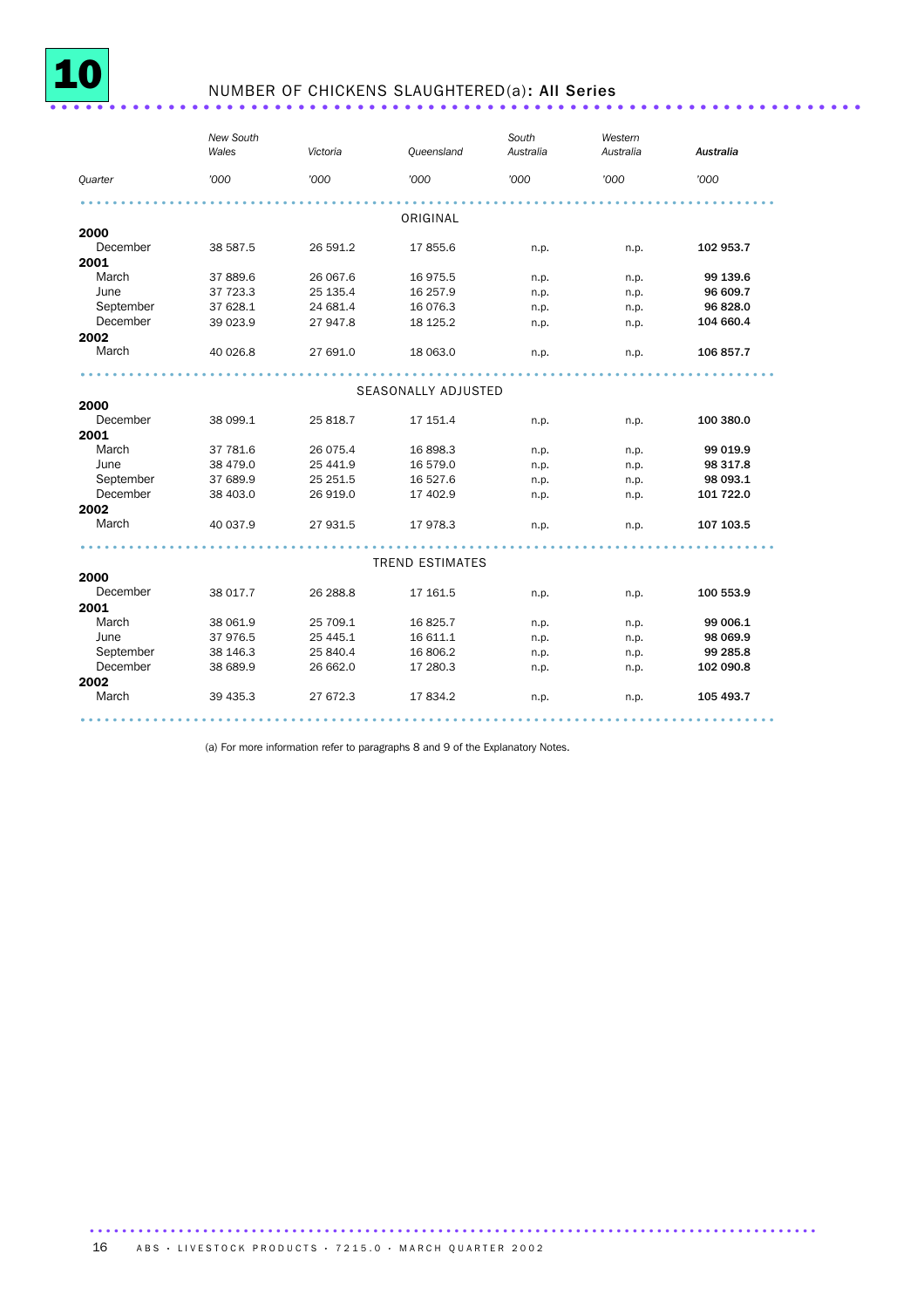

### NUMBER OF LIVESTOCK SLAUGHTERED(a): Original ...................................

|                            | <b>New South</b><br>Wales | Victoria              | Queensland                      | South<br>Australia | Western<br>Australia | Tasmania      | Australia                  |  |  |  |  |  |
|----------------------------|---------------------------|-----------------------|---------------------------------|--------------------|----------------------|---------------|----------------------------|--|--|--|--|--|
| Financial<br>year          | '000                      | '000                  | '000                            | '000               | '000                 | '000          | '000                       |  |  |  |  |  |
|                            |                           |                       |                                 |                    |                      |               |                            |  |  |  |  |  |
| BULLS, BULLOCKS AND STEERS |                           |                       |                                 |                    |                      |               |                            |  |  |  |  |  |
| 1998-1999                  | 780.9                     | 852.1                 | 1808.0                          | 123.1              | 197.9                | 94.8          | 3871.1                     |  |  |  |  |  |
| 1999-2000<br>2000-2001     | 755.4<br>767.1            | 710.0<br>632.0        | 1958.2<br>2 191.9               | 169.5<br>179.7     | 181.5<br>187.0       | 109.0<br>90.2 | 3892.7<br>4 0 5 2.3        |  |  |  |  |  |
|                            |                           |                       |                                 |                    |                      |               |                            |  |  |  |  |  |
| COWS AND HEIFERS           |                           |                       |                                 |                    |                      |               |                            |  |  |  |  |  |
| 1998-1999                  | 1 1 1 3 . 6               | 899.2                 | 1 499.1                         | 154.7              | 240.8                | 116.3         | 4 0 68.0                   |  |  |  |  |  |
| 1999-2000                  | 969.4                     | 813.8                 | 1 3 5 4 . 2                     | 145.2              | 212.4                | 108.9         | 3 627.3                    |  |  |  |  |  |
| 2000-2001                  | 1 060.8                   | 891.9                 | 1 3 4 5 . 7                     | 137.0              | 228.4                | 94.2          | 3 7 6 9.4                  |  |  |  |  |  |
|                            |                           |                       |                                 |                    |                      |               |                            |  |  |  |  |  |
|                            |                           |                       | TOTAL CATTLE (excluding calves) |                    |                      |               |                            |  |  |  |  |  |
| 1998-1999                  | 1894.5                    | 1 751.3               | 3 307.0                         | 277.8              | 438.7                | 211.1         | 7939.1                     |  |  |  |  |  |
| 1999-2000                  | 1 7 2 4 .8                | 1 5 2 3.8             | 3 3 1 2 .5                      | 314.7              | 393.9                | 217.9         | 7 520.0                    |  |  |  |  |  |
| 2000-2001                  | 1827.9                    | 1 523.9               | 3 537.7                         | 316.7              | 415.4                | 184.4         | 7821.7                     |  |  |  |  |  |
| CALVES                     |                           |                       |                                 |                    |                      |               |                            |  |  |  |  |  |
|                            |                           |                       |                                 |                    |                      |               |                            |  |  |  |  |  |
| 1998-1999<br>1999-2000     | 242.6<br>211.0            | 714.4<br>678.5        | 112.3<br>141.7                  | 19.9<br>17.6       | 6.4<br>10.5          | 61.0<br>62.1  | 1 1 5 7 . 4<br>1 1 2 2 . 1 |  |  |  |  |  |
| 2000-2001                  | 226.0                     | 608.9                 | 135.1                           | 11.6               | 5.6                  | 49.7          | 1 0 3 7 .5                 |  |  |  |  |  |
|                            |                           |                       |                                 |                    |                      |               |                            |  |  |  |  |  |
|                            |                           |                       | <b>SHEEP</b>                    |                    |                      |               |                            |  |  |  |  |  |
| 1998-1999                  | 5 5 8 3.2                 | 3 0 7 9.6             | 1 3 3 3 . 8                     | 2 0 18.3           | 2672.2               | 439.9         | 15 127.0                   |  |  |  |  |  |
| 1999-2000                  | 5 3 8 5 . 6               | 3 8 1 6.0             | 1423.9                          | 1 2 2 3 . 8        | 3 4 18.1             | 589.9         | 15 857.2                   |  |  |  |  |  |
| 2000-2001                  | 5857.6                    | 4 193.3               | 1489.2                          | 1488.2             | 3 2 3 5 . 0          | 364.7         | 16 628.0                   |  |  |  |  |  |
|                            |                           |                       | LAMBS                           |                    |                      |               |                            |  |  |  |  |  |
| 1998-1999                  | 3 9 1 3.2                 | 6 699.4               | 756.5                           | 2 153.5            | 2076.4               | 480.1         | 16 079.2                   |  |  |  |  |  |
| 1999-2000                  | 4 0 5 9.0                 | 7 144.5               | 917.6                           | 2 634.7            | 2 3 4 5 .0           | 456.3         | 17 557.1                   |  |  |  |  |  |
| 2000-2001                  | 4 203.2                   | 8 0 9 0.0             | 1 0 24.1                        | 2875.1             | 2 0 2 0.0            | 416.1         | 18 628.5                   |  |  |  |  |  |
|                            |                           |                       | PIGS                            |                    |                      |               |                            |  |  |  |  |  |
| 1998-1999                  | 1 347.1                   | 1 572.8               | 1 1 3 2 . 4                     | 465.8              | 568.7                | 81.2          | 5 176.3                    |  |  |  |  |  |
| 1999-2000                  | 1 408.2                   | 1 4 4 3.7             | 1 111.2                         | 469.2              | 513.9                | 70.1          | 5 0 24.7                   |  |  |  |  |  |
| 2000-2001                  | 1 7 3 9.5                 | 1 0 6 5.6             | 1 0 78.4                        | 525.7              | 542.6                | 57.6          | 5 0 16.3                   |  |  |  |  |  |
|                            |                           |                       | <b>CHICKENS</b>                 |                    |                      |               |                            |  |  |  |  |  |
|                            |                           |                       |                                 |                    |                      |               |                            |  |  |  |  |  |
| 1998-1999<br>1999-2000     | 140 794.0                 | 95 543.3<br>105 889.3 | 65 989.7                        | n.p.               | n.p.                 | n.p.          | 374 979.5<br>393 991.8     |  |  |  |  |  |
| 2000-2001                  | 139 966.7<br>151 686.8    | 104 080.0             | 68 922.0<br>68 002.0            | n.p.<br>n.p.       | n.p.<br>n.p.         | n.p.<br>n.p.  | 398 868.6                  |  |  |  |  |  |
|                            |                           |                       |                                 |                    |                      |               |                            |  |  |  |  |  |

(a) For more information refer to paragraphs 4, 5 and 7 to 9 of the Explanatory Notes.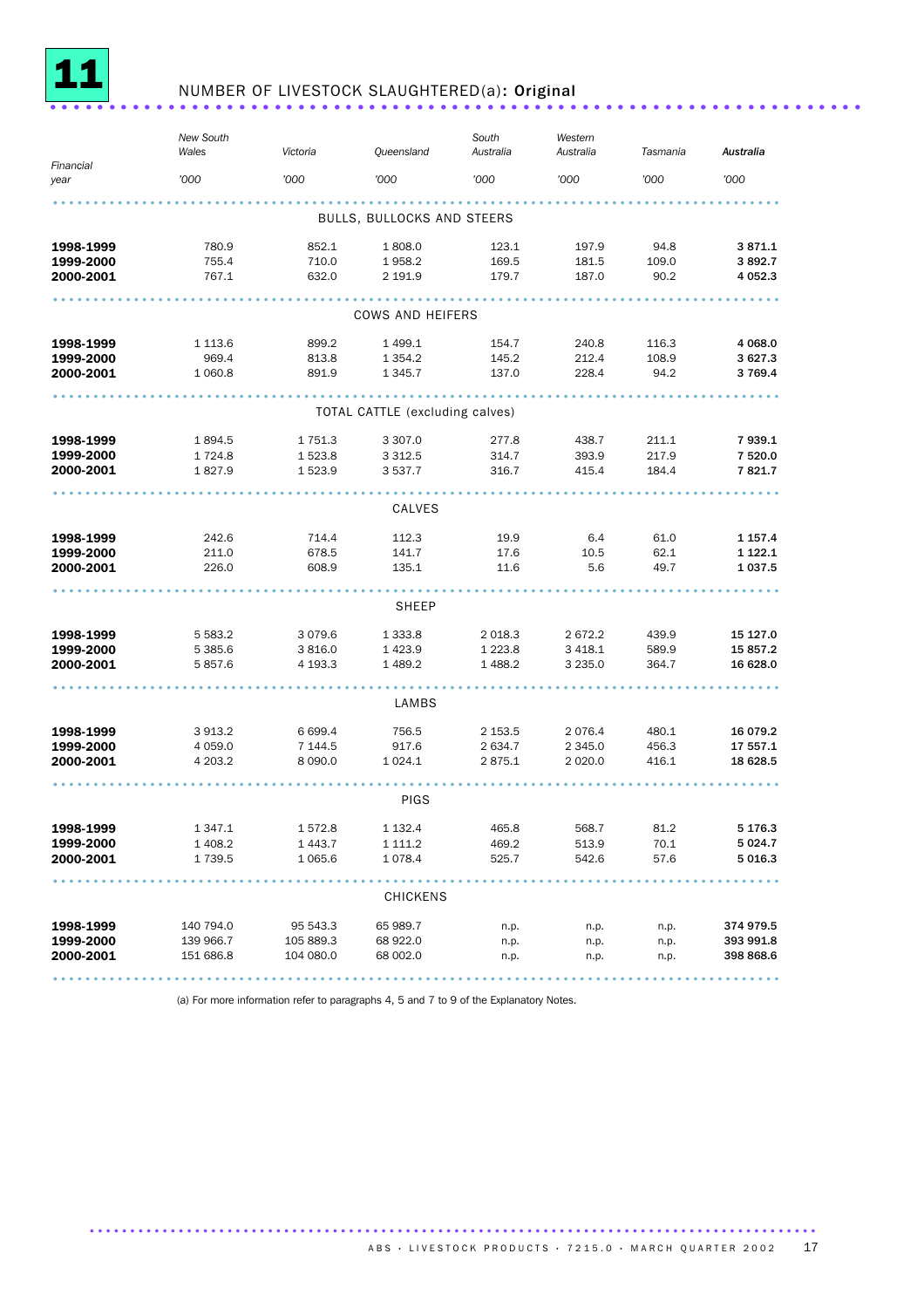

# <sup>12</sup> RED MEAT PRODUCED(a), Beef: All Series .....................................................................

|                       | New South<br>Wales | Victoria | Queensland             | South<br>Australia | Western<br>Australia | Tasmania | Australia |
|-----------------------|--------------------|----------|------------------------|--------------------|----------------------|----------|-----------|
|                       |                    |          |                        |                    |                      |          |           |
| Quarter               | tonnes             | tonnes   | tonnes                 | tonnes             | tonnes               | tonnes   | tonnes    |
|                       |                    |          |                        |                    |                      |          |           |
|                       |                    |          | ORIGINAL               |                    |                      |          |           |
| 2000                  |                    |          |                        |                    |                      |          |           |
| December              | 110 930            | 93 208   | 242 864                | 21 982             | 29 510               | 12 2 8 9 | 511 067   |
| 2001                  |                    |          |                        |                    |                      |          |           |
| March                 | 116 980            | 95 564   | 219 924                | 23 367             | 23 555               | 15 040   | 494 719   |
| June                  | 120 894            | 83 0 22  | 274 055                | 19 17 2            | 23 401               | 12 450   | 533 279   |
| September             | 111 329            | 79 315   | 286 885                | 18 27 1            | 23 0 22              | 8 6 6 2  | 527 775   |
| December              | 108 701            | 87825    | 210 336                | 21 3 25            | 24 289               | 10 134   | 462 899   |
| 2002                  |                    |          |                        |                    |                      |          |           |
| March                 | 114 409            | 88 652   | 181 077                | 23 748             | 25 706               | 11 260   | 445 133   |
|                       |                    |          |                        |                    |                      |          |           |
|                       |                    |          | SEASONALLY ADJUSTED    |                    |                      |          |           |
| 2000                  |                    |          |                        |                    |                      |          |           |
| December              | 112 650            | 89 478   | 256 468                | 20 29 9            | 24 575               | 12 5 9 6 | 515 752   |
| 2001                  |                    |          |                        |                    |                      |          |           |
| March                 | 114 254            | 88 314   | 248 551                | 21 912             | 23 687               | 13 549   | 508 383   |
| June                  | 120 070            | 86 042   | 258 005                | 19 619             | 26 813               | 10 938   | 521 993   |
| September             | 113 092            | 87 166   | 259 697                | 20 918             | 24 8 28              | 11 124   | 520 376   |
| December              | 110 467            | 84 292   | 221 697                | 19 7 29            | 20 189               | 10 4 05  | 467 155   |
| 2002                  |                    |          |                        |                    |                      |          |           |
| March                 | 113 191            | 81870    | 204 756                | 22 2 36            | 25 974               | 10 143   | 457 363   |
|                       |                    |          | <b>TREND ESTIMATES</b> |                    |                      |          |           |
| 2000                  |                    |          |                        |                    |                      |          |           |
| December              | 113 902            | 89 753   | 250 587                | 20 847             | 24 905               | 12 514   | 512 995   |
| 2001                  |                    |          |                        |                    |                      |          |           |
| March                 | 116 111            | 88 278   | 256 287                | 20 806             | 25 20 2              | 12 4 34  | 518 729   |
| June                  | 116 048            | 87078    | 257 460                |                    | 24 898               | 11835    | 518 331   |
|                       |                    |          | 247 276                | 20 505             | 24 1 21              | 10 950   |           |
| September<br>December | 114 502            | 85 914   |                        | 20 345             |                      |          | 504 568   |
|                       | 112 437            | 84 357   | 229 091                | 20 676             | 23 444               | 10 4 22  | 481 477   |
| 2002<br>March         | 111 158            | 82 882   | 208 125                | 21 379             | 23 367               | 10 231   | 458 330   |
|                       |                    |          |                        |                    |                      |          |           |

(a) For more information refer to paragraphs 4 to 6 of the Explanatory Notes.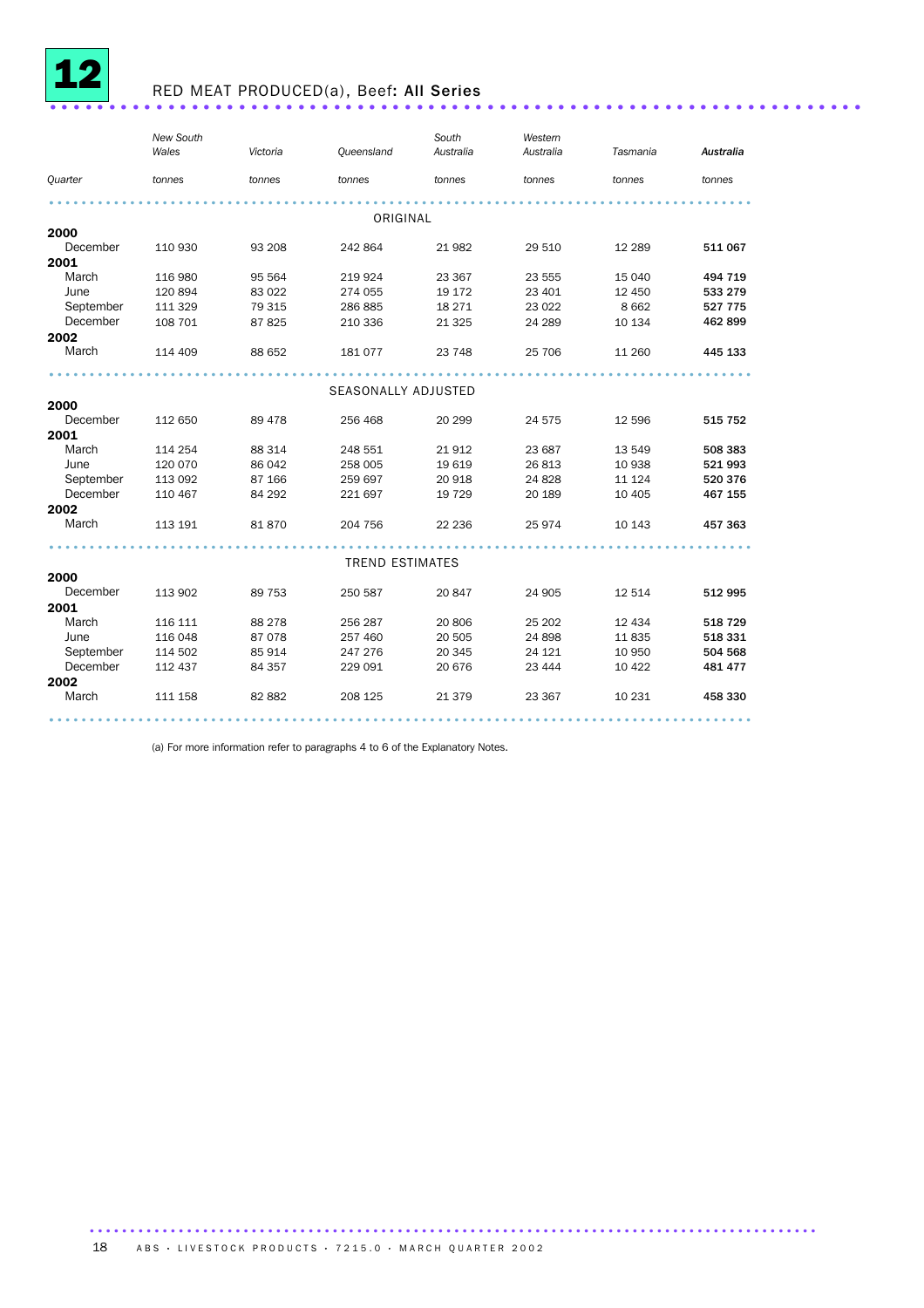

### <sup>13</sup> RED MEAT PRODUCED(a), Veal: All Series .....................................................................

|           | <b>New South</b><br>Wales | Victoria | Queensland             | South<br>Australia | Western<br>Australia | Tasmania | Australia |
|-----------|---------------------------|----------|------------------------|--------------------|----------------------|----------|-----------|
| Quarter   | tonnes                    | tonnes   | tonnes                 | tonnes             | tonnes               | tonnes   | tonnes    |
|           |                           | .        | ORIGINAL               |                    |                      |          |           |
| 2000      |                           |          |                        |                    |                      |          |           |
| December  | 3 2 4 0                   | 1 4 0 3  | 1 5 9 3                | 58                 | 98                   | 141      | 6545      |
| 2001      |                           |          |                        |                    |                      |          |           |
| March     | 3728                      | 536      | 1 2 9 0                | 70                 | 82                   | 26       | 5743      |
| June      | 3 7 9 9                   | 2 4 6 2  | 1 2 6 5                | 67                 | 86                   | 65       | 7757      |
| September | 2839                      | 6645     | 1 2 6 5                | 75                 | 118                  | 704      | 11 658    |
| December  | 2 4 7 1                   | 1713     | 983                    | 57                 | 106                  | 132      | 5475      |
| 2002      |                           |          |                        |                    |                      |          |           |
| March     | 3 6 1 0                   | 899      | 1 2 8 9                | 69                 | 82                   | 16       | 5977      |
|           |                           |          | SEASONALLY ADJUSTED    |                    |                      |          |           |
| 2000      |                           |          |                        |                    |                      |          |           |
| December  | 3574                      | 2 5 5 2  | 1675                   | 77                 | 93                   | 232      | 8550      |
| 2001      |                           |          |                        |                    |                      |          |           |
| March     | 3 7 2 5                   | 2 5 9 5  |                        |                    |                      | 266      | 8 2 0 3   |
| June      | 3 4 2 1                   | 2843     | 1 2 5 9                | 75<br>60           | 84                   | 210      |           |
|           |                           |          | 1 1 9 3                |                    | 90                   |          | 7898      |
| September | 2899                      | 2 7 8 8  | 1 3 1 3                | 62                 | 115                  | 235      | 7 5 1 2   |
| December  | 2 7 1 6                   | 3 1 3 5  | 1 0 3 3                | 76                 | 101                  | 220      | 7 1 5 2   |
| 2002      |                           |          |                        |                    |                      |          |           |
| March     | 3 6 1 2                   | 4 3 5 6  | 1 2 5 8                | 74                 | 84                   | 167      | 8535      |
|           |                           |          | <b>TREND ESTIMATES</b> |                    |                      |          |           |
| 2000      |                           |          |                        |                    |                      |          |           |
| December  | 3 6 1 3                   | 2 7 2 4  | 1516                   | 81                 | 92                   | 243      | 8479      |
| 2001      |                           |          |                        |                    |                      |          |           |
| March     | 3 6 2 2                   | 2 6 2 2  | 1373                   | 70                 | 84                   | 239      | 8 2 3 0   |
| June      | 3 3 0 8                   | 2 6 4 8  | 1 2 3 9                | 64                 | 96                   | 235      | 7 7 8 7   |
| September | 3 0 4 3                   | 2933     | 1 1 8 4                | 66                 | 103                  | 224      | 7 5 5 2   |
| December  | 3 0 2 0                   | 3 3 8 9  | 1 1 7 8                | 70                 | 101                  | 207      | 7646      |
| 2002      |                           |          |                        |                    |                      |          |           |
| March     | 3 2 0 7                   | 3881     | 1 1 7 7                | 76                 | 93                   | 189      | 7968      |
|           |                           |          |                        |                    |                      |          |           |

(a) For more information refer to paragraphs 4 to 6 of the Explanatory Notes.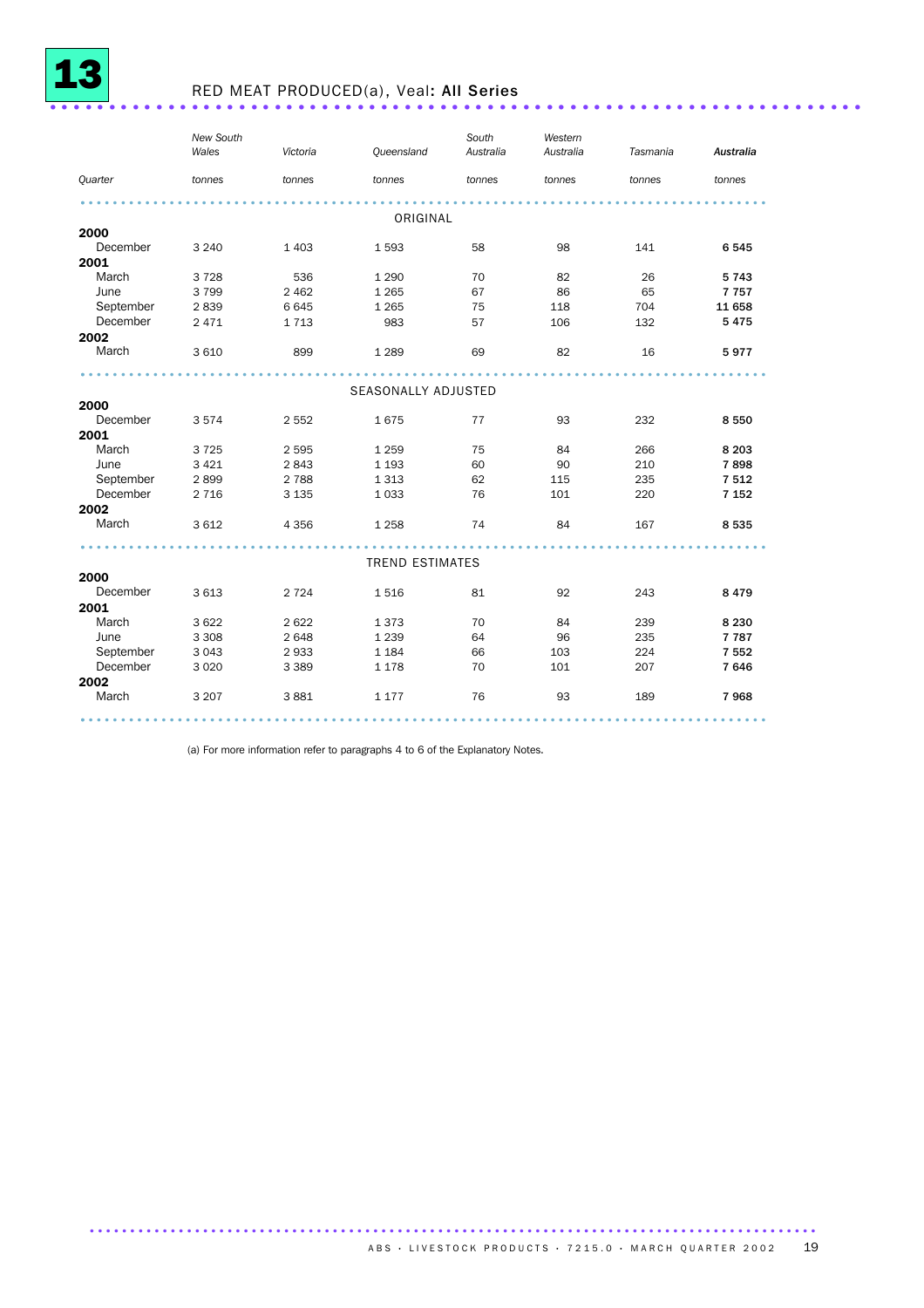

### <sup>14</sup> RED MEAT PRODUCED(a), Mutton: All Series .....................................................................

|           | New South |          |                        | South     | Western   |          |           |  |
|-----------|-----------|----------|------------------------|-----------|-----------|----------|-----------|--|
|           | Wales     | Victoria | Queensland             | Australia | Australia | Tasmania | Australia |  |
| Quarter   | tonnes    | tonnes   | tonnes                 | tonnes    | tonnes    | tonnes   | tonnes    |  |
|           |           |          |                        |           |           |          |           |  |
|           |           |          | ORIGINAL               |           |           |          |           |  |
| 2000      |           |          |                        |           |           |          |           |  |
| December  | 31 247    | 21 7 4 2 | 6801                   | 9826      | 22 052    | 1610     | 93 279    |  |
| 2001      |           |          |                        |           |           |          |           |  |
| March     | 34 102    | 23 590   | 7 0 7 3                | 9885      | 16 610    | 2873     | 94 132    |  |
| June      | 30 666    | 19857    | 7 101                  | 8 3 2 1   | 9 3 4 1   | 1 603    | 76889     |  |
| September | 31 4 91   | 16829    | 5823                   | 6 2 9 0   | 11 154    | 952      | 72 540    |  |
| December  | 33 543    | 21 675   | 5 7 2 0                | 8 2 2 1   | 11 988    | 1 4 8 9  | 82 636    |  |
| 2002      |           |          |                        |           |           |          |           |  |
| March     | 30 249    | 20 390   | 6458                   | 8895      | 11 008    | 1459     | 78 458    |  |
|           |           |          |                        |           |           |          |           |  |
| 2000      |           |          | SEASONALLY ADJUSTED    |           |           |          |           |  |
| December  | 29 641    | 18799    | 6775                   | 8 1 6 4   | 18 834    | 1586     | 84 783    |  |
| 2001      |           |          |                        |           |           |          |           |  |
| March     | 32 099    | 20 675   | 6778                   | 8045      | 14 4 69   | 2073     | 83 195    |  |
| June      | 33 316    | 23 014   | 7987                   | 10 257    | 11 498    | 1529     | 87 545    |  |
| September | 32 594    | 19 930   | 5 4 5 9                | 8 2 8 1   | 12877     | 1733     | 82 620    |  |
| December  | 31 864    | 18 791   | 5 7 0 6                | 6838      | 10 241    | 1470     | 75 195    |  |
| 2002      |           |          |                        |           |           |          |           |  |
| March     | 28 497    | 17899    | 6 1 9 4                | 7 2 4 9   | 9 5 5 6   | 1 0 5 0  | 69 347    |  |
|           |           |          |                        |           |           |          |           |  |
|           |           |          | <b>TREND ESTIMATES</b> |           |           |          |           |  |
| 2000      |           |          |                        |           |           |          |           |  |
| December  | 31 180    | 20 663   | 6996                   | 8978      | 17 628    | 1861     | 86 987    |  |
| 2001      |           |          |                        |           |           |          |           |  |
| March     | 31876     | 20 979   | 7 1 2 8                | 9019      | 15 138    | 1740     | 85 787    |  |
| June      | 32 803    | 21 264   | 6849                   | 8857      | 12 773    | 1744     | 84 714    |  |
| September | 32 609    | 20 570   | 6 3 0 3                | 8 4 3 4   | 11 548    | 1615     | 81726     |  |
| December  | 31 207    | 19 0 52  | 5865                   | 7 5 3 9   | 10 694    | 1 4 0 1  | 76 125    |  |
| 2002      |           |          |                        |           |           |          |           |  |
| March     | 29 509    | 17 662   | 5 6 9 7                | 6702      | 9867      | 1 2 3 1  | 70 099    |  |
|           |           |          |                        |           |           |          |           |  |

(a) For more information refer to paragraphs 4 to 6 of the Explanatory Notes.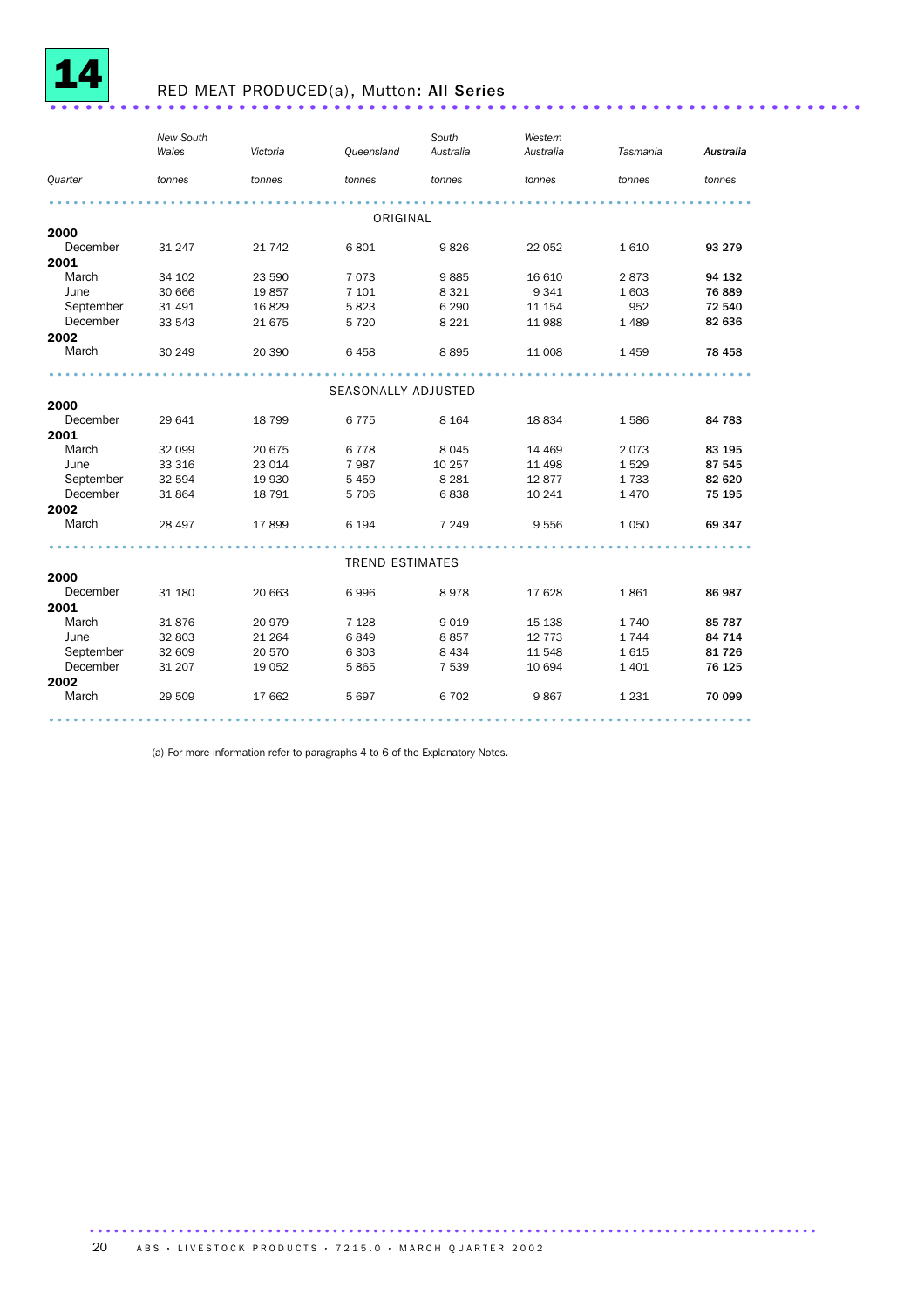

### <sup>15</sup> RED MEAT PRODUCED(a), Lamb: All Series .....................................................................

|                | New South<br>Wales | Victoria | Queensland             | South<br>Australia | Western<br>Australia | Tasmania | Australia |
|----------------|--------------------|----------|------------------------|--------------------|----------------------|----------|-----------|
|                |                    |          |                        |                    |                      |          |           |
| <b>Quarter</b> | tonnes             | tonnes   | tonnes                 | tonnes             | tonnes               | tonnes   | tonnes    |
|                |                    |          |                        |                    |                      |          |           |
|                |                    |          | ORIGINAL               |                    |                      |          |           |
| 2000           |                    |          |                        |                    |                      |          |           |
| December       | 19 332             | 41888    | 4 5 4 3                | 15 689             | 9864                 | 1992     | 93 308    |
| 2001           |                    |          |                        |                    |                      |          |           |
| March          | 20 013             | 39 4 96  | 4674                   | 14 968             | 9 7 4 5              | 1971     | 90 867    |
| June           | 20 487             | 37 25 2  | 5 0 9 5                | 15 4 51            | 8 5 3 3              | 1850     | 88 667    |
| September      | 21 7 24            | 32 479   | 4857                   | 11 694             | 7 7 4 5              | 2 3 5 5  | 80 854    |
| December       | 22 656             | 36 784   | 2878                   | 17 627             | 10 828               | 1913     | 92 687    |
| 2002           |                    |          |                        |                    |                      |          |           |
| March          | 23 504             | 33 2 25  | 2 0 9 3                | 17 232             | 8 3 8 0              | 1922     | 86 355    |
|                |                    |          |                        |                    |                      |          |           |
|                |                    |          | SEASONALLY ADJUSTED    |                    |                      |          |           |
| 2000           |                    |          |                        |                    |                      |          |           |
| December       | 19 408             | 39 552   | 4853                   | 16 144             | 8832                 | 2 2 9 3  | 90 361    |
| 2001           |                    |          |                        |                    |                      |          |           |
| March          | 21 303             | 39 804   | 4 7 1 4                | 15 0 86            | 10 8 25              | 1769     | 92 724    |
| June           | 20 443             | 39 7 82  | 5 2 5 7                | 14 031             | 8 5 0 8              | 1687     | 91 716    |
| September      | 20 432             | 32 007   | 4 4 5 8                | 12 480             | 7932                 | 2 5 5 7  | 79 040    |
| December       | 22 746             | 34 810   | 3 0 2 7                | 18 16 9            | 9673                 | 2 2 0 0  | 89 902    |
| 2002           |                    |          |                        |                    |                      |          |           |
| March          | 25 042             | 33 463   | 2 1 4 5                | 17 385             | 9 3 0 4              | 1727     | 88 122    |
|                |                    |          |                        |                    |                      |          |           |
|                |                    |          | <b>TREND ESTIMATES</b> |                    |                      |          |           |
| 2000           |                    |          |                        |                    |                      |          |           |
| December       | 20 793             | 40 093   | 4879                   | 16 28 9            | 9539                 | 2 0 9 5  | 92 692    |
| 2001           |                    |          |                        |                    |                      |          |           |
| March          | 20 344             | 39 566   | 5 0 0 5                | 14 7 4 3           | 9 3 1 6              | 1942     | 91 242    |
| June           | 20 4 22            | 37 627   | 4912                   | 13 888             | 9 0 2 4              | 1989     | 88 257    |
| September      | 21 269             | 35 194   | 4 2 5 3                | 14 583             | 8745                 | 2 1 5 1  | 86 212    |
| December       | 22 646             | 33 661   | 3 2 5 6                | 16 167             | 8926                 | 2 1 5 9  | 86 174    |
| 2002           |                    |          |                        |                    |                      |          |           |
| March          | 24 191             | 33 285   | 2 3 0 1                | 17 629             | 9 4 1 8              | 2 0 0 0  | 87 631    |
|                |                    |          |                        |                    |                      |          |           |

(a) For more information refer to paragraphs 4 to 6 of the Explanatory Notes.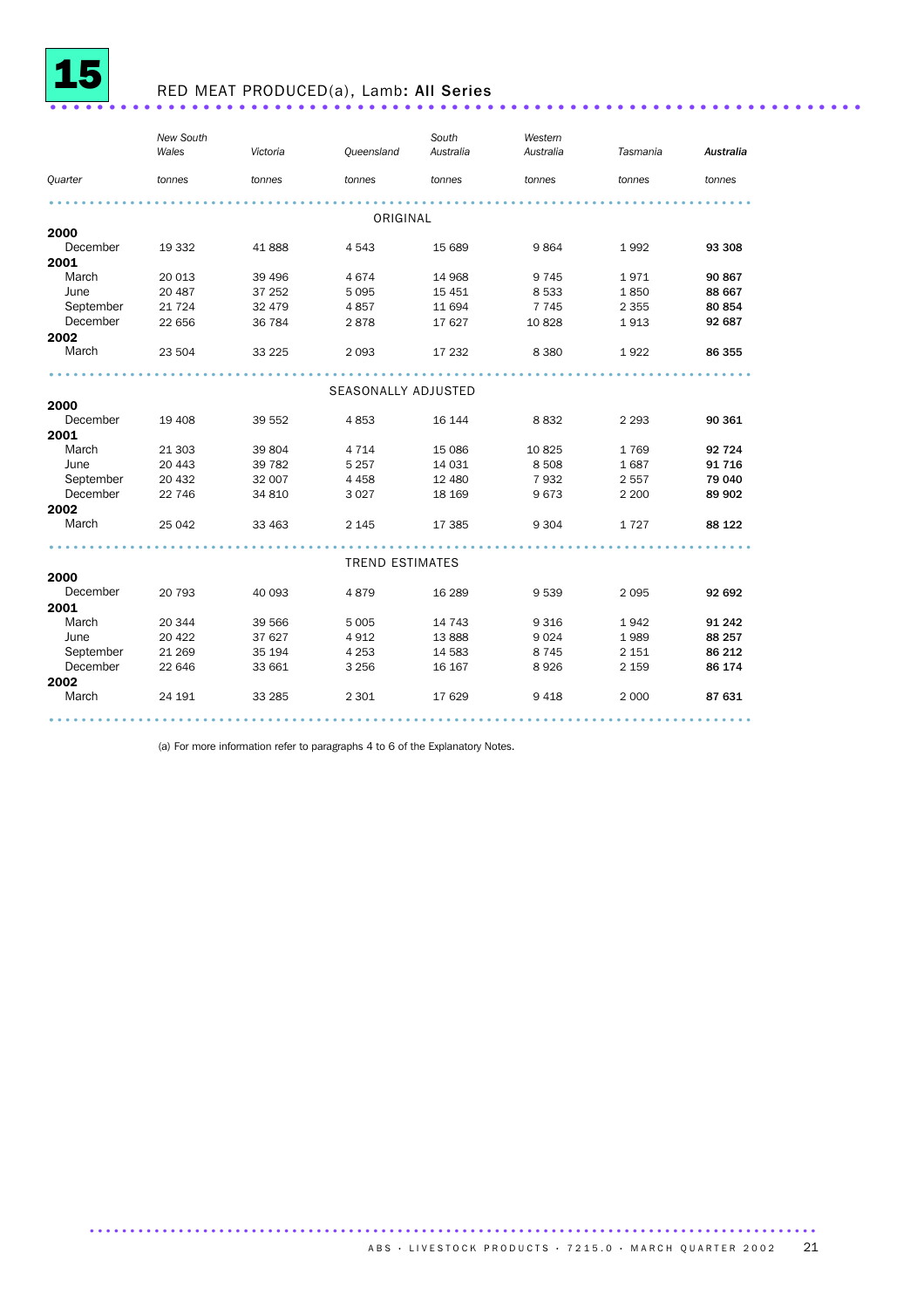

### <sup>16</sup> RED MEAT PRODUCED(a), Pig Meat: All Series .....................................................................

|                | <b>New South</b> |          |                        | South     | Western   |          |           |
|----------------|------------------|----------|------------------------|-----------|-----------|----------|-----------|
|                | Wales            | Victoria | <b>Queensland</b>      | Australia | Australia | Tasmania | Australia |
| <b>Quarter</b> | tonnes           | tonnes   | tonnes                 | tonnes    | tonnes    | tonnes   | tonnes    |
|                |                  |          |                        |           |           |          |           |
|                |                  |          | ORIGINAL               |           |           |          |           |
| 2000           |                  |          |                        |           |           |          |           |
| December       | 30 568           | 19 667   | 21 4 6 9               | 8 1 4 3   | 8786      | 837      | 89 541    |
| 2001           |                  |          |                        |           |           |          |           |
| March          | 31924            | 18 7 34  | 16892                  | 9 7 8 5   | 9074      | 837      | 87 319    |
| June           | 36 107           | 19 554   | 20 211                 | 10 5 24   | 10 150    | 982      | 97 600    |
| September      | 37 022           | 19 581   | 20 563                 | 10 274    | 9848      | 844      | 98 210    |
| December       | 35 263           | 19 4 25  | 20 798                 | 9 7 5 4   | 9 2 1 2   | 826      | 95 359    |
| 2002           |                  |          |                        |           |           |          |           |
| March          | 33 973           | 17 031   | 20 384                 | 12 583    | 9670      | 674      | 94 375    |
|                |                  |          |                        |           |           |          |           |
| 2000           |                  |          | SEASONALLY ADJUSTED    |           |           |          |           |
|                |                  |          |                        |           |           |          |           |
| December       | 30 121           | 20 0 28  | 22 106                 | 8883      | 9 3 6 2   | 889      | 91 212    |
| 2001           |                  |          |                        |           |           |          |           |
| March          | 33 5 20          | 19 991   | 17579                  | 9827      | 9 2 9 5   | 898      | 92 303    |
| June           | 35 156           | 18 401   | 18873                  | 9 7 7 1   | 9529      | 886      | 92 096    |
| September      | 36818            | 19 300   | 20 622                 | 10 188    | 9783      | 826      | 97 010    |
| December       | 34 760           | 20 006   | 21 4 18                | 10 647    | 9708      | 880      | 97 197    |
| 2002           |                  |          |                        |           |           |          |           |
| March          | 35 656           | 17964    | 21 217                 | 12 611    | 10 0 22   | 723      | 99 690    |
|                |                  |          | <b>TREND ESTIMATES</b> |           |           |          |           |
| 2000           |                  |          |                        |           |           |          |           |
| December       | 31 539           | 19 908   | 21910                  | 8 9 1 1   | 9 1 6 4   | 895      | 90 598    |
| 2001           |                  |          |                        |           |           |          |           |
| March          | 33 3 26          |          |                        | 9 500     | 9374      | 883      | 91852     |
|                |                  | 19 28 1  | 17 442                 |           |           |          |           |
| June           | 35 0 26          | 19 2 22  | 19 110                 | 9839      | 9567      | 880      | 93 551    |
| September      | 35 820           | 19 217   | 20 338                 | 10 277    | 9680      | 857      | 95 624    |
| December       | 35 703           | 19 119   | 21 153                 | 11 0 54   | 9827      | 819      | 97 757    |
| 2002           |                  |          |                        |           |           |          |           |
| March          | 35 4 43          | 18 860   | 21 555                 | 11 961    | 9945      | 779      | 99 574    |
|                |                  |          |                        |           |           |          |           |

(a) For more information refer to paragraphs 4 to 6 of the Explanatory Notes.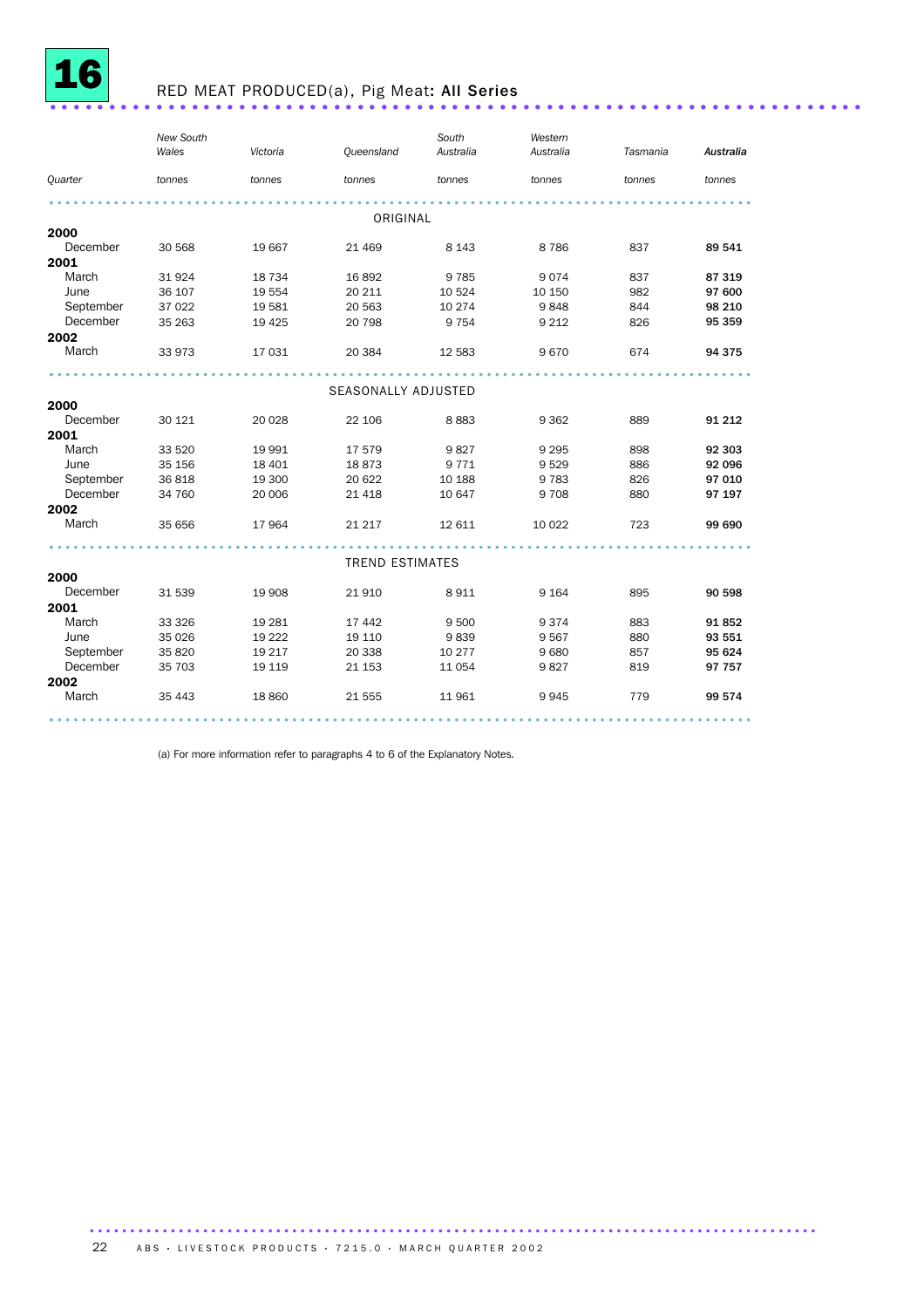

### <sup>17</sup> TOTAL RED MEAT PRODUCED(a): All Series .....................................................................

|                  | New South<br>Wales | Victoria | Queensland                 | South<br>Australia | Western<br>Australia | Tasmania         | Australia          |
|------------------|--------------------|----------|----------------------------|--------------------|----------------------|------------------|--------------------|
| Quarter          | tonnes             | tonnes   | tonnes                     | tonnes             | tonnes               | tonnes           | tonnes             |
|                  |                    |          |                            |                    |                      |                  |                    |
|                  |                    |          |                            |                    |                      |                  |                    |
|                  |                    |          | ORIGINAL                   |                    |                      |                  |                    |
| 2000<br>December |                    |          |                            |                    |                      |                  |                    |
|                  | 195 318            | 177 908  | 277 271                    | 55 698             | 70 310               | 16869            | 793 740            |
| 2001<br>March    |                    |          |                            |                    | 59 065               |                  |                    |
| June             | 206 747<br>211 953 | 177 919  | 249 852<br>307 726         | 58 0 74            | 51 512               | 20 746<br>16 950 | 772 780<br>804 192 |
| September        | 204 406            | 162 149  |                            | 53 535<br>46 604   | 51 887               | 13 516           | 791 037            |
| December         |                    | 154 849  | 319 394                    |                    |                      |                  |                    |
| 2002             | 202 632            | 167 422  | 240 714                    | 56 984             | 56 424               | 14 4 96          | 739 056            |
| March            | 205 745            | 160 197  | 211 300                    | 62 526             | 54 845               | 15 331           | 710 298            |
|                  |                    |          |                            |                    |                      |                  |                    |
|                  |                    |          |                            |                    |                      |                  |                    |
|                  |                    |          | <b>SEASONALLY ADJUSTED</b> |                    |                      |                  |                    |
| 2000             |                    |          |                            |                    |                      |                  |                    |
| December         | 195 394            | 170 409  | 291 877                    | 53 567             | 61 696               | 17 596           | 790 658            |
| 2001             |                    |          |                            |                    |                      |                  |                    |
| March            | 204 901            | 171 379  | 278 881                    | 54 945             | 58 360               | 18 555           | 784 808            |
| June             | 212 406            | 170 082  | 291 315                    | 53 738             | 56 438               | 15 250           | 801 248            |
| September        | 205 835            | 161 191  | 291 549                    | 51 929             | 55 535               | 16 475           | 786 558            |
| December         | 202 553            | 161 034  | 252 881                    | 55 459             | 49 912               | 15 175           | 736 601            |
| 2002             |                    |          |                            |                    |                      |                  |                    |
| March            | 205 998            | 155 552  | 235 570                    | 59 555             | 54 940               | 13810            | 723 057            |
|                  |                    |          |                            |                    |                      |                  |                    |
|                  |                    |          | <b>TREND ESTIMATES</b>     |                    |                      |                  |                    |
| 2000             |                    |          |                            |                    |                      |                  |                    |
| December         | 201 027            | 173 141  | 285 888                    | 55 106             | 61 328               | 17 608           | 791 751            |
| 2001             |                    |          |                            |                    |                      |                  |                    |
| March            | 205 279            | 170 726  | 287 235                    | 54 138             | 59 114               | 17 238           | 795 840            |
| June             | 207 607            | 167839   | 289 570                    | 53 153             | 56 358               | 16 683           | 792 640            |
| September        | 207 243            | 163 828  | 279 354                    | 53 705             | 54 197               | 15 7 9 7         | 775 682            |
| December         | 205 013            | 159 578  | 260 543                    | 55 506             | 52 992               | 15 008           | 749 179            |
| 2002             |                    |          |                            |                    |                      |                  |                    |
| March            | 203 508            | 156 570  | 238 855                    | 57 747             | 52 690               | 14 4 30          | 723 602            |
|                  |                    |          |                            |                    |                      |                  |                    |

(a) For more information refer to paragraphs 4 to 6 of the Explanatory Notes.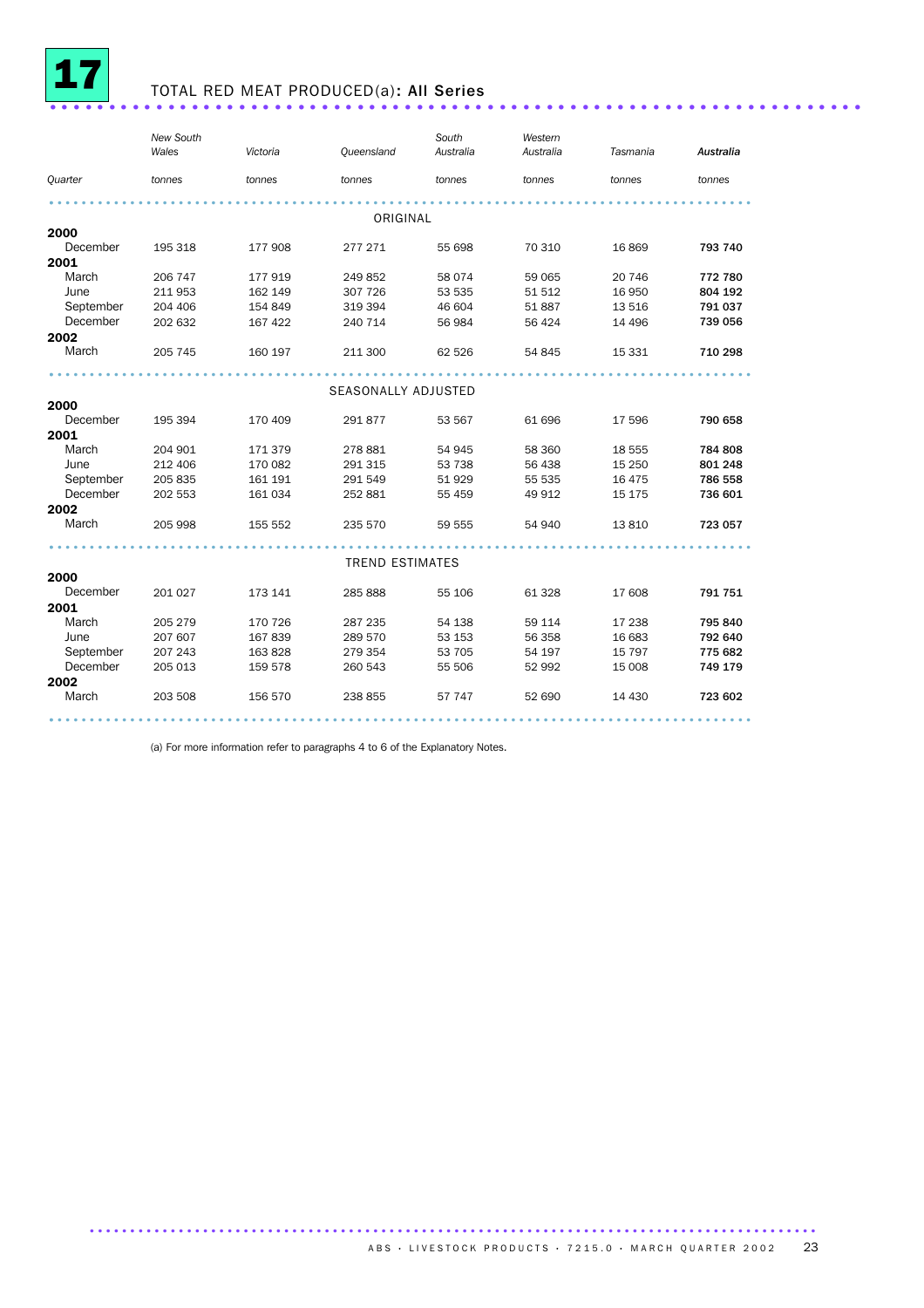

### <sup>18</sup> CHICKEN MEAT PRODUCED(a): All Series ....................................................................

|           | <b>New South</b><br>Wales | Victoria | <b>Queensland</b>      | South<br>Australia | Western<br>Australia | Australia |
|-----------|---------------------------|----------|------------------------|--------------------|----------------------|-----------|
| Quarter   | tonnes                    | tonnes   | tonnes                 | tonnes             | tonnes               | tonnes    |
|           |                           |          | ORIGINAL               |                    |                      |           |
| 2000      |                           |          |                        |                    |                      |           |
| December  | 62 506                    | 46 915   | 24 700                 | n.p.               | n.p.                 | 161 639   |
| 2001      |                           |          |                        |                    |                      |           |
| March     | 60 610                    | 42 335   | 22 984                 | n.p.               | n.p.                 | 150 536   |
| June      | 64 036                    | 43 788   | 22 552                 | n.p.               | n.p.                 | 154 777   |
| September | 65 833                    | 41 170   | 22 114                 | n.p.               | n.p.                 | 155 611   |
| December  | 67 103                    | 45 297   | 25 4 27                | n.p.               | n.p.                 | 166 416   |
| 2002      |                           |          |                        |                    |                      |           |
| March     | 68 514                    | 45 473   | 24 890                 | n.p.               | n.p.                 | 168 366   |
|           |                           |          |                        |                    |                      |           |
|           |                           |          | SEASONALLY ADJUSTED    |                    |                      |           |
| 2000      |                           |          |                        |                    |                      |           |
| December  | 61 298                    | 45 098   | 23 7 7 5               | n.p.               | n.p.                 | 157 495   |
| 2001      |                           |          |                        |                    |                      |           |
| March     | 60 577                    | 42 469   | 23 152                 | n.p.               | n.p.                 | 150 767   |
| June      | 64 682                    | 44 517   | 22826                  | n.p.               | n.p.                 | 156 803   |
| September | 67 187                    | 42 037   | 22 580                 | n.p.               | n.p.                 | 158 451   |
| December  | 65 189                    | 43 544   | 24 459                 | n.p.               | n.p.                 | 161 174   |
| 2002      |                           |          |                        |                    |                      |           |
| March     | 69 085                    | 45 610   | 25 0 76                | n.p.               | n.p.                 | 169 725   |
|           |                           |          | <b>TREND ESTIMATES</b> |                    |                      |           |
| 2000      |                           |          |                        |                    |                      |           |
| December  | 60 0 20                   | 44 168   | 23 7 29                | n.p.               | n.p.                 | 154 851   |
| 2001      |                           |          |                        |                    |                      |           |
| March     | 62 156                    | 43 703   | 23 146                 | n.p.               | n.p.                 | 154 402   |
| June      | 64 168                    | 43 150   | 22 794                 | n.p.               | n.p.                 | 155 168   |
| September | 65 7 7 6                  | 43 137   | 23 196                 | n.p.               | n.p.                 | 158 478   |
| December  | 67 068                    | 43 800   | 24 040                 | n.p.               | n.p.                 | 163 015   |
| 2002      |                           |          |                        |                    |                      |           |
| March     | 67 956                    | 44 627   | 24 962                 | n.p.               | n.p.                 | 167 191   |
|           |                           |          |                        |                    |                      |           |

(a) For more information refer to paragraphs 8 and 9 of the Explanatory Notes.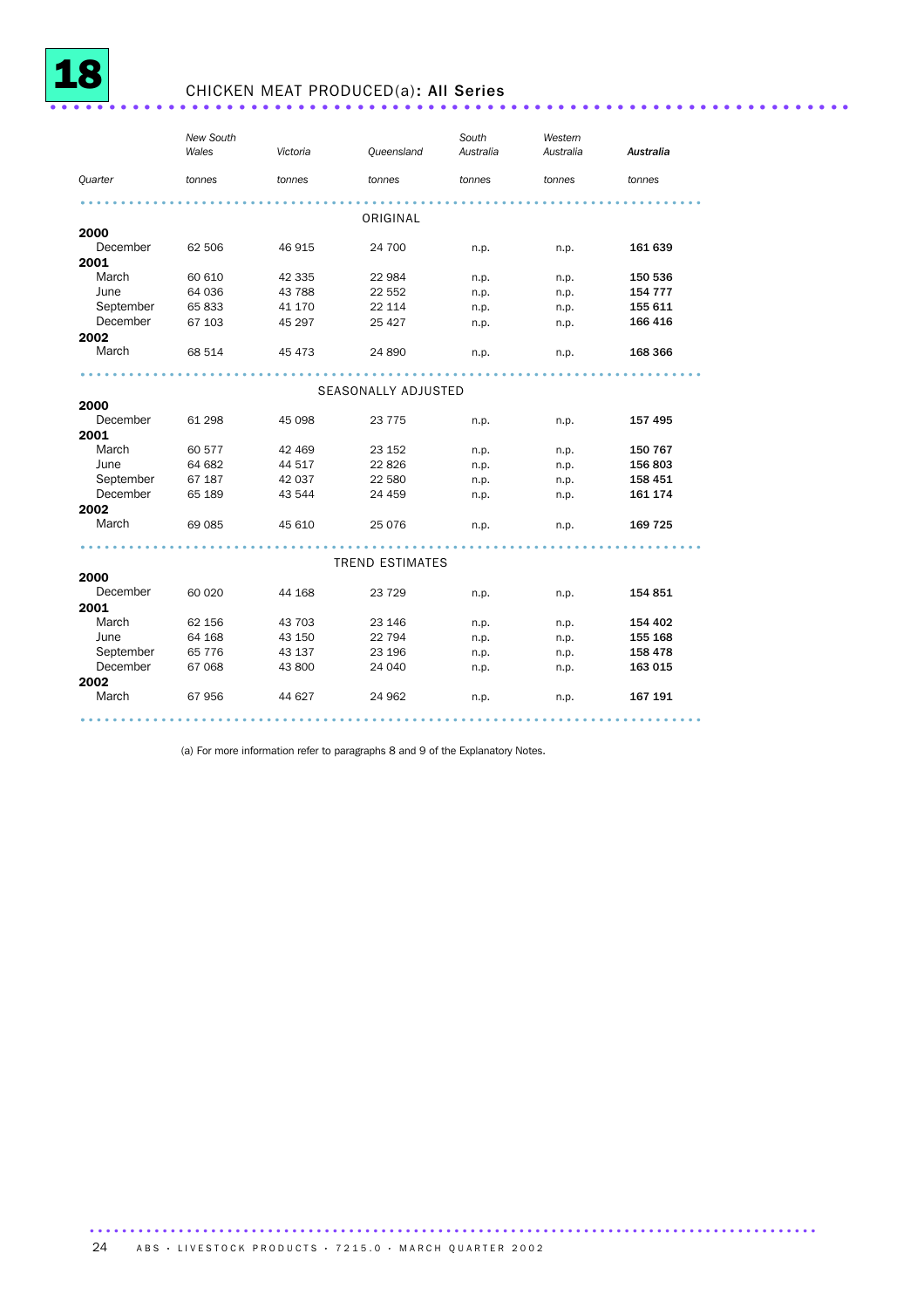

### <sup>19</sup> MEAT PRODUCED(a): Original .....................................................................

|                   | <b>New South</b> |          |                       | South     | Western   |          |           |
|-------------------|------------------|----------|-----------------------|-----------|-----------|----------|-----------|
|                   | Wales            | Victoria | Queensland            | Australia | Australia | Tasmania | Australia |
| Financial<br>year | tonnes           | tonnes   | tonnes                | tonnes    | tonnes    | tonnes   | tonnes    |
|                   |                  |          |                       |           |           |          |           |
|                   |                  |          | BEEF                  |           |           |          |           |
|                   |                  |          |                       |           |           |          |           |
| 1998-1999         | 437 769          | 398 815  | 904 430               | 62 266    | 104 979   | 53 271   | 1972736   |
| 1999-2000         | 431 983          | 351 273  | 932 053               | 78 001    | 94 973    | 57 557   | 1952321   |
| 2000-2001         | 461 380          | 354 819  | 1 006 454             | 82 533    | 100 524   | 48 771   | 2 057 782 |
|                   |                  |          |                       |           |           |          |           |
|                   |                  |          | VEAL                  |           |           |          |           |
| 1998-1999         | 15 630           | 14 2 25  | 5 604                 | 607       | 436       | 1 2 4 1  | 37 792    |
| 1999-2000         | 13 0 44          | 13 3 70  | 6 5 5 0               | 471       | 859       | 1 2 3 6  | 35 581    |
| 2000-2001         | 14 214           | 11842    | 5 6 8 4               | 307       | 382       | 996      | 33 4 74   |
|                   |                  |          |                       |           |           |          |           |
|                   |                  |          | MUTTON                |           |           |          |           |
| 1998-1999         | 117 416          | 61 646   | 26 042                | 48 0 29   | 54 451    | 8724     | 316 307   |
| 1999-2000         | 118 947          | 76 719   | 27 704                | 28 969    | 69 0 77   | 11 796   | 333 212   |
| 2000-2001         | 126 838          | 84 016   | 28 401                | 36 103    | 64 936    | 7 2 3 2  | 347 526   |
|                   |                  |          |                       |           |           |          |           |
|                   |                  |          | LAMB                  |           |           |          |           |
| 1998-1999         | 77 138           | 128 380  | 14 134                | 44 172    | 39 0 21   | 9 2 2 2  | 312 068   |
| 1999-2000         | 80 016           | 140 215  | 17 456                | 56 667    | 44 136    | 8833     | 347 323   |
| 2000-2001         | 82 907           | 157 898  | 19 648                | 61893     | 37 070    | 8014     | 367 430   |
|                   |                  |          |                       |           |           |          |           |
|                   |                  |          | PIG MEAT              |           |           |          |           |
| 1998-1999         | 97 185           | 114 582  | 84 053                | 30 864    | 37 534    | 5 2 4 2  | 369851    |
| 1999-2000         | 103 234          | 106 690  | 82 037                | 31 927    | 34 201    | 4 4 0 3  | 362 855   |
| 2000-2001         | 130 371          | 78 954   | 78 500                | 36 679    | 36 781    | 3583     | 365 168   |
|                   |                  |          |                       |           |           |          |           |
|                   |                  |          | <b>TOTAL RED MEAT</b> |           |           |          |           |
| 1998-1999         | 745 138          | 717 648  | 1 0 34 2 63           | 185 938   | 236 421   | 77 700   | 3 008 753 |
| 1999-2000         | 747 224          | 688 266  | 1 0 65 8 0 1          | 196 036   | 243 247   | 83 825   | 3 031 291 |
| 2000-2001         | 815 710          | 687 529  | 1 138 687             | 217 514   | 239 693   | 68 596   | 3 171 380 |
|                   |                  |          |                       |           |           |          |           |
|                   |                  |          | <b>CHICKEN MEAT</b>   |           |           |          |           |
| 1998-1999         | 223 222          | 153 601  | 88 0 86               | n.p.      | n.p.      | n.p.     | 564 270   |
| 1999-2000         | 221 245          | 170 123  | 95 387                | n.p.      | n.p.      | n.p.     | 597 680   |
| 2000-2001         | 244 302          | 175 773  | 93 863                | n.p.      | n.p.      | n.p.     | 619 406   |
|                   |                  |          |                       |           |           |          |           |

(a) For more information refer to paragraphs 4 to 9 of the Explanatory Notes.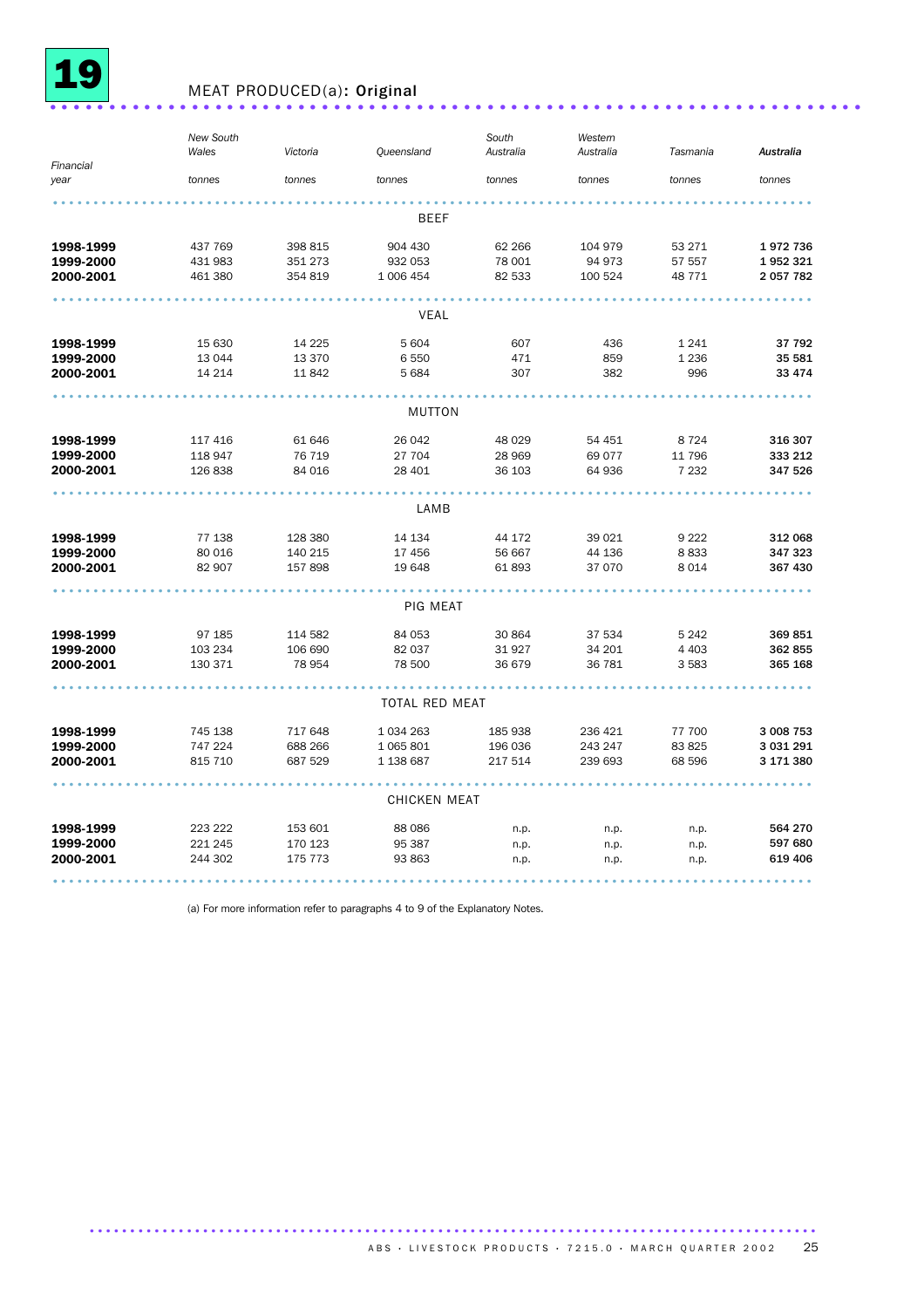

## <sup>20</sup> EXPORTS OF FRESH, FROZEN AND PROCESSED MEAT, Australia(a): Original .....................................................................

|           |                     |                      |                     |                      |                       |                               |                     |                      |         |                  | PROCESSED MEAT. |  |
|-----------|---------------------|----------------------|---------------------|----------------------|-----------------------|-------------------------------|---------------------|----------------------|---------|------------------|-----------------|--|
|           | Beef<br>bone<br>-in | Beef<br>bone<br>-out | Veal<br>bone<br>-in | Veal<br>bone<br>-out | Mutton<br>bone<br>-in | <b>Mutton</b><br>bone<br>-out | Lamb<br>bone<br>-in | Lamb<br>bone<br>-out | Pork    | Bacon<br>and ham | Canned<br>meat  |  |
| Period    | tonnes              | tonnes               | tonnes              | tonnes               | tonnes                | tonnes                        | tonnes              | tonnes               | tonnes  | tonnes           | tonnes          |  |
|           |                     |                      |                     |                      |                       |                               |                     |                      |         |                  |                 |  |
| 1998-1999 | 61 019              | 836 576              | 1614                | 6 1 4 3              | 114 745               | 51 398                        | 71 576              | 9 3 3 4              | 16 510  | 168              | 13 056          |  |
| 1999-2000 | 45 508              | 818 667              | 1555                | 7 3 9 5              | 120 946               | 55 499                        | 86 551              | 11 0 64              | 39 227  | 88               | 13 867          |  |
| 2000-2001 | 42 000              | 940 312              | 2078                | 6440                 | 127 841               | 63 754                        | 103 652             | 12 3 28              | 43 939  | 280              | 14 8 84         |  |
| 2000      |                     |                      |                     |                      |                       |                               |                     |                      |         |                  |                 |  |
| December  | 13 964              | 249 817              | 502                 | 1962                 | 34 515                | 19 391                        | 29 031              | 3 2 3 0              | 10 043  | 67               | 3537            |  |
| 2001      |                     |                      |                     |                      |                       |                               |                     |                      |         |                  |                 |  |
| March     | 8 4 9 8             | 207 854              | 370                 | 561                  | 35 284                | 14 852                        | 23 211              | 2 9 0 6              | 10 539  | 67               | 3 5 5 8         |  |
| June      | 7 3 9 5             | 252 829              | 601                 | 1 2 3 8              | 33 081                | 13 442                        | 24 7 23             | 3 2 3 5              | 13 1 25 | 70               | 4 1 1 0         |  |
| September | 7 0 8 8             | 256 607              | 579                 | 3 3 1 3              | 26 4 61               | 12 849                        | 22 738              | 2 9 0 4              | 15 0 56 | 14               | 4 1 7 5         |  |
| December  | 9 3 9 9             | 217 729              | 639                 | 1592                 | 34 083                | 14 171                        | 30 471              | 3 4 3 9              | 14 189  | 59               | 3831            |  |
| 2002      |                     |                      |                     |                      |                       |                               |                     |                      |         |                  |                 |  |
| March     | 8 5 2 5             | 171 280              | 576                 | 773                  | 29826                 | 11 867                        | 24 800              | 3757                 | 14 4 58 | 32               | 3688            |  |
|           |                     |                      |                     |                      |                       |                               |                     |                      |         |                  |                 |  |

(a) For more information refer to paragraphs 10 and 11 of the Explanatory Notes.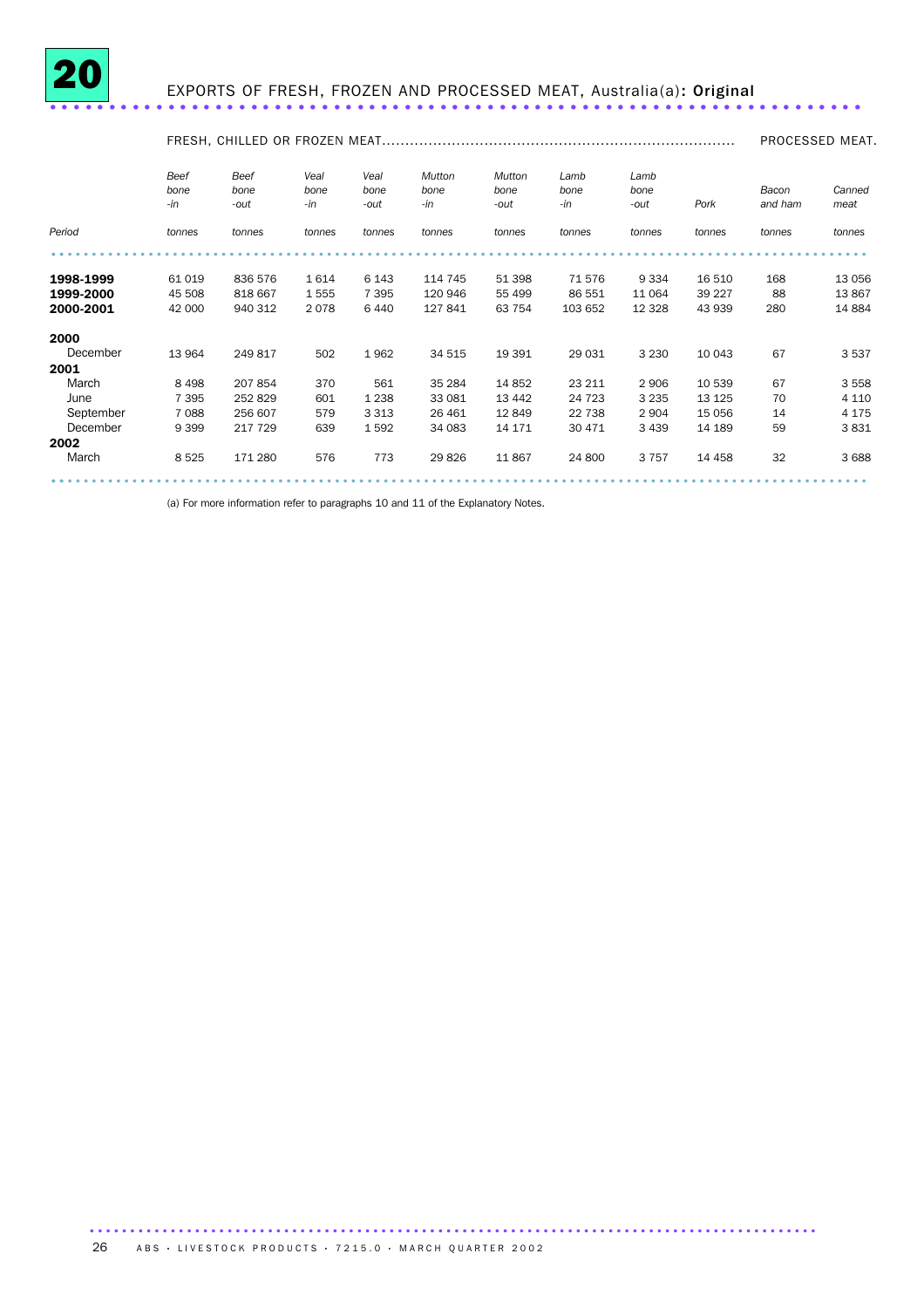

### EXPORTS OF LIVE SHEEP AND CATTLE, Australia(a): Original .......................

|           |           | Gross       | Gross   | Unit   |
|-----------|-----------|-------------|---------|--------|
|           | Number    | weight      | value   | value  |
| Period    | '000      | '000 tonnes | \$'000  | \$     |
|           |           | SHEEP       |         |        |
| 1998-1999 | 4 9 58.7  | 254.9       | 181 671 | 36.64  |
| 1999-2000 | 4858.6    | 243.3       | 180 345 | 37.12  |
| 2000-2001 | 5936.0    | 283.6       | 257 661 | 43.41  |
| 2000      |           |             |         |        |
| December  | 1657.2    | 77.9        | 67 080  | 40.48  |
| 2001      |           |             |         |        |
| March     | 1726.6    | 82.0        | 77 523  | 44.90  |
| June      | 1 3 1 0.7 | 63.1        | 64 460  | 49.18  |
| September | 1666.6    | 78.2        | 93 117  | 55.87  |
| December  | 1988.2    | 95.0        | 119 153 | 59.93  |
| 2002      |           |             |         |        |
| March     | 1 655.4   | 85.1        | 105 840 | 63.94  |
|           |           | CATTLE      |         |        |
| 1998-1999 | 713.0     | 264.7       | 342 667 | 480.57 |
| 1999-2000 | 845.7     | 317.1       | 432 645 | 511.60 |
| 2000-2001 | 845.8     | 314.3       | 481827  | 569.66 |
| 2000      |           |             |         |        |
| December  | 251.6     | 94.5        | 145 817 | 579.49 |
| 2001      |           |             |         |        |
| March     | 184.9     | 71.3        | 115 546 | 624.93 |
| June      | 170.4     | 63.8        | 104 916 | 615.59 |
| September | 231.0     | 82.3        | 141 626 | 613.16 |
| December  | 211.6     | 77.6        | 152 357 | 720.01 |
| 2002      |           |             |         |        |
| March     | 132.8     | 57.6        | 93 639  | 704.91 |
|           |           |             |         |        |

(a) For more information refer to paragraph 12 of the Explanatory Notes.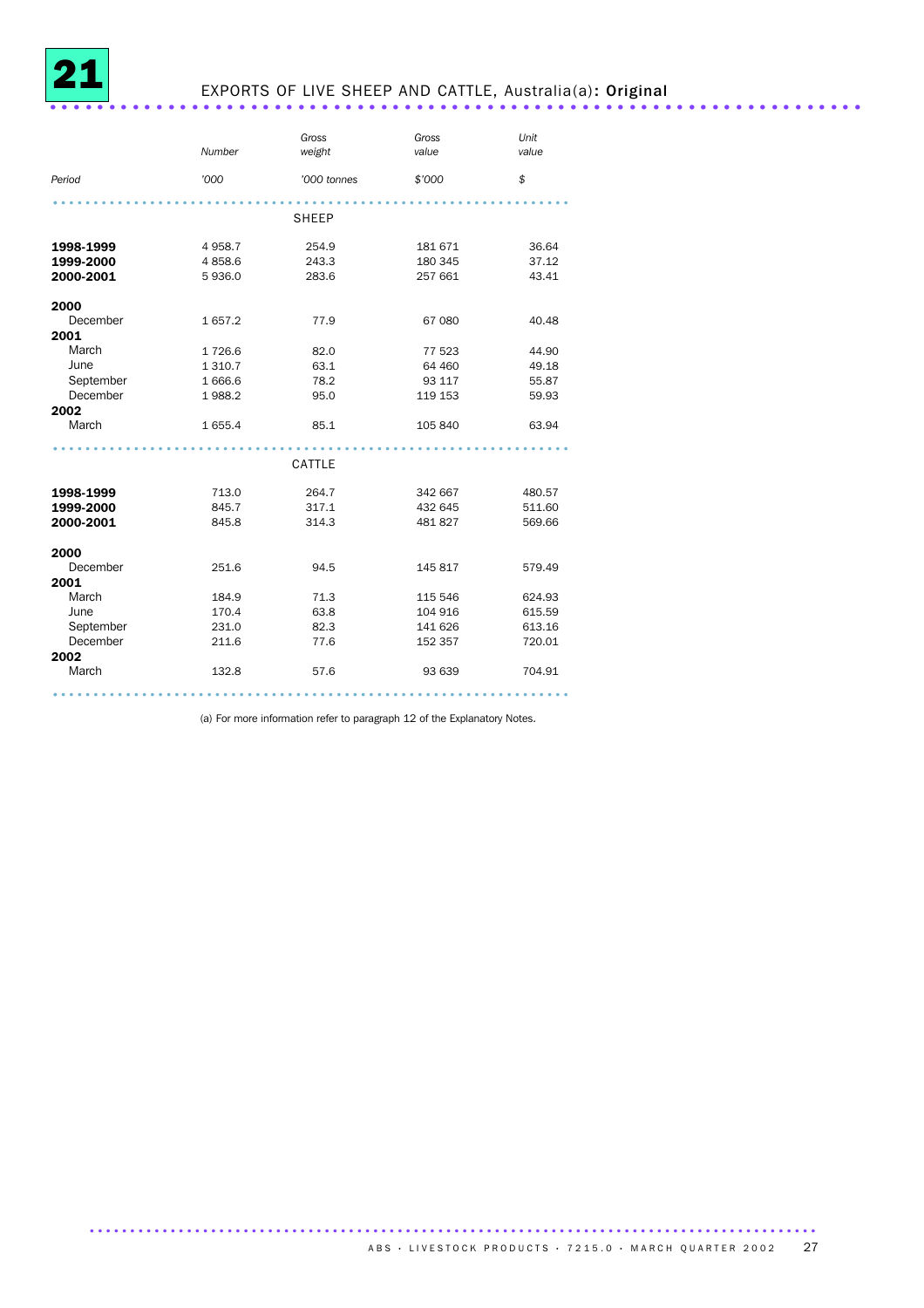

### WHOLE MILK INTAKE, By Factories(a): All Series .................................

|           | New South<br>Wales(b) | Victoria | Queensland             | South<br>Australia | Western<br>Australia | Tasmania | Australia(c) |
|-----------|-----------------------|----------|------------------------|--------------------|----------------------|----------|--------------|
| Quarter   | ML                    | ML       | ML                     | ML                 | ML                   | ML       | ML           |
|           |                       |          |                        |                    |                      |          |              |
|           |                       |          | ORIGINAL               |                    |                      |          |              |
| 2000      |                       |          |                        |                    |                      |          |              |
| September | 353                   | 1 6 6 9  | 204                    | 173                | 110                  | 101      | 2 6 1 0      |
| December  | 385                   | 2 4 6 5  | 204                    | 207                | 105                  | 228      | 3 5 9 4      |
| 2001      |                       |          |                        |                    |                      |          |              |
| March     | 300                   | 1553     | 183                    | 161                | 90                   | 156      | 2 4 4 3      |
| June      | 287                   | 1 0 9 0  | 170                    | 157                | 89                   | 105      | 1898         |
| September | 335                   | 1689     | 189                    | 172                | 98                   | 110      | 2 5 9 2      |
| December  | 378                   | 2617     | 200                    | 214                | 99                   | 261      | 3767         |
|           |                       |          | SEASONALLY ADJUSTED    |                    |                      |          |              |
| 2000      |                       |          |                        |                    |                      |          |              |
| September | 350                   | 1767     | 198                    | 173                | 102                  | 154      | 2 7 4 4      |
| December  | 340                   | 1643     | 187                    | 171                | 103                  | 137      | 2581         |
| 2001      |                       |          |                        |                    |                      |          |              |
| March     | 315                   | 1594     | 190                    | 175                | 96                   | 143      | 2 5 1 3      |
| June      | 322                   | 1872     | 187                    | 182                | 92                   | 177      | 2832         |
| September | 328                   | 1785     | 180                    | 172                | 91                   | 167      | 2 7 2 3      |
| December  | 334                   | 1747     | 187                    | 176                | 96                   | 157      | 2697         |
|           |                       |          |                        |                    |                      |          |              |
|           |                       |          | <b>TREND ESTIMATES</b> |                    |                      |          |              |
| 2000      |                       |          |                        |                    |                      |          |              |
| September | 350                   | 1721     | 197                    | 176                | 103                  | 144      | 2691         |
| December  | 340                   | 1672     | 191                    | 173                | 100                  | 144      | 2620         |
| 2001      |                       |          |                        |                    |                      |          |              |
| March     | 330                   | 1692     | 187                    | 175                | 96                   | 152      | 2632         |
| June      | 326                   | 1755     | 186                    | 177                | 93                   | 162      | 2699         |
| September | 327                   | 1795     | 184                    | 176                | 93                   | 167      | 2 7 4 2      |
| December  | 331                   | 1793     | 184                    | 175                | 94                   | 164      | 2 7 4 1      |
|           |                       |          |                        |                    |                      |          |              |

(a) For more information refer to paragraph 13 of the Explanatory Notes.

(b) New South Wales total includes Australian Capital Territory.

(c) Australian total excludes Northern Territory.

*Source*: Original series data from Australian Dairy Corporation.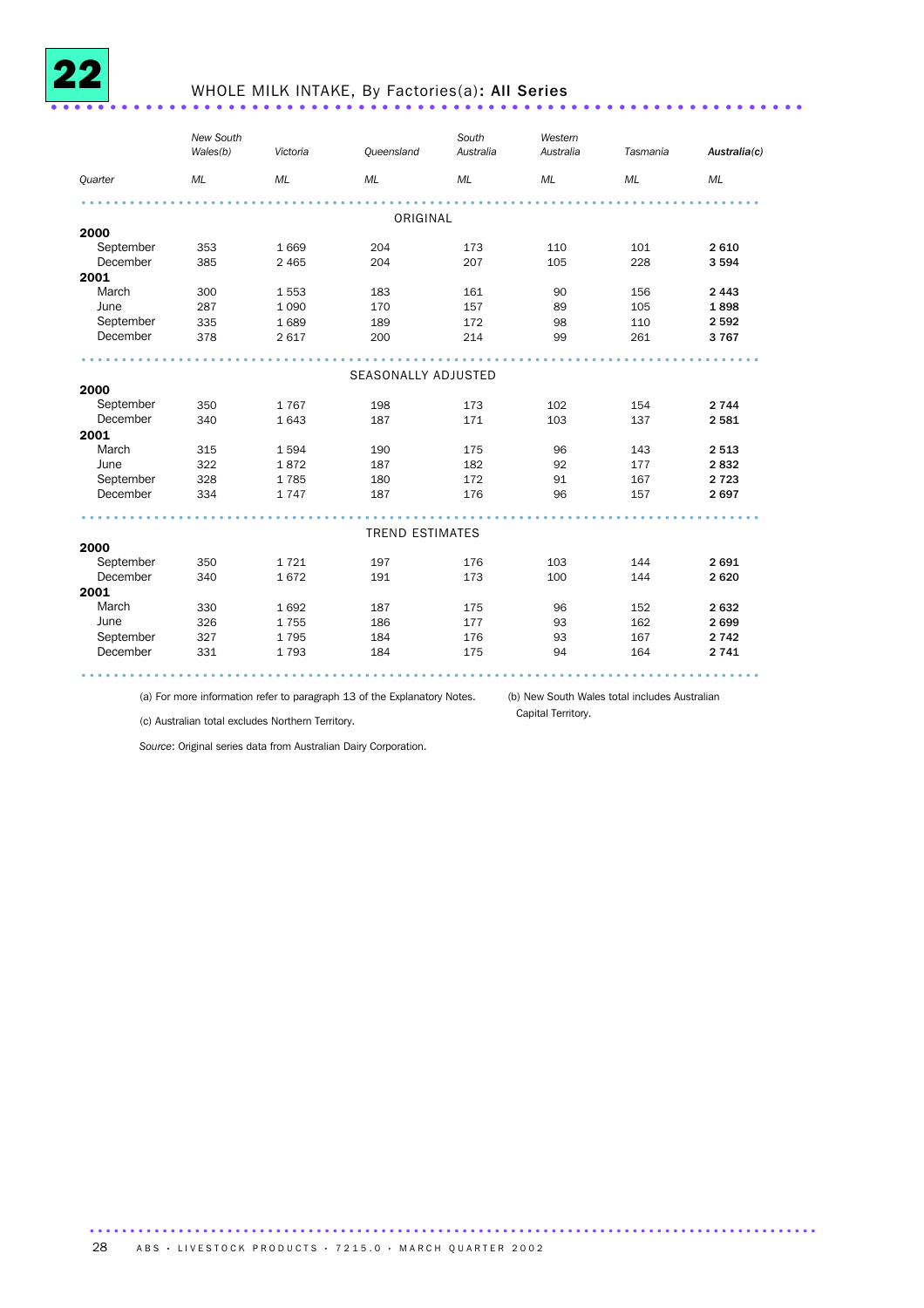

#### MARKET MILK SALES, By Factories(a): All Series ..................................

|           | New South<br>Wales(b) | Victoria | Queensland             | South<br>Australia | Western<br>Australia | Tasmania | Australia(c) |
|-----------|-----------------------|----------|------------------------|--------------------|----------------------|----------|--------------|
| Quarter   | ML                    | ML       | ML                     | ML                 | ML                   | ML       | ML           |
|           |                       |          |                        |                    |                      |          |              |
|           |                       |          | ORIGINAL               |                    |                      |          |              |
| 2000      |                       |          |                        |                    |                      |          |              |
| September | 163                   | 115      | 99                     | 51                 | 49                   | 13       | 489          |
| December  | 161                   | 112      | 99                     | 49                 | 48                   | 12       | 481          |
| 2001      |                       |          |                        |                    |                      |          |              |
| March     | 155                   | 113      | 96                     | 49                 | 47                   | 12       | 472          |
| June      | 152                   | 115      | 99                     | 51                 | 49                   | 12       | 478          |
| September | 156                   | 118      | 102                    | 49                 | 48                   | 12       | 484          |
| December  | 147                   | 114      | 96                     | 44                 | 48                   | 12       | 462          |
|           |                       |          | SEASONALLY ADJUSTED    |                    |                      |          |              |
| 2000      |                       |          |                        |                    |                      |          |              |
| September | 158                   | 112      | 97                     | 50                 | 49                   | 13       | 478          |
| December  | 160                   | 112      | 99                     | 48                 | 48                   | 12       | 480          |
| 2001      |                       |          |                        |                    |                      |          |              |
| March     | 159                   | 116      | 98                     | 50                 | 47                   | 13       | 482          |
| June      | 153                   | 115      | 100                    | 51                 | 48                   | 12       | 480          |
| September | 151                   | 114      | 100                    | 49                 | 48                   | 12       | 474          |
| December  | 146                   | 115      | 96                     | 43                 | 48                   | 12       | 460          |
|           |                       |          |                        |                    |                      |          |              |
|           |                       |          | <b>TREND ESTIMATES</b> |                    |                      |          |              |
| 2000      |                       |          |                        |                    |                      |          |              |
| September | 156                   | 111      | 97                     | 46                 | 48                   | 12       | 470          |
| December  | 159                   | 113      | 98                     | 48                 | 48                   | 12       | 479          |
| 2001      |                       |          |                        |                    |                      |          |              |
| March     | 158                   | 115      | 99                     | 50                 | 48                   | 12       | 482          |
| June      | 154                   | 115      | 99                     | 50                 | 48                   | 12       | 479          |
| September | 150                   | 115      | 99                     | 48                 | 48                   | 12       | 472          |
| December  | 147                   | 114      | 98                     | 45                 | 48                   | 12       | 465          |
|           |                       |          |                        |                    |                      |          |              |

(a) For more information refer to paragraph 13 of the Explanatory Notes.

(b) New South Wales total includes Australian Capital Territory.

(c) Australian total excludes Northern Territory.

*Source*: Original series data from Australian Dairy Corporation.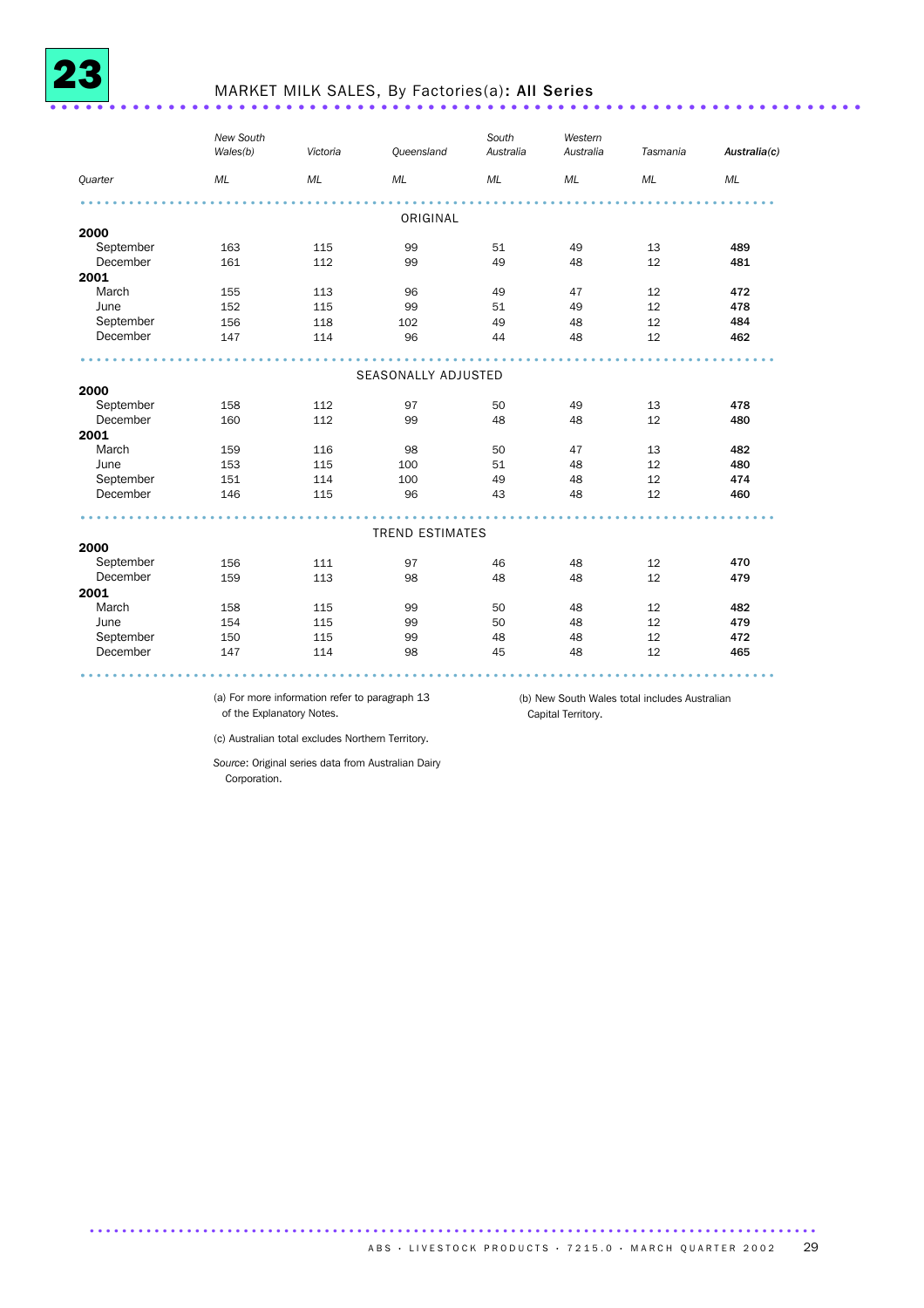

### BROKERS AND DEALERS RECEIVALS OF TAXABLE WOOL(a): All Series ...................

|           | New South<br>Wales | Victoria | Queensland | South<br>Australia     | Western<br>Australia | Tasmania | Australia | % of total<br>received by<br>brokers |
|-----------|--------------------|----------|------------|------------------------|----------------------|----------|-----------|--------------------------------------|
| Quarter   | tonnes             | tonnes   | tonnes     | tonnes                 | tonnes               | tonnes   | tonnes    | %                                    |
|           |                    |          |            |                        |                      |          |           |                                      |
|           |                    |          |            | ORIGINAL               |                      |          |           |                                      |
| 2000      |                    |          |            |                        |                      |          |           |                                      |
| December  | 51 624             | 53 391   | 6689       | 26 382                 | 31 788               | 4517     | 174 391   | 80.7                                 |
| 2001      |                    |          |            |                        |                      |          |           |                                      |
| March     | 41 236             | 32 811   | 8 2 4 3    | 20 375                 | 33 581               | 1859     | 138 105   | 82.3                                 |
| June      | 34 951             | 23 763   | 12 112     | 17 366                 | 16 697               | 2627     | 107 515   | 81.3                                 |
| September | 51 757             | 36 536   | 10 740     | 22 7 32                | 26 658               | 2 2 9 0  | 150 713   | 83.0                                 |
| December  | 44 304             | 45 7 7 8 | 4852       | 24 445                 | 26 675               | 4937     | 150 990   | 79.4                                 |
| 2002      |                    |          |            |                        |                      |          |           |                                      |
| March     | 36 532             | 34 963   | 6450       | 22 041                 | 33 871               | 3728     | 137 584   | 81.6                                 |
|           |                    |          |            |                        |                      |          |           |                                      |
|           |                    |          |            | SEASONALLY ADJUSTED    |                      |          |           |                                      |
| 2000      |                    |          |            |                        |                      |          |           |                                      |
| December  | 44 338             | 35 265   | 9931       | 21 605                 | 28 7 19              | 3 1 3 7  | 142 997   | $\ddot{\phantom{1}}$                 |
| 2001      |                    |          |            |                        |                      |          |           |                                      |
| March     | 47 476             | 42 292   | 9647       | 24 362                 | 29 611               | 2 5 0 9  | 155 897   | $\ddot{\phantom{0}}$                 |
| June      | 44 396             | 37 405   | 10 301     | 23 502                 | 25 845               | 3 3 5 4  | 144 803   | $\ddot{\phantom{0}}$                 |
| September | 44 044             | 34 134   | 8 3 1 0    | 18 905                 | 24 100               | 2 1 4 2  | 131 634   | $\ddot{\phantom{0}}$                 |
| December  | 38 0 70            | 30 433   | 7 1 5 9    | 20 127                 | 24 129               | 3 4 3 4  | 123 350   | $\ddot{\phantom{0}}$                 |
| 2002      |                    |          |            |                        |                      |          |           |                                      |
| March     | 41 993             | 44 853   | 7 5 5 2    | 26 647                 | 29 7 78              | 5 6 2 4  | 156 448   |                                      |
|           |                    |          |            |                        |                      |          |           |                                      |
|           |                    |          |            | <b>TREND ESTIMATES</b> |                      |          |           |                                      |
| 2000      |                    |          |            |                        |                      |          |           |                                      |
| December  | 46 285             | 37 822   | 10 127     | 22 641                 | 29 477               | 3 1 0 7  | 149 460   | $\sim$                               |
| 2001      |                    |          |            |                        |                      |          |           |                                      |
| March     | 45 791             | 38 746   | 9974       | 23 100                 | 27 979               | 2847     | 148 436   | $\ddot{\phantom{0}}$                 |
| June      | 44 831             | 37 002   | 9465       | 22 039                 | 26 035               | 2608     | 141 981   | $\ddot{\phantom{0}}$                 |
| September | 42 696             | 34 810   | 8578       | 20 981                 | 24 899               | 2911     | 134 876   | $\ddot{\phantom{0}}$                 |
| December  | 40 873             | 35 475   | 7687       | 21 627                 | 25 5 65              | 3724     | 134 951   | $\ddot{\phantom{0}}$                 |
| 2002      |                    |          |            |                        |                      |          |           |                                      |
| March     | 40 312             | 38 861   | 7096       | 23 562                 | 27 387               | 4581     | 141 797   | $\ddot{\phantom{0}}$                 |
|           |                    |          |            |                        |                      |          |           |                                      |

(a) For more information refer to paragraphs 14 and 15 of the Explanatory Notes.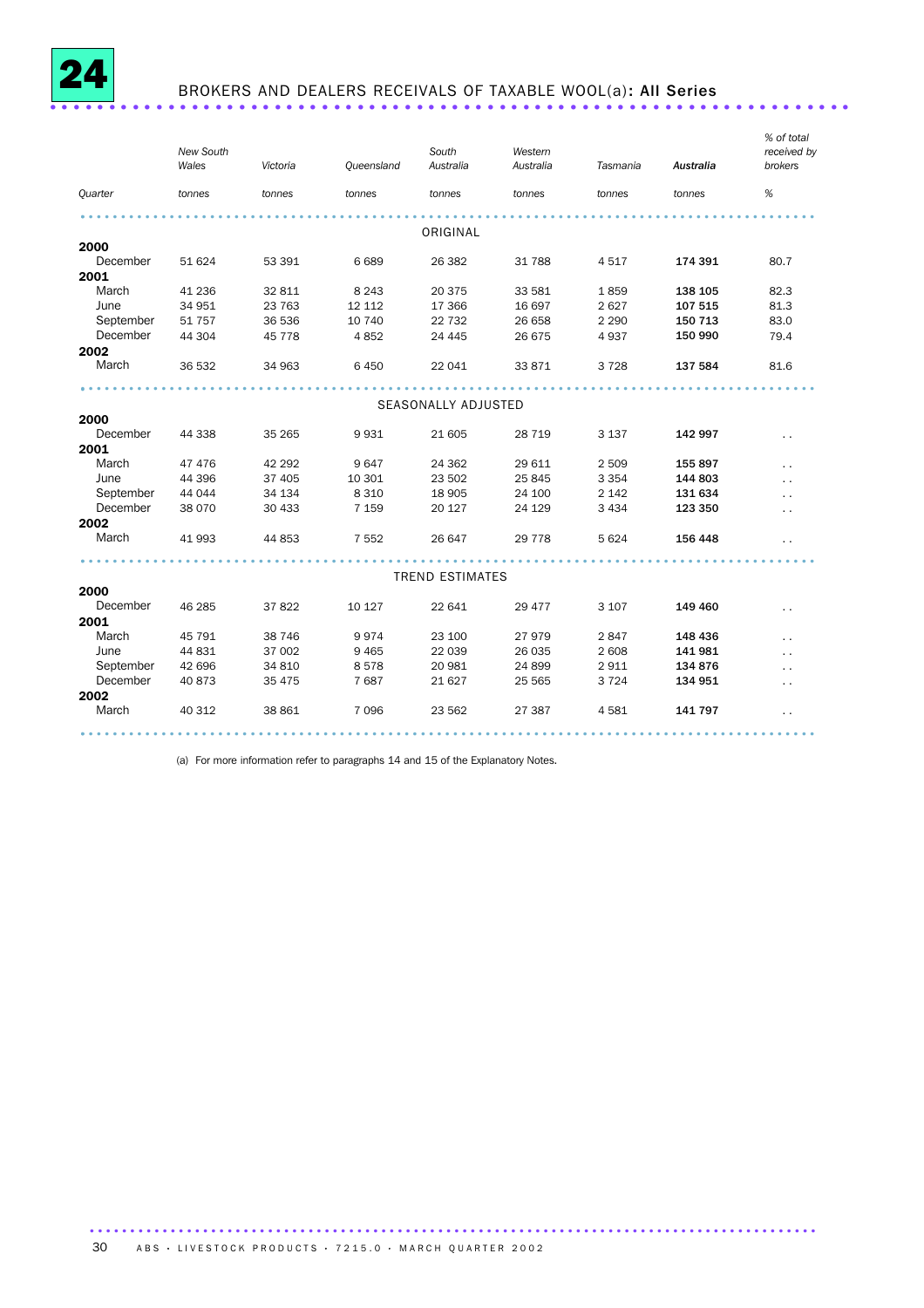

#### <sup>25</sup> LIVESTOCK PRODUCTS(a): Original ................................................................

| Financial<br>year | <b>New South</b><br>Wales                              | Victoria                                  | Queensland | South<br>Australia | Western<br>Australia | Tasmania | Australia |
|-------------------|--------------------------------------------------------|-------------------------------------------|------------|--------------------|----------------------|----------|-----------|
|                   |                                                        | WHOLE MILK INTAKE BY FACTORIES (ML)(b)    |            |                    |                      |          |           |
|                   |                                                        |                                           |            |                    |                      |          |           |
| 1998-1999         | 1 2 8 6                                                | 6414                                      | 827        | 646                | 403                  | 603      | 10 178    |
| 1999-2000         | 1 3 9 5                                                | 6870                                      | 848        | 714                | 412                  | 609      | 10847     |
| 2000-2001         | 1 3 2 6                                                | 6 7 7 7                                   | 760        | 699                | 393                  | 590      | 10 545    |
|                   |                                                        |                                           |            |                    |                      |          |           |
|                   |                                                        | MARKET MILK SALES BY FACTORIES (ML)(b)(c) |            |                    |                      |          |           |
|                   |                                                        |                                           |            |                    |                      |          |           |
| 1998-1999         | 609                                                    | 442                                       | 382        | 185                | 192                  | 49       | 1859      |
| 1999-2000         | 597                                                    | 440                                       | 383        | 185                | 190                  | 48       | 1842      |
| 2000-2001         | 630                                                    | 455                                       | 393        | 199                | 192                  | 50       | 1920      |
|                   |                                                        |                                           |            |                    |                      |          |           |
|                   | BROKERS AND DEALERS RECEIVALS OF TAXABLE WOOL (Tonnes) |                                           |            |                    |                      |          |           |
|                   |                                                        |                                           |            |                    |                      |          |           |
| 1998-1999         | 181 712                                                | 153 981                                   | 51873      | 89 450             | 145 515              | 16 232   | 638 763   |
| 1999-2000         | 190 398                                                | 152890                                    | 45 661     | 91 795             | 143 445              | 17 331   | 641 520   |
| 2000-2001         | 182 882                                                | 148 333                                   | 40 723     | 89 739             | 115 475              | 12 709   | 589861    |
|                   |                                                        |                                           |            |                    |                      |          |           |

(a) For more information refer to paragraph 13 to 15 of the Explanatory Notes.

(b) New South Wales includes Australian Capital Territory. Australian total excludes Northern Territory.

(c) Prior to 2000–01, interstate transfers of UHT milk were excluded from these figures. From 2000–01 onwards, interstate transfers of UHT milk have been included in their State of destination.

*Source*: Original series data from Australian Dairy Corporation.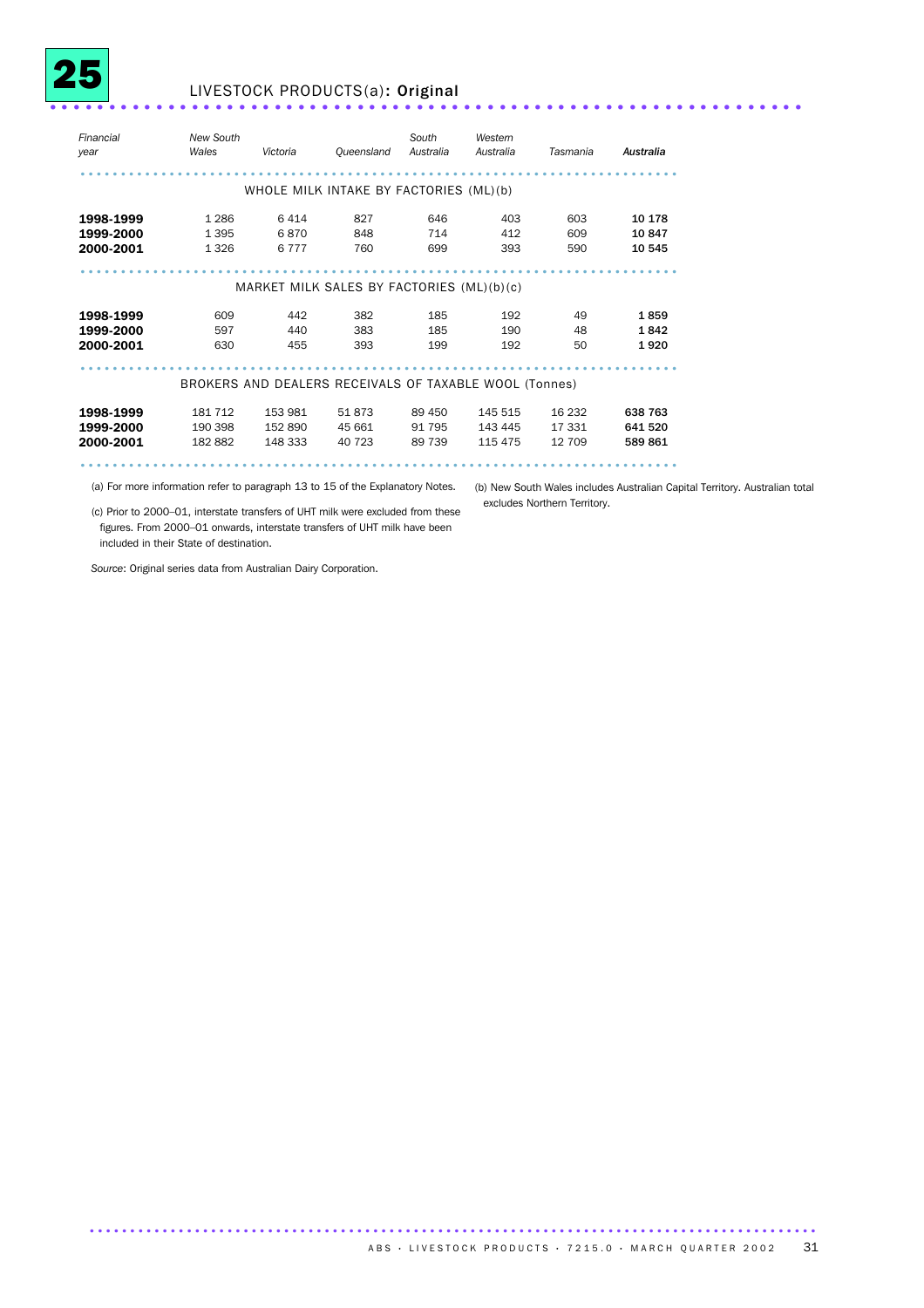#### EFFECT OF NEW SEASONALLY ADJUSTED ESTIMATES ON TREND ESTIMATES

Each time new seasonally adjusted estimates become available, trend estimates are revised (see paragraphs 20 and 21 of the Explanatory Notes).

RED MEAT PRODUCTION

T R E N D R E V I S I O N S The graphs and tables which follow present the effect of two possible new seasonally adjusted estimates on the previous trend estimates:

> 1 The June Quarter 2002 seasonally adjusted estimate is higher than the March Quarter 2002 estimate by the percentage shown.

2 The June Quarter 2002 seasonally adjusted estimate is lower than the March Quarter 2002 estimate by the percentage shown.

These percentages were chosen because they represent the average absolute quarterly percentage change for these series over the last ten years.

...........................................................................................

|                               |        |              |                              |          |                                |                    | WHAT IF NEXT QUARTER'S SEASONALLY |          |
|-------------------------------|--------|--------------|------------------------------|----------|--------------------------------|--------------------|-----------------------------------|----------|
|                               |        |              |                              |          |                                | ADJUSTED ESTIMATE: |                                   |          |
|                               | '000 t |              |                              |          | 1                              |                    | 2                                 |          |
|                               | -800   |              | <b>TREND AS</b><br>PUBLISHED |          | rises by 3% on<br>Mar 0tr 2002 |                    | falls by 3% on<br>Mar 0tr 2002    |          |
|                               | -775   |              | number                       | % change | number                         | % change           | number                            | % change |
| - Published trend             | $-750$ | Mar Otr 2001 | 795 840                      | 0.5      | 795 840                        | 0.5                | 795 840                           | 0.5      |
| $-1$                          | 725    | Jun Otr 2001 | 792 640                      | $-0.4$   | 792 640                        | $-0.4$             | 792 640                           | $-0.4$   |
| $-2$                          | 700    | Sep Otr 2001 | 775 682                      | $-2.1$   | $774922 -2.2$                  |                    | $776791 -2.0$                     |          |
| S.<br>S<br>D.<br>MJ<br>M<br>D |        | Dec Qtr 2001 | 749 179                      | $-3.4$   | 749 623 -3.3                   |                    | 748 903 -3.6                      |          |
| 2001<br>2002<br>2000          |        | Mar 0tr 2002 | $723602 -3.4$                |          | 731 764 -2.4                   |                    | 722 731                           | $-3.5$   |
|                               |        | Jun Qtr 2002 |                              |          | 725 979 - 0.8                  |                    | $705919 -2.3$                     |          |
|                               |        |              |                              |          |                                |                    |                                   |          |

#### CHICKEN MEAT PRODUCTION



Mar Qtr 2001 154 40 Jun Otr 2001 155 16 Sep Qtr 2001 158 4 Dec Qtr 2001 163 01 Mar Otr 2002 167 19 Jun Otr 2002

WHAT IF NEXT OUARTER'S SEASONALLY ADJUSTED ESTIMATE:

|                              | '000t  |              |                              |          |                                |          | 2                              |          |
|------------------------------|--------|--------------|------------------------------|----------|--------------------------------|----------|--------------------------------|----------|
| - Published trend            | $-175$ |              | <b>TREND AS</b><br>PUBLISHED |          | rises by 4% on<br>Mar 0tr 2002 |          | falls by 4% on<br>Mar 0tr 2002 |          |
| $-1$<br>$-2$                 | $+165$ |              | number                       | % change | number                         | % change | number                         | % change |
|                              | $+155$ | Mar 0tr 2001 | 154 402                      | $-0.3$   | 154 402                        | $-0.3$   | 154 402                        | $-0.3$   |
|                              |        | Jun Qtr 2001 | 155 168                      | 0.5      | 155 168                        | 0.5      | 155 168                        | 0.5      |
|                              | 145    | Sep Qtr 2001 | 158 478                      | 2.1      | 158 112                        | 1.9      | 158 631                        | 2.2      |
| S<br>M<br>D.<br>M<br>D<br>S. |        | Dec Otr 2001 | 163 015                      | 2.9      | 163 058                        | 3.1      | 162878                         | 2.7      |
| 2001<br>2002<br>2000         |        | Mar 0tr 2002 | 167 191                      | 2.6      | 168 349                        | 3.2      | 165856                         | 1.8      |
|                              |        | Jun Qtr 2002 |                              |          | 173 988                        | 3.3      | 168 073                        | 1.3      |
|                              |        |              |                              |          |                                |          |                                |          |

WOOL RECEIVALS

WHAT IF NEXT QUARTER'S SEASONALLY ADJUSTED ESTIMATE:

| '000t                       |              |                              |          |                                |          | 2                              |          |
|-----------------------------|--------------|------------------------------|----------|--------------------------------|----------|--------------------------------|----------|
| r175<br>- Published trend   |              | <b>TREND AS</b><br>PUBLISHED |          | rises by 9% on<br>Mar 0tr 2002 |          | falls by 9% on<br>Mar 0tr 2002 |          |
| $-1$<br>$+160$<br>$-2$      |              | number                       | % change | number                         | % change | number                         | % change |
|                             | Mar Otr 2001 | 148 436                      | $-0.7$   | 148 433                        | $-0.7$   | $148433 -0.7$                  |          |
| $+145$                      | Jun Qtr 2001 | 141 981                      | $-4.3$   | 141 981                        | $-4.3$   | $141981 -4.3$                  |          |
| 130                         | Sep Qtr 2001 | 134 876                      | $-5.0$   | 133 312                        | $-6.1$   | $134341 -5.4$                  |          |
| S<br>D<br>M<br>M<br>S.<br>D | Dec Qtr 2001 | 134 951                      | 0.1      | 135 564                        | 1.7      | 135 189                        | 0.6      |
| 2001<br>2002<br>2000        | Mar 0tr 2002 | 141 797                      | 5.1      | 148 180                        | 9.3      | 143 219                        | 5.9      |
|                             | Jun Qtr 2002 |                              |          | 163 340                        |          | 151 928                        | 6.1      |
|                             |              |                              |          |                                | 10.2     |                                |          |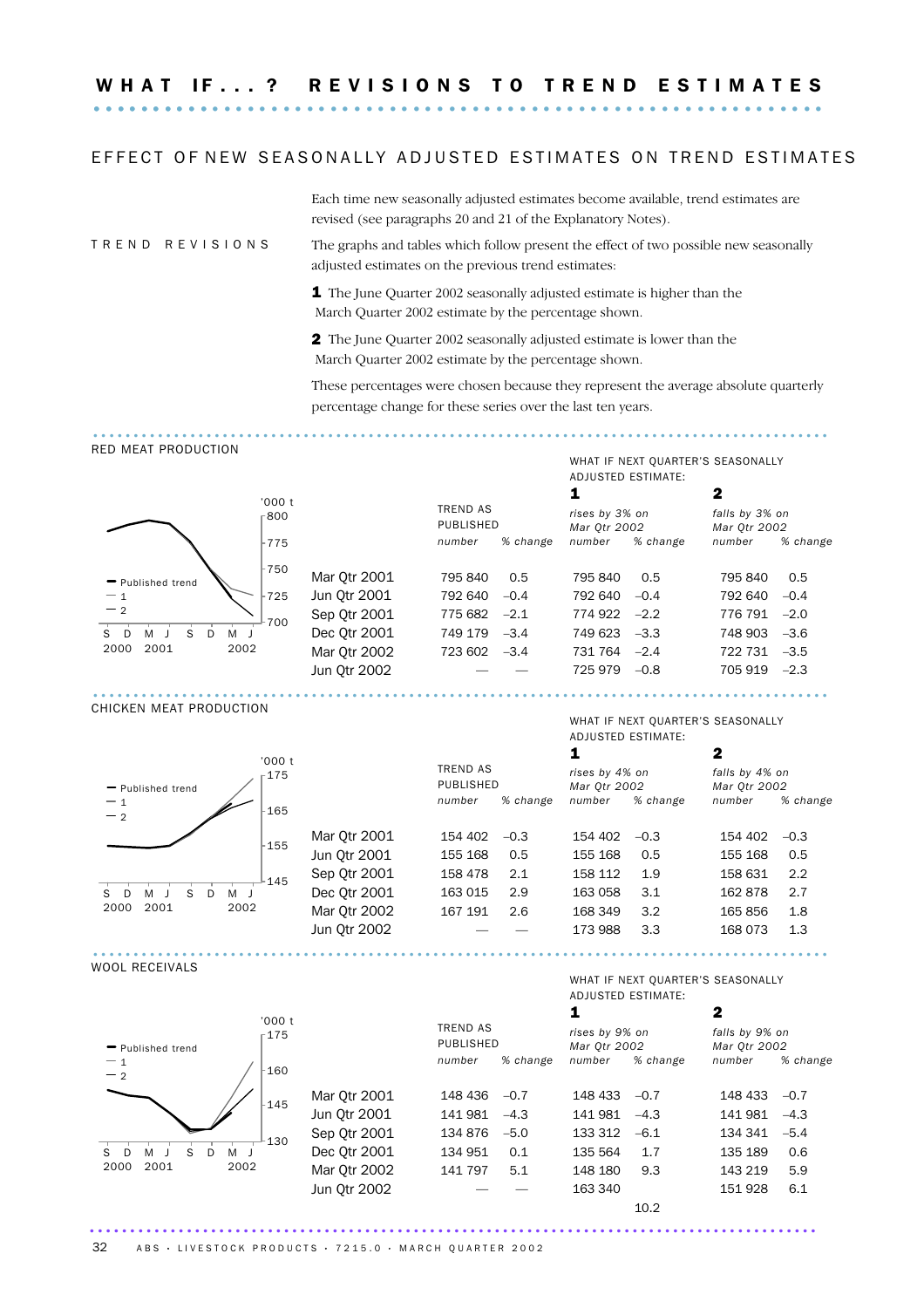W H A T I F . . . ? R E V I S I O N S T O T R E N D E S T I M A T E S .............................................................. ..........

#### EFFECT OF NEW SEASONALLY ADJUSTED ESTIMATES ON TREND ESTIMATES

Readers should exercise care when interpreting trend estimates. The last three trend estimates, in particular, are likely to be revised when new seasonally adjusted estimates become available.

#### T R E N D R E V I S I O N S The graph and tables which follow present the effect of two possible scenarios on the previous trend estimates:

1 The March Quarter 2002 seasonally adjusted estimate is higher than the December Quarter 2001 estimate by:

 $+2\%$  for whole milk intake by factories.

2 The March Quarter 2002 seasonally adjusted estimate is lower than the December Quarter 2001 estimate by:

■  $-2\%$  for whole milk intake by factories.

These percentages were chosen because they represent the average absolute quarterly percentage change for these series over the last ten years.

...........................................................................................

#### WHOLE MILK INTAKE BY FACTORIES

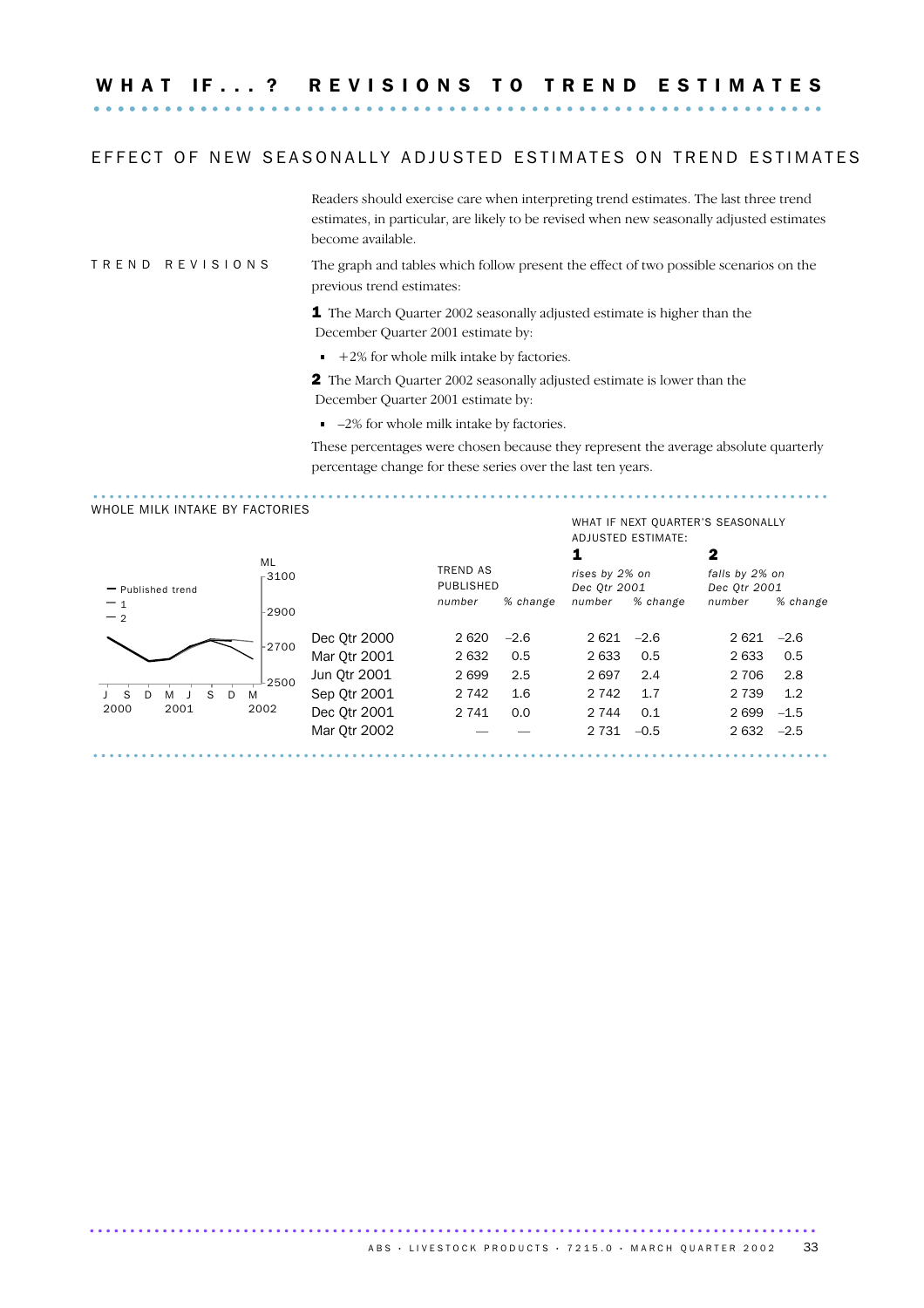#### EXPLANATORY NOTES

| <b>INTRODUCTION</b>                            | 1 This publication contains information on livestock slaughterings, meat<br>production, exports of live sheep and live cattle, exports of fresh, frozen and<br>processed meat, and whole milk intake by factories, market milk sales by factories<br>and receivals of taxable wool by wool brokers and dealers.                                                                                                                                                                                                                                                                                                           |
|------------------------------------------------|---------------------------------------------------------------------------------------------------------------------------------------------------------------------------------------------------------------------------------------------------------------------------------------------------------------------------------------------------------------------------------------------------------------------------------------------------------------------------------------------------------------------------------------------------------------------------------------------------------------------------|
|                                                | 2 The figures shown in this publication have been revised where necessary and as<br>a consequence may not agree with similar data shown in previous publications.                                                                                                                                                                                                                                                                                                                                                                                                                                                         |
|                                                | 3 Where figures have been rounded, discrepancies may occur between sums of<br>the component items and totals.                                                                                                                                                                                                                                                                                                                                                                                                                                                                                                             |
|                                                | 4 Unless indicated otherwise, Australian totals include data for all States and both<br>Territories.                                                                                                                                                                                                                                                                                                                                                                                                                                                                                                                      |
| LIVESTOCK SLAUGHTERINGS<br>AND MEAT PRODUCTION | 5 The statistics on slaughterings for red meat production are based on a monthly<br>collection from abattoirs and other major slaughtering establishments and include<br>estimates of animals slaughtered on farms and by country butchers and other small<br>slaughtering establishments.                                                                                                                                                                                                                                                                                                                                |
|                                                | 6 Red meat is shown in carcass weight and excludes offal.                                                                                                                                                                                                                                                                                                                                                                                                                                                                                                                                                                 |
|                                                | 7 Care should be taken when using this information as the figures only relate to<br>slaughterings for human consumption and do not include animals condemned,<br>slaughtered for petfood or those killed for boiling down.                                                                                                                                                                                                                                                                                                                                                                                                |
|                                                | 8 Poultry slaughterings and meat produced statistics have been compiled from<br>returns supplied by commercial poultry slaughtering establishments and comprise<br>boilers, fryers and roasters. Many small producers are excluded from the collection;<br>however, the statistics represent a high level of coverage. Tasmanian and Northern<br>Terrritory data are excluded from the Australian total.                                                                                                                                                                                                                  |
|                                                | 9 Chicken meat is shown in dressed weight of whole birds, pieces and giblets.<br>Some slaughterings and meat production statistics for 'Ducks and Drakes'<br>and 'Other Fowls and Turkeys' are available by contacting the ABS on<br>Hobart 03 6222 5974 or by writing to GPO Box 66a, Hobart Tasmania 7001<br>(Attention: Agriculture Section).                                                                                                                                                                                                                                                                          |
| EXPORTS OF FRESH, FROZEN<br>AND PROCESSED MEAT | 10 Table 20 shows exports of fresh, frozen and processed meat, excluding offal.<br>International trade statistics are compiled by the ABS from information submitted<br>by exporters and importers or their agents to the Australian Customs Service.<br>Factors can be applied to beef, veal, mutton and lamb bone-out figures to derive<br>bone-in carcass weight which, when added to bone-in figures, shows total exports<br>in carcass weight. The factor for beef and veal is 1.5 and for mutton and lamb, 2.0.<br>This information is sourced from Department of Agriculture, Fisheries and<br>Forestry-Australia. |
| LIVE SHEEP AND CATTLE EXPORTS                  | <b>12</b> Table 21 contains statistics of the number of live sheep and cattle exported,<br>the gross weight, gross value and unit value. The unit value is obtained by dividing<br>the gross value by the number of animals exported. Sheep and cattle exported for<br>breeding are excluded.                                                                                                                                                                                                                                                                                                                             |
| <b>MILK</b>                                    | 13 Tables 2, 22, 23 and 25 contain statistics collected by the Australian Dairy<br>Corporation (ADC). Whole milk intake by factories includes the whole milk<br>equivalent of farm cream intake. Market milk sales includes white, flavoured, high<br>and low fat milk and UHT milk.                                                                                                                                                                                                                                                                                                                                      |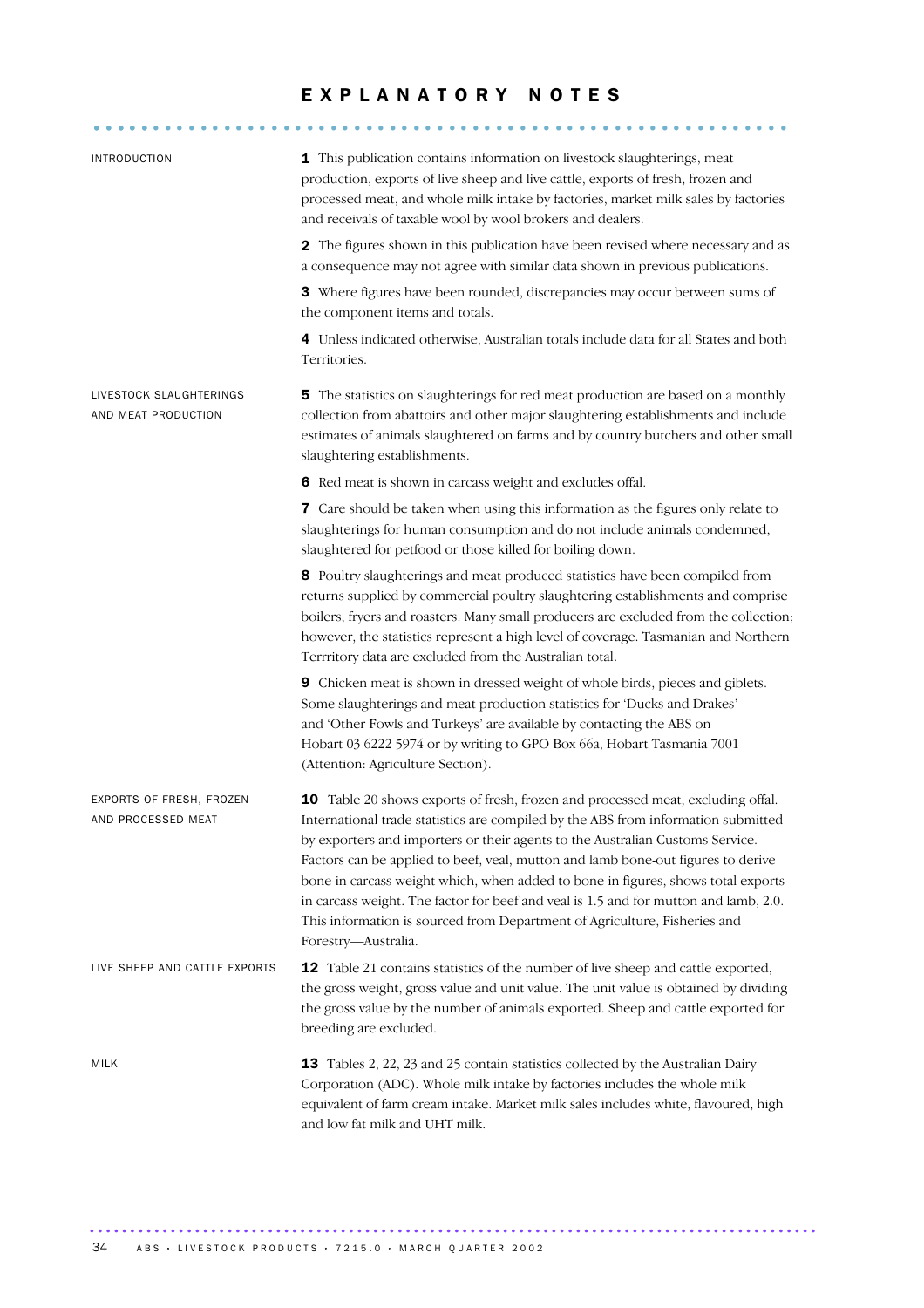#### EXPLANATORY NOTES

........................................................... .....

| <b>WOOL RECEIVALS</b>  | 14 The statistics in tables 2, 24 and 25 show the amount of taxable wool received<br>by brokers and purchased by dealers from wool producers. It excludes wool<br>received by brokers on which tax has already been paid by other dealers (private<br>buyers) or brokers.<br>15 The information shown is on the basis of the State in which wool has actually<br>been received and does not necessarily reflect the production of wool in that State.                                                                                                                                                                                                                                                                                                                                                                                                                                                                                                                                 |
|------------------------|---------------------------------------------------------------------------------------------------------------------------------------------------------------------------------------------------------------------------------------------------------------------------------------------------------------------------------------------------------------------------------------------------------------------------------------------------------------------------------------------------------------------------------------------------------------------------------------------------------------------------------------------------------------------------------------------------------------------------------------------------------------------------------------------------------------------------------------------------------------------------------------------------------------------------------------------------------------------------------------|
| SEASONAL ADJUSTMENT    | 16 Seasonal adjustment is a means of removing the estimated effects of normal<br>seasonal variation from the series so that the effects of other influences can be<br>more clearly recognised.                                                                                                                                                                                                                                                                                                                                                                                                                                                                                                                                                                                                                                                                                                                                                                                        |
|                        | 17 In the seasonal adjustment of the livestock estimates, account has been taken<br>of both normal seasonal factors and 'trading-day' effects, where significant, (arising<br>from the varying length of each quarter and the varying numbers of Sundays,<br>Mondays, Tuesdays etc. in the quarter). Adjustments are also made for the effects<br>of change in the date of Easter holidays, again, where significant. Seasonal<br>adjustment does not remove from the series the effect of irregular influences<br>(e.g. abnormal weather, industrial disputes).                                                                                                                                                                                                                                                                                                                                                                                                                      |
|                        | 18 The State component series have been seasonally adjusted independently.<br>Therefore, the adjusted components may not add to the Australian Group totals.                                                                                                                                                                                                                                                                                                                                                                                                                                                                                                                                                                                                                                                                                                                                                                                                                          |
|                        | 19 As happens with all seasonally adjusted series, the seasonal factors are<br>reviewed annually to take account of each additional year's data.                                                                                                                                                                                                                                                                                                                                                                                                                                                                                                                                                                                                                                                                                                                                                                                                                                      |
| <b>TREND ESTIMATES</b> | 20 A trend estimate is obtained by reducing the irregular component from the<br>seasonally adjusted series. In this publication trend estimates are generally derived<br>by applying a seven term Henderson moving average to the seasonally adjusted<br>series. The seven term Henderson, (like all Henderson averages) is symmetric, but<br>as the end of a time series is approached, asymmetric forms of the average are<br>applied. Unlike the weights of the standard seven term Henderson moving<br>average, the weights employed here have been tailored to suit the particular<br>characteristics of individual series. While the asymmetric weights enable the trend<br>to be calculated for recent quarters, it does result in revisions to the estimates for<br>the most recent three quarters as additional observations become available.<br>Revisions of trend estimates will also occur with revisions to the original data and<br>re-estimation of seasonal factors. |
|                        | 21 Sensitivity analysis indicates the potential magnitude and direction of revisions<br>created to the last three estimates. It aims to show how a specified movement in<br>the seasonally adjusted data in the next period will affect the trend path of the time<br>series. By showing how sensitive the trend estimates are to the addition of new<br>data, the analysis provides information which can be used in the assessment of the<br>trend's stability.                                                                                                                                                                                                                                                                                                                                                                                                                                                                                                                     |
|                        | 22 For further information, see Information Paper: A Guide to Interpreting Time<br>Series - Monitoring 'Trends', an Overview (Cat. no. 1348.0) or contact the<br>Assistant Director, Time Series Analysis on Canberra 02 6252 6345.                                                                                                                                                                                                                                                                                                                                                                                                                                                                                                                                                                                                                                                                                                                                                   |
| RELATED PUBLICATIONS   | <b>23</b> Current publications produced by the ABS are listed in the <i>Catalogue of</i><br>Publications and Products, Australia (Cat. no. 1101.0). The ABS also issues, on<br>Tuesdays and Fridays, a Release Advice (Cat. no. 1105.0) which lists publications to<br>be released in the next few days. The Catalogue and Release Advice are available<br>from any ABS office and on the ABS website at www.abs.gov.au.                                                                                                                                                                                                                                                                                                                                                                                                                                                                                                                                                              |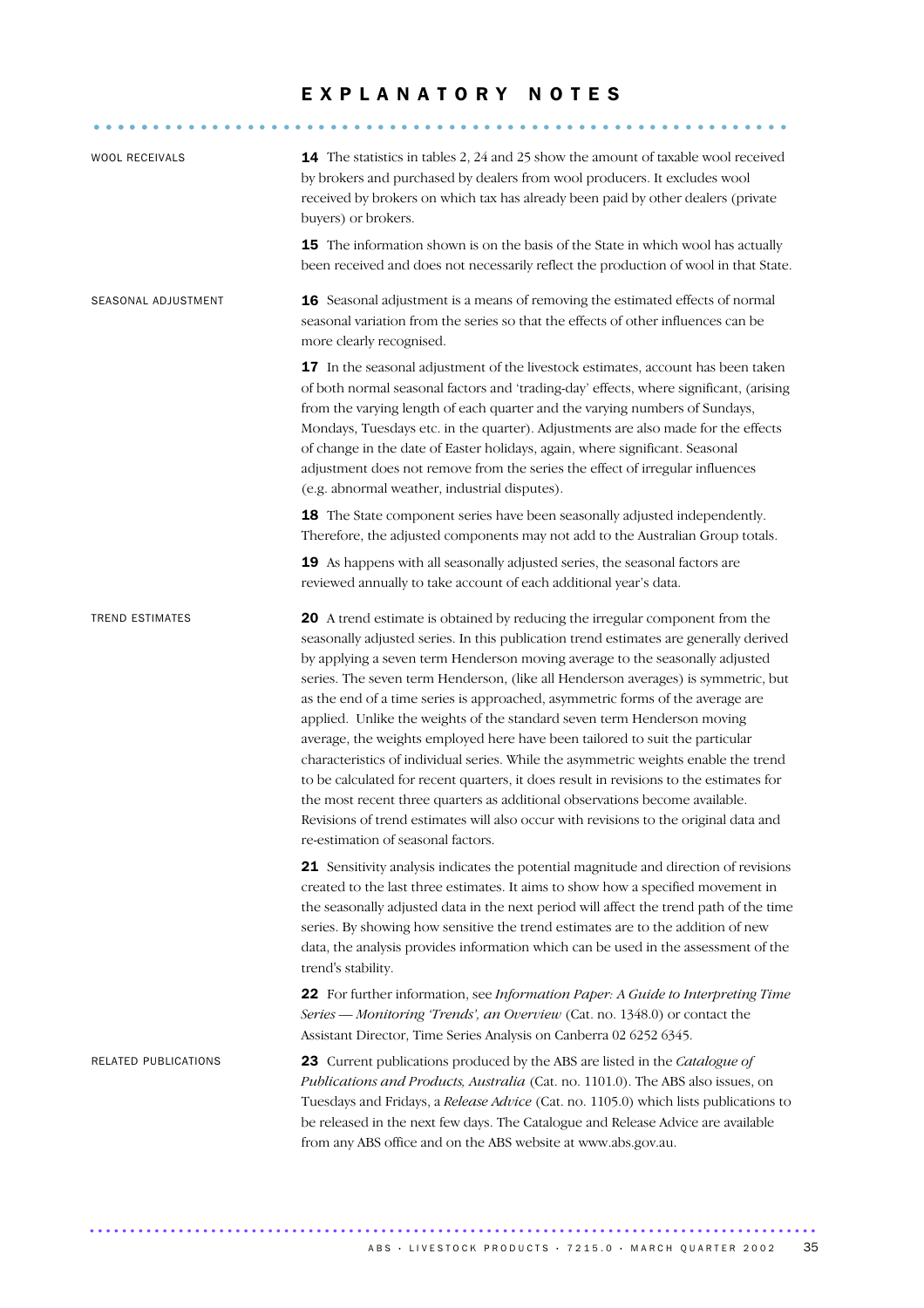#### EXPLANATORY NOTES

........................................................... .....

| GENERAL ACKNOWLEDGMENT   |           | ABS publications draw extensively on information provided freely by individuals,<br>businesses, governments and other organisations. Their continued cooperation is<br>very much appreciated. Without it, the wide range of statistics published by the<br>ABS would not be available. Information received by the ABS is treated in strict<br>confidence as required by the <i>Census and Statistics Act 1905</i> . |
|--------------------------|-----------|----------------------------------------------------------------------------------------------------------------------------------------------------------------------------------------------------------------------------------------------------------------------------------------------------------------------------------------------------------------------------------------------------------------------|
| SYMBOLS AND OTHER USAGES | billion   | thousand million                                                                                                                                                                                                                                                                                                                                                                                                     |
|                          | МL        | million litres                                                                                                                                                                                                                                                                                                                                                                                                       |
|                          | n.p.      | not published                                                                                                                                                                                                                                                                                                                                                                                                        |
|                          | n.y.a.    | not yet available                                                                                                                                                                                                                                                                                                                                                                                                    |
|                          |           | tonnes                                                                                                                                                                                                                                                                                                                                                                                                               |
|                          | $\ddotsc$ | not applicable                                                                                                                                                                                                                                                                                                                                                                                                       |